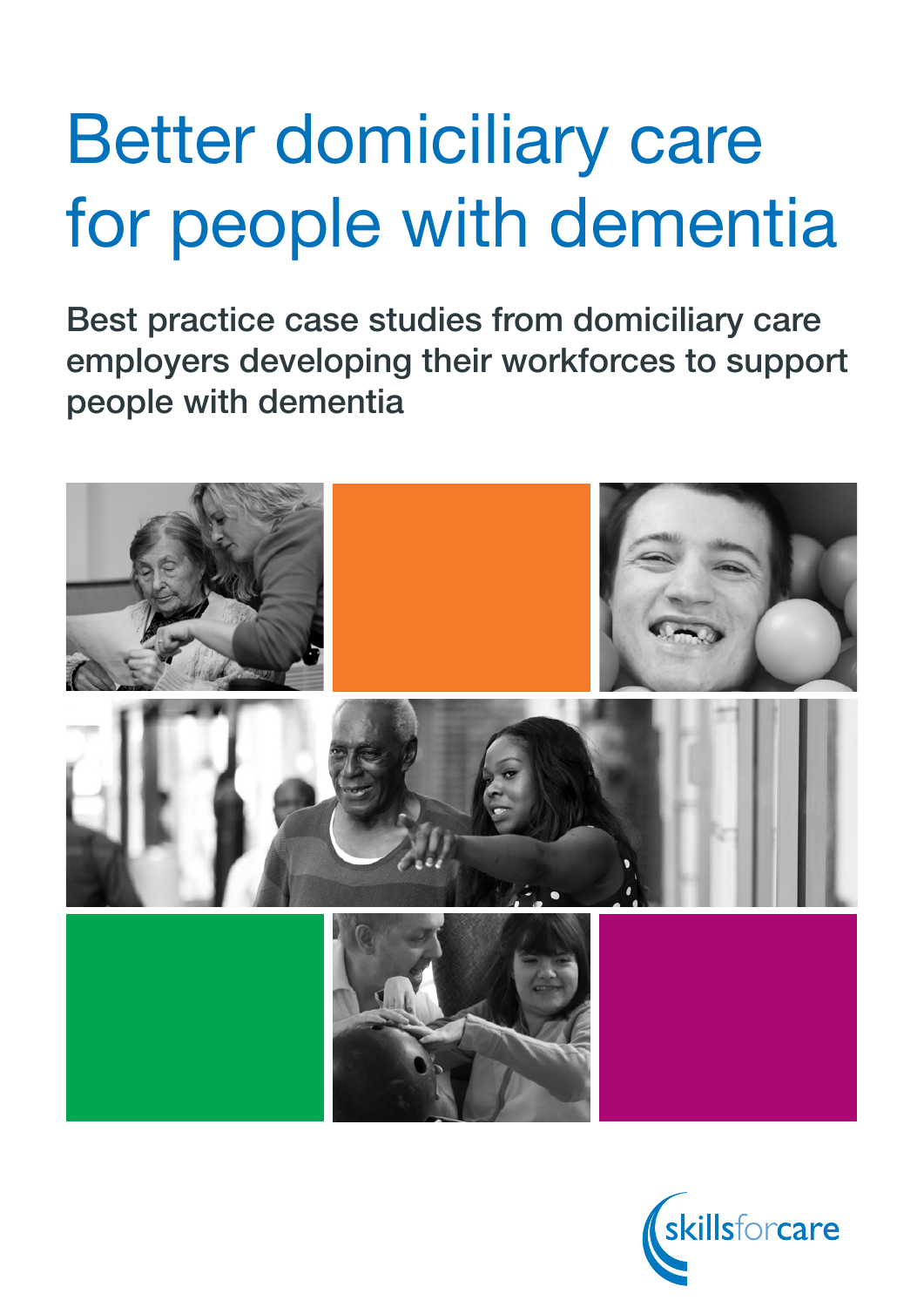

# Preface - Sharon Allen, CEO

#### Dear Colleagues

I am very pleased to introduce the latest Skills for Care product, which focus on developing the skills of the social care workforce that support people with dementia.

This guide has been commissioned by the Department of Health. It is aimed at leaders and managers working in domiciliary services that are providing care and support to people with dementia. The guide supports leaders and managers in developing their workforce to enable them to provide the highest quality of care in home care services.



The good practice guide has been compiled by Skills for Care, working closely with social care employers and key partners across England. The guide is developed for our sector, by our sector so we are confident that the information, advice and guidance contained within the guide will support the development of your team.

The guide supports managers to undertake values based recruitment of home care staff, ensuring they are motivated, and supporting staff who are working with people with dementia whose behaviour may challenge.

In addition the also guide covers working with carers to support the person with dementia, facilitating and enabling meaningful activity and supporting end of life care as well as other areas.

Throughout the guide there are a number of case studies and examples, as well as links to further resources to support you and your organisation.

We very much hope the guide is effective in supporting you in your role. We welcome your feedback and comments on this guide, so please feel free to get in touch with the team at

Skills for Care or contact us via email at: info@skillsforcare.org.uk.

hamatus

Sharon Allen, Chief Executive Officer, Skills for Care

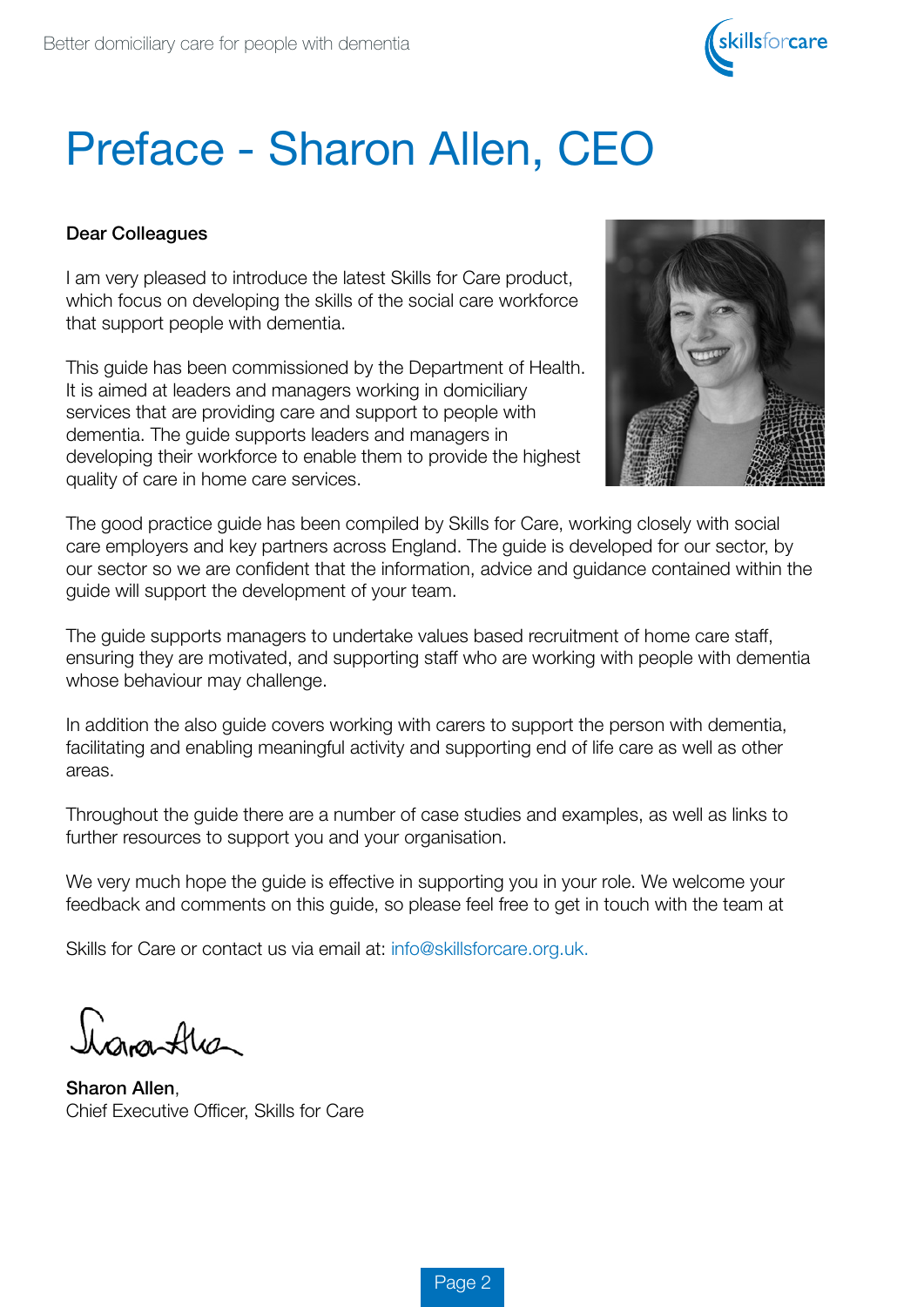

# **Contents**

| <b>Acknowledgements</b> |                                                                                                                             | 3  |
|-------------------------|-----------------------------------------------------------------------------------------------------------------------------|----|
|                         | Supporting new staff into the homecare sector and addressing<br>misconceptions about dementia                               | 5  |
|                         | Motivation of homecare workers who support people with dementia                                                             | 9  |
|                         | The importance of a flexible workforce and continuing professional<br>development                                           | 14 |
|                         | Supporting workers providing care for people whose behaviour may<br>challenge, in their own homes                           | 17 |
|                         | Enhancing quality of life through activity-based support                                                                    | 21 |
|                         | Co-production between the social care workforce and carers                                                                  | 27 |
|                         | Using assistive technology to increase the uptake of personal budgets<br>and self-directed support for people with dementia | 30 |
|                         | Supporting workers to deliver end of life care to people with dementia in<br>their own homes                                | 34 |
|                         | Supporting workforce integration across health and social care -<br><b>Preventing hospital admissions</b>                   | 37 |
|                         | Partnership working between the homecare workforce and other people<br>working in health and social care                    | 41 |
|                         | Adapting home environments for people with dementia                                                                         | 45 |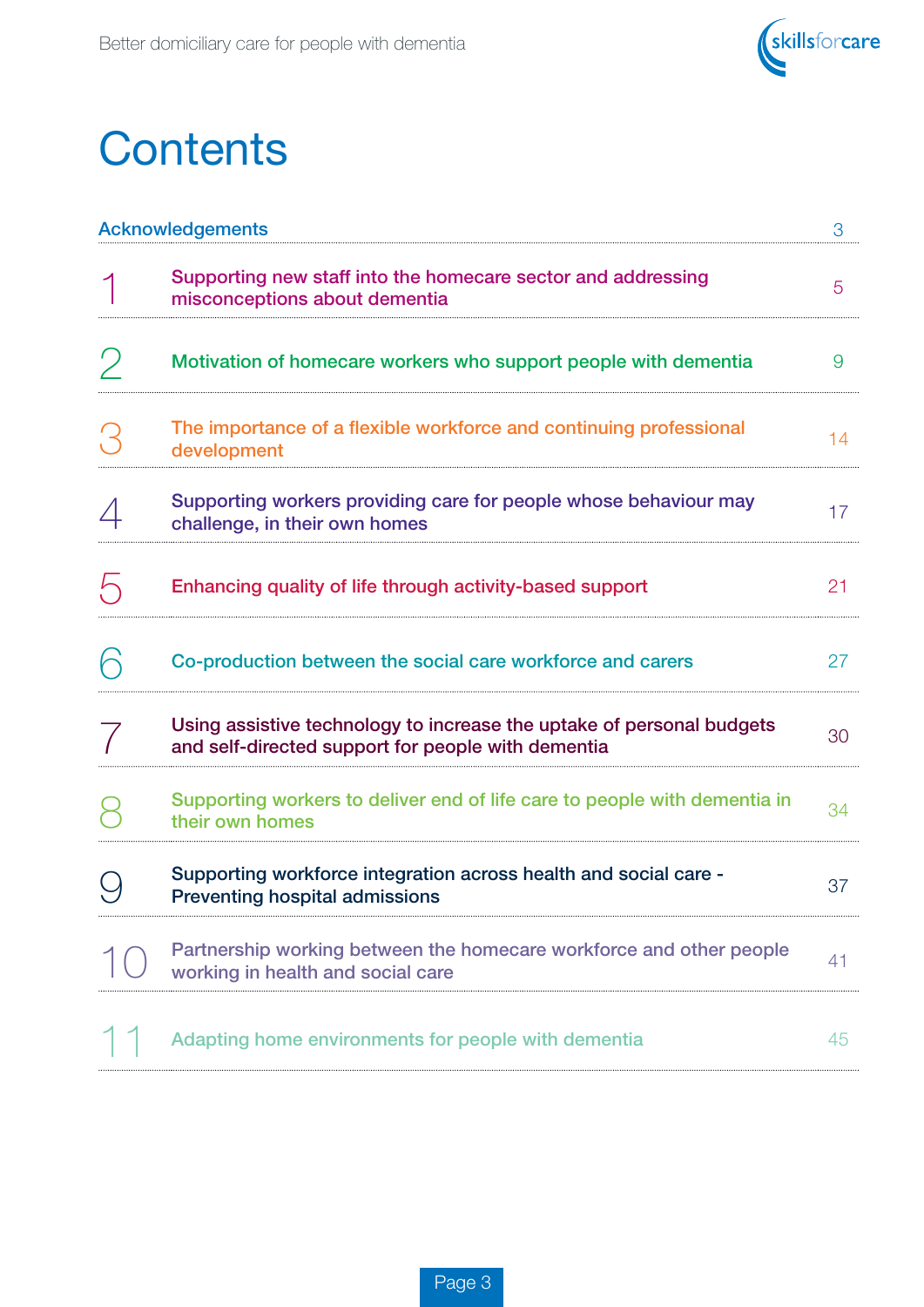

# Acknowledgements

We would like to thank the following organisations for contributing to this resource:

- Home Instead
- Cardinal Healthcare
- Meritum Independent Living
- Cherish Care
- Care Direct Salford
- HomeCareDirect
- Quality Care Home Services Limited
- The Good Care Group
- Ann Tuplin Care Services
- DoCare

*Better domiciliary care for people with dementia. Best practice case studies from domiciliary care employers developing their workforces to support people with dementia.*

Published by Skills for Care, West Gate, 6 Grace Street, Leeds LS1 2RP www.skillsforcare.org.uk

#### © Skills for Care 2014

Copies of this work may be made for non-commercial distribution to aid social care workforce development. Any other copying requires the permission of Skills for Care.

Skills for Care is the employer-led strategic body for workforce development in social care for adults in England. It is part of the sector skills council, Skills for Care and Development.

Bibliographic reference data for Harvard-style author/date referencing system:

*Short reference: Skills for Care [or SfC] 2014 Long reference: Skills for Care, Better domiciliary care for people with dementia. Best practice case studies from domiciliary care employers developing their workforces to support people with dementia.(Leeds, 2014) www.skillsforcare.org.uk*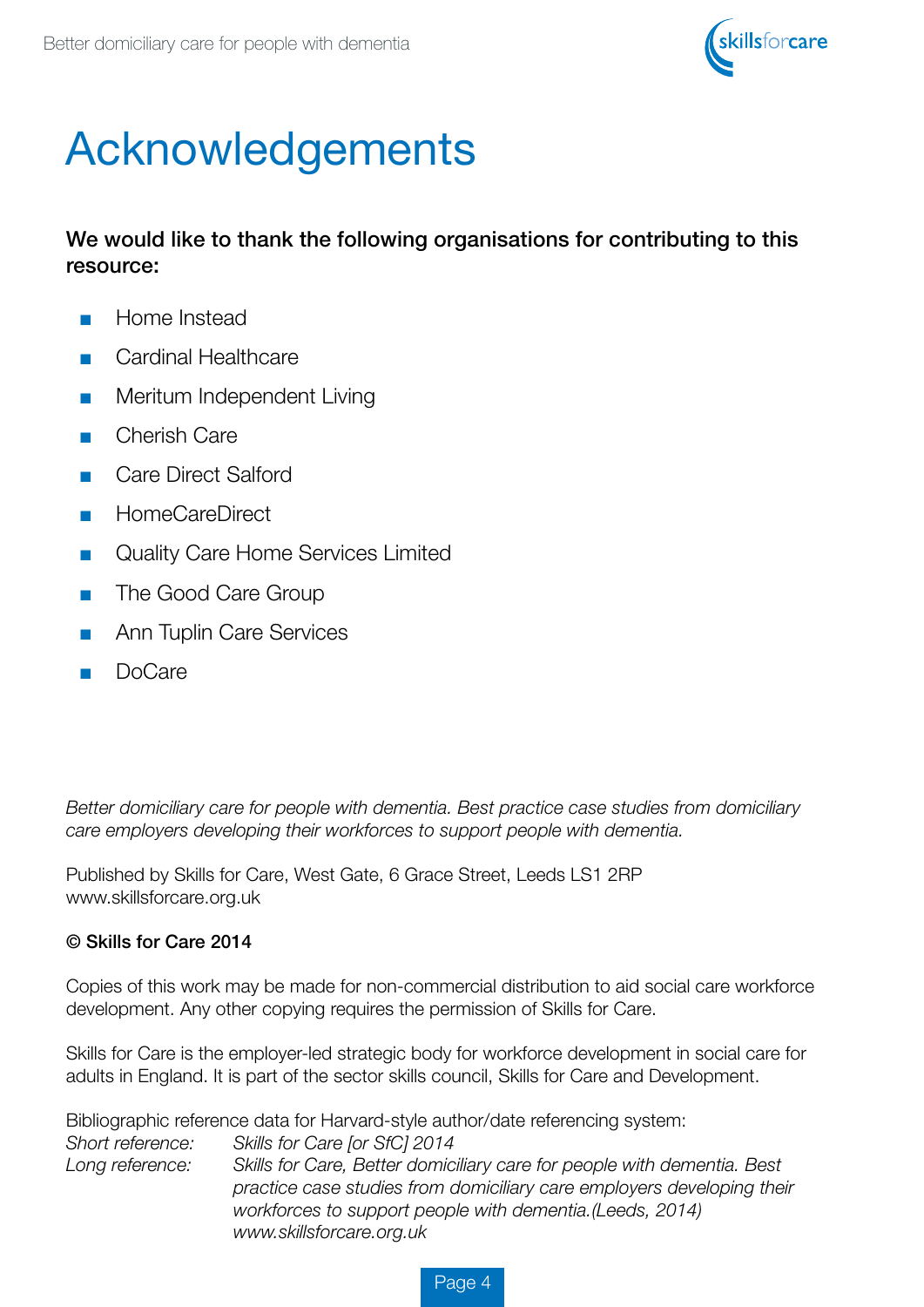

Supporting new staff into the homecare<br>sector and addressing misconceptions<br>about dementia sector and addressing misconceptions about dementia

### Five top tips for managers:

- 1. Make dementia awareness training part of every new employee's induction process.
- 2. Do not overwhelm new workers with huge amounts of statistics provide information in digestible sections.
- 3. When training more than one new worker, understand that they will have different learning needs.
- 4. Provide continuity of care for the person with dementia, this will enable new workers to build a solid foundation with them.
- 5. Incorporate different training techniques, ranging from group training sessions to on the job training.

Quality Care Home Services Limited is an independent care provider that has been providing domiciliary care for 15 years. They pride themselves on the standards of care they provide to the people needing home care by their team of well trained, experienced staff. They are particularly proud of the training and support they offer new recruits to the company, many of whom have no previous experience in the care industry. This training and development is in all areas of home care but particularly around caring for people with dementia.

As two thirds of all people with dementia live in their own home, either alone or with family carers, it is vital that domiciliary home care providers are able to demonstrate good practice by ensuring that all new employees receive training and on-going support. The training and development received will enable workers to easily identify any difficulties that they may encounter while providing care and support to people with dementia.

Quality Care understands that it has a duty of care to provide a level of care which meets the needs of people needing care and support but one which also provides support to family carers.

Employees are invited to take part in a three day training course entitled 'Tomorrow is Another Day', held by Oldham Development Academy. Upon successful completion they receive a

Page 5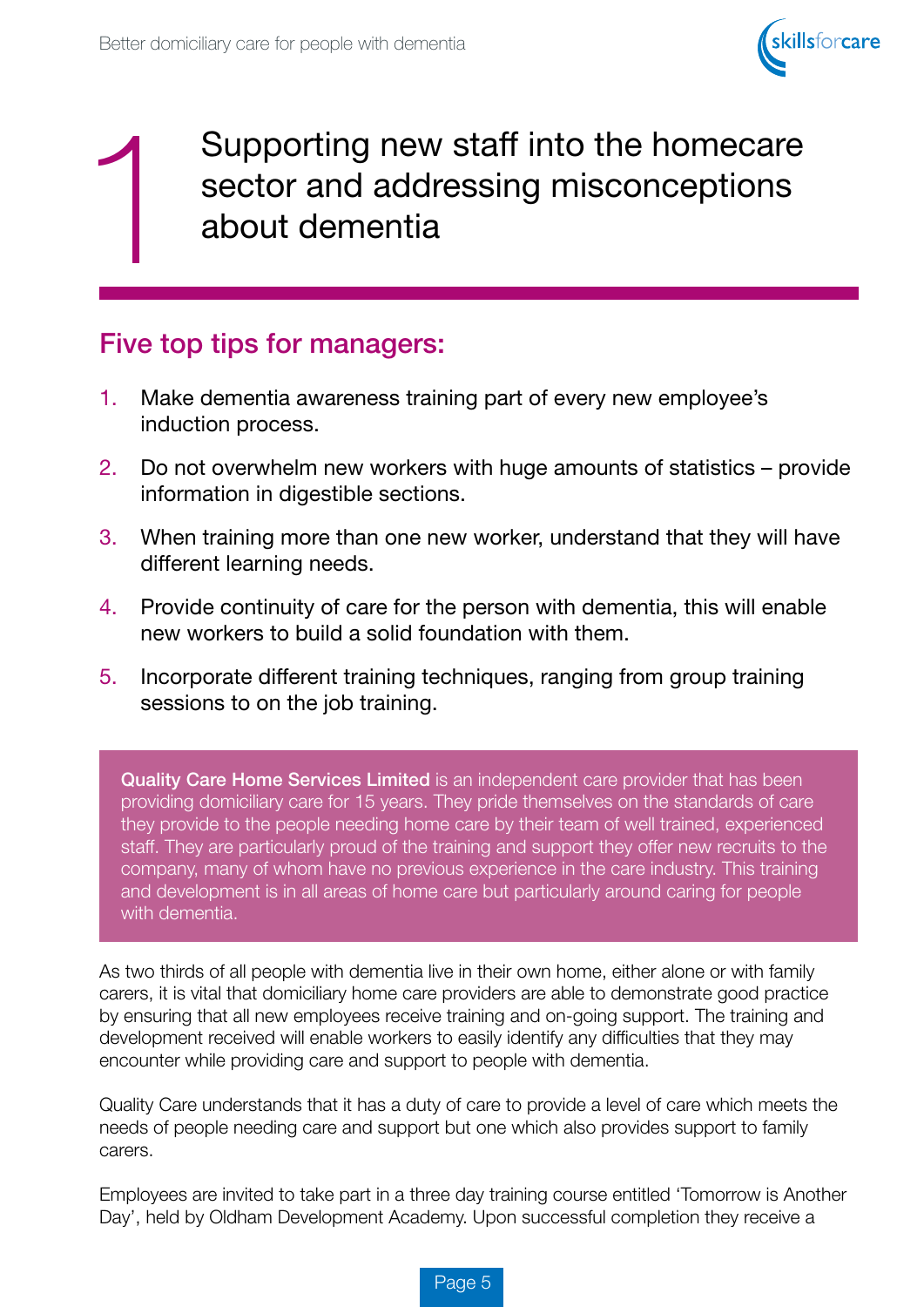

Foundation Certificate in Dementia Awareness issued by the Alzheimer's Society. Following this, staff keen to develop their skills further in the field of dementia are invited to become 'dementia dignity champions'. The nominees are interviewed by the Development Academy to assess their suitability.

Successful applicants attend day release for eight weeks to gain a more detailed understanding of dementia, followed by assorted other activities such as fund-raising for six months. This is certified training thatenables them to cascade their knowledge to others. Quality Care has put together a team with strong leadership skills to provide their in-house training. In-house 'Preparing to teach in the lifelong learning sector' (PTTLS) trainers and learning mentors, together with the management team, have developed a robust training plan for new employees. In addition, the dementia dignity champions are also involved.

Quality Care regularly attends meetings with the local dementia partnership, enabling them to create and develop links with other professionals and services within the borough. This also keeps them up to date with any new support groups forming in the community.

This information, together with available literature, is then passed on to the care team who can then relay it to family carers who may not be aware of dementia-friendly activities available to them in their communities.

The training group plans initial group discussions around dementia, including the different types of the disease, and they have found that this is the most effective way to involve all trainees. These discussions are also good indicators to the trainers of what each individual knows and understands.

#### Training tools used in the initial training are:

- training DVD 'Understanding Dementia'
- question and answer sessions
- role play(s)
- group discussion around misconceptions about people with dementia
- online distance learning.

Unless a new worker has encountered dementia via a family member or in a previous field of care, their perception of dementia is quite often negative. The whole idea of the training plan is to provide a positive understanding of dementia which dispels all misconceptions which others with less knowledge in this area may have.

#### Some of the common misconceptions around dementia include:

- only old people get dementia
- people with dementia are all aggressive and/or violent
- nothing can be done for people with dementia
- people with dementia are a danger to themselves and possibly to those looking after them
- people with dementia cannot think for themselves.

Page 6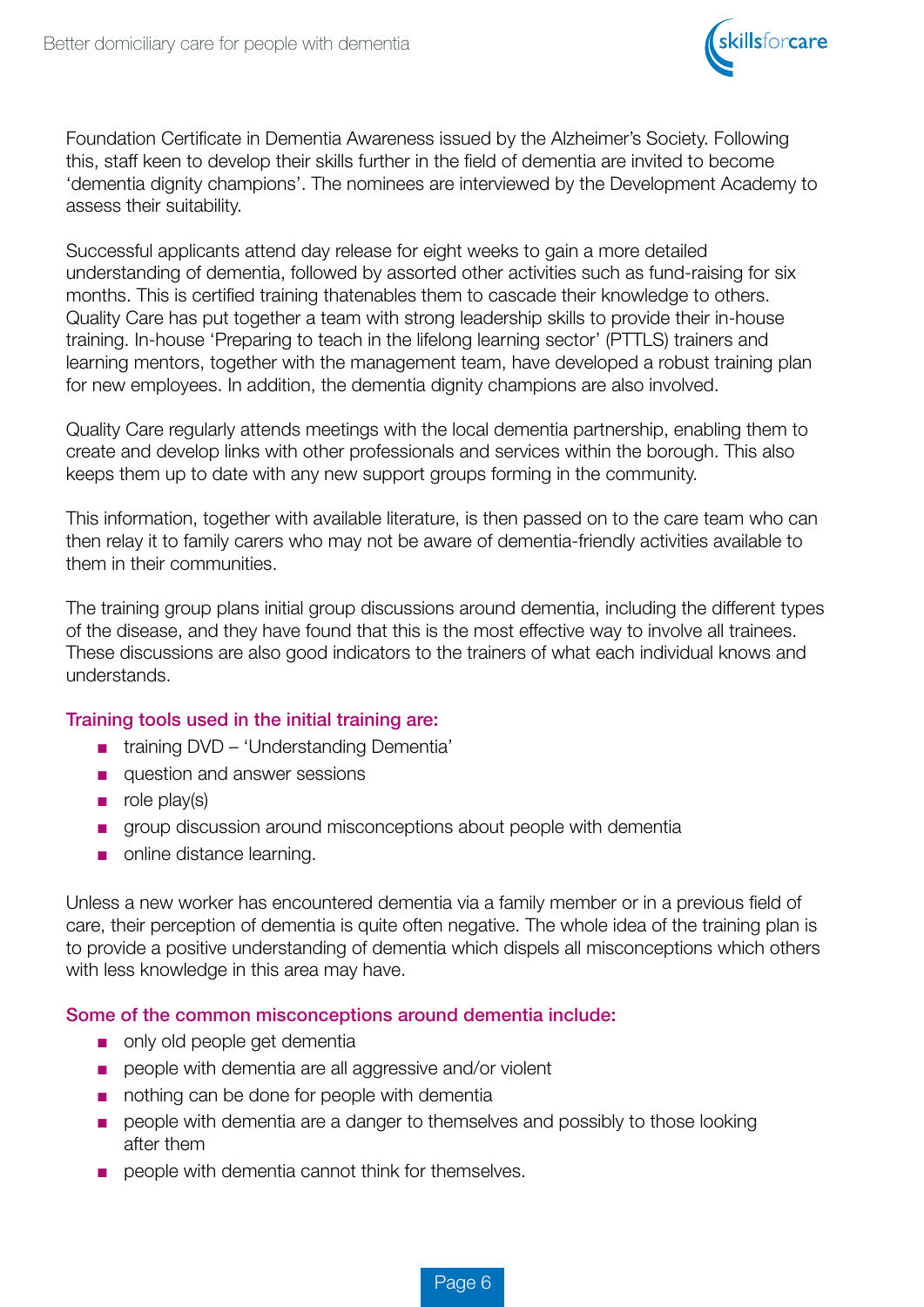

#### Key areas that the training addresses include:

#### *Dementia as a disease*

- People with dementia are able to live well with the right support and that a diagnosis of dementia is not the end of their life.
- Care workers not only provide care for the person with dementia, they also provide support for family carers.
- Dementia cannot be cured but medication may improve its symptoms.
- Confusion does not necessarily mean the person has dementia, as confusion can result from a number of reasons.
- Dementia is not necessarily a natural part of the aging process. Some forms of dementia can be triggered by other illnesses, e.g. stroke.

#### *Additional support from other organisations*

- The importance of assistive technology devices and what may be available to a person to reduce any risks in their home, enabling them to live independently for longer.
- New workers are informed of local professional teams and what interventions can be provided to support people with dementia.

#### *Dignity and person-centred care*

- The importance of maintaining dignity and respect.
- The importance of effective communication, including eye contact, tone of voice and body language.
- The need for person-centred care.
- People with dementia may remember quite clearly aspects of their formative years. New workers should be encouraged to talk to them about what they used to do for their work, what music they like to listen to, etc., – all this information will be kept in their personal information care plan.
- People with dementia should be encouraged and prompted to do as much for themselves as possible in order to promote independence.

#### *Nutrition and hydration*

- Sometimes a person with dementia will forget that they have eaten, or will sometimes think that they have eaten. It is therefore vital that the care workers look for clues as to what they may have eaten or, for that matter, thrown away.
- The importance of always knowing what food stuff is in the fridge and cupboards, and the need to check for out-of-date foods as a person with dementia might not check the dates.
- The importance of encouraging the person with dementia to eat and drink. The new worker should also be aware of the need to leave sufficient drinks as dehydration can result in further confusion.
- Care workers need to read the care plan notes to check what the person with dementia has eaten over the period of a few days in order to avoid repetition of meals.
- Care workers need to understand the protocol of reporting any problems the person experiences during eating. The person with dementia could have swallowing problems or require a particular diet; concerns should be referred to health professionals for further assessment.

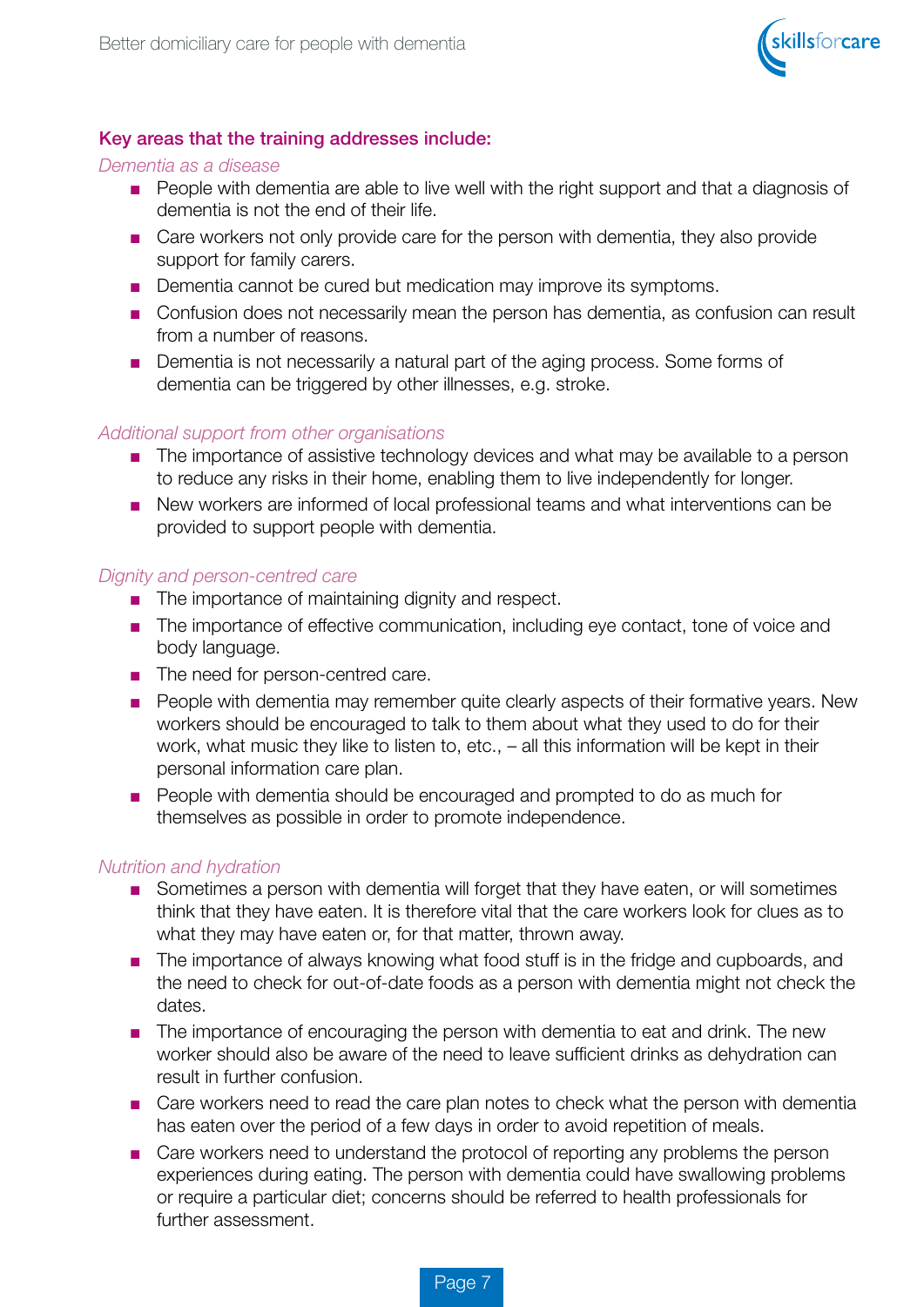

Following their initial induction, the new worker is allocated a learning mentor who is available for further discussion and to offer advice. The new worker is encouraged to speak with their mentor daily, initially to provide regular reports on their progress. The frequency is reduced when the new worker becomes more confident and competent.

Introductions between the person being supported and the new worker are made by the learning mentor, and the worker is observed while providing care, and support and feedback is given.

The new worker provides continuous service to that person under the supervision of the learning mentor until all parties feel comfortable that the care is working well and the person's needs are being met.

Monthly group meetings are held for new workers by the training team to discuss any further training needs. In addition, refresher group training is held for all care workers every six months.

# Practice example

Through local dementia partnership meetings, Quality Care has developed a bond with a family carer who cares for a parent with dementia. He has had to resign from his job to become a full time carer and he very kindly volunteered to speak with small groups of staff about the difficulties he has encountered. He is able to offer advice on effective methods which he uses to overcome the ever-changing obstacles that caring for someone with dementia brings, and offers suggestions on how family carers can be supported in the process. This part of the training enables staff to see things from a different perspective, and is not only often emotional but also inspiring.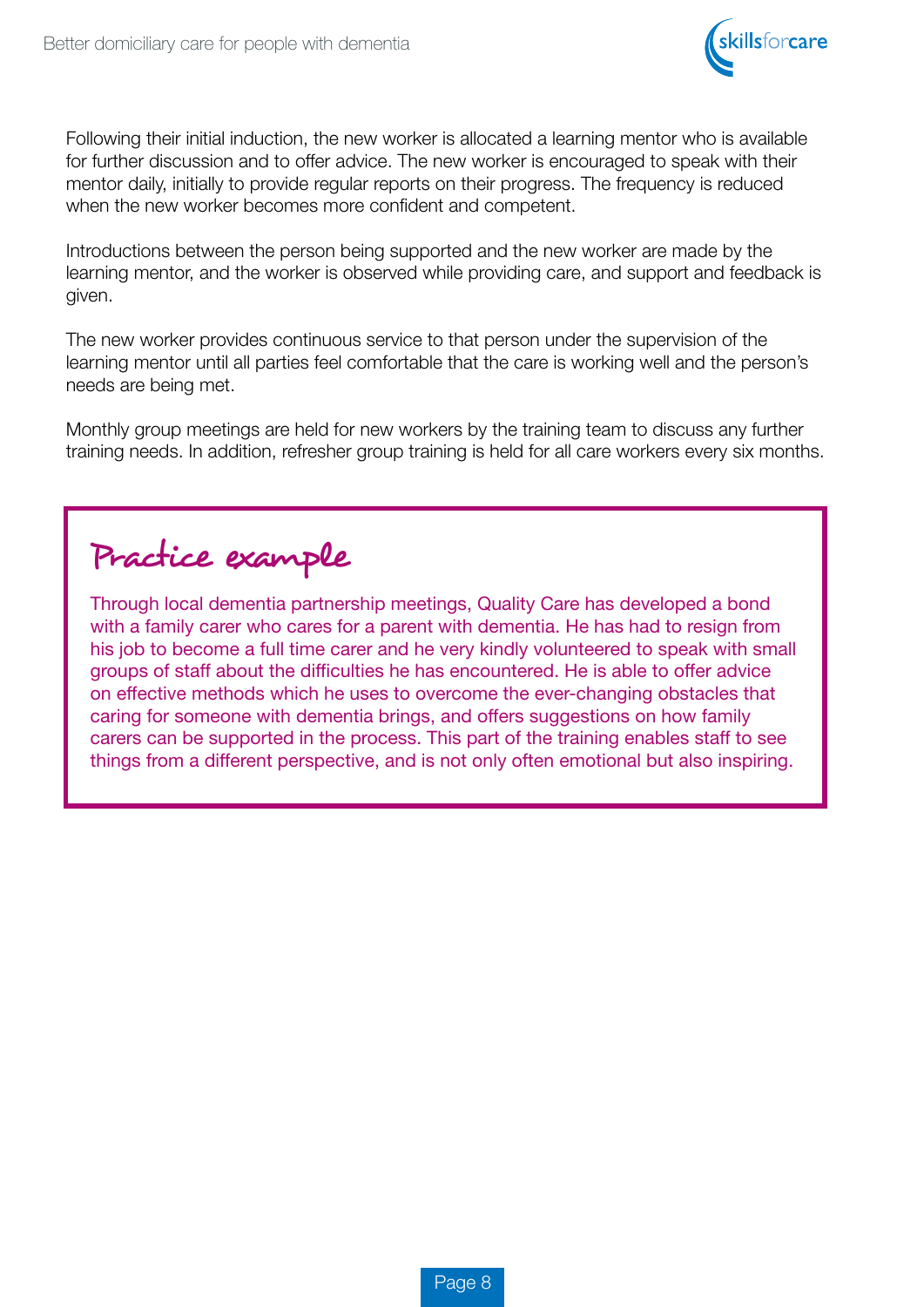

# Motivation of homecare workers who support people with dementia

### Five top tips for managers:

- 1. Base recruitment on values and competences.
- 2. Ensure employees have the expertise, support and tools they need.
- 3. Understand situations from the worker's perspective.
- 4. Treat homecare workers as professional experts and support their career development.
- 5. Have clear and achievable goals so that success can be verified and celebrated.

The **Good Care Group** is a high quality provider of live-in care services which enable older people to stay safely and happily in their own homes and communities with round the clock one-to-one support.

Motivation refers to the energy and commitment with which an individual or group performs a task or role. Motivated workers deliver higher quality care because they care about what they are doing. They often learn faster and have more ideas and are less likely to make mistakes. Motivated homecare workers are enthusiastic, patient and encouraging to others. This impacts on the care they deliver to individuals and families (Benson & Dundis 2003).

Retention in the home care sector remains a challenge for employers, with average turnover rates of 32.6% (Unison 2012). Undoubtedly, staff motivation plays a critical role in maintaining workforce stability. So why does motivation remain such a challenge in homecare workers supporting people with dementia? Factors include:

- lone homecare workers
- varied hours
- complex work
- poor integration across health and social care services
- funding
- poor levels of pay.

Page 9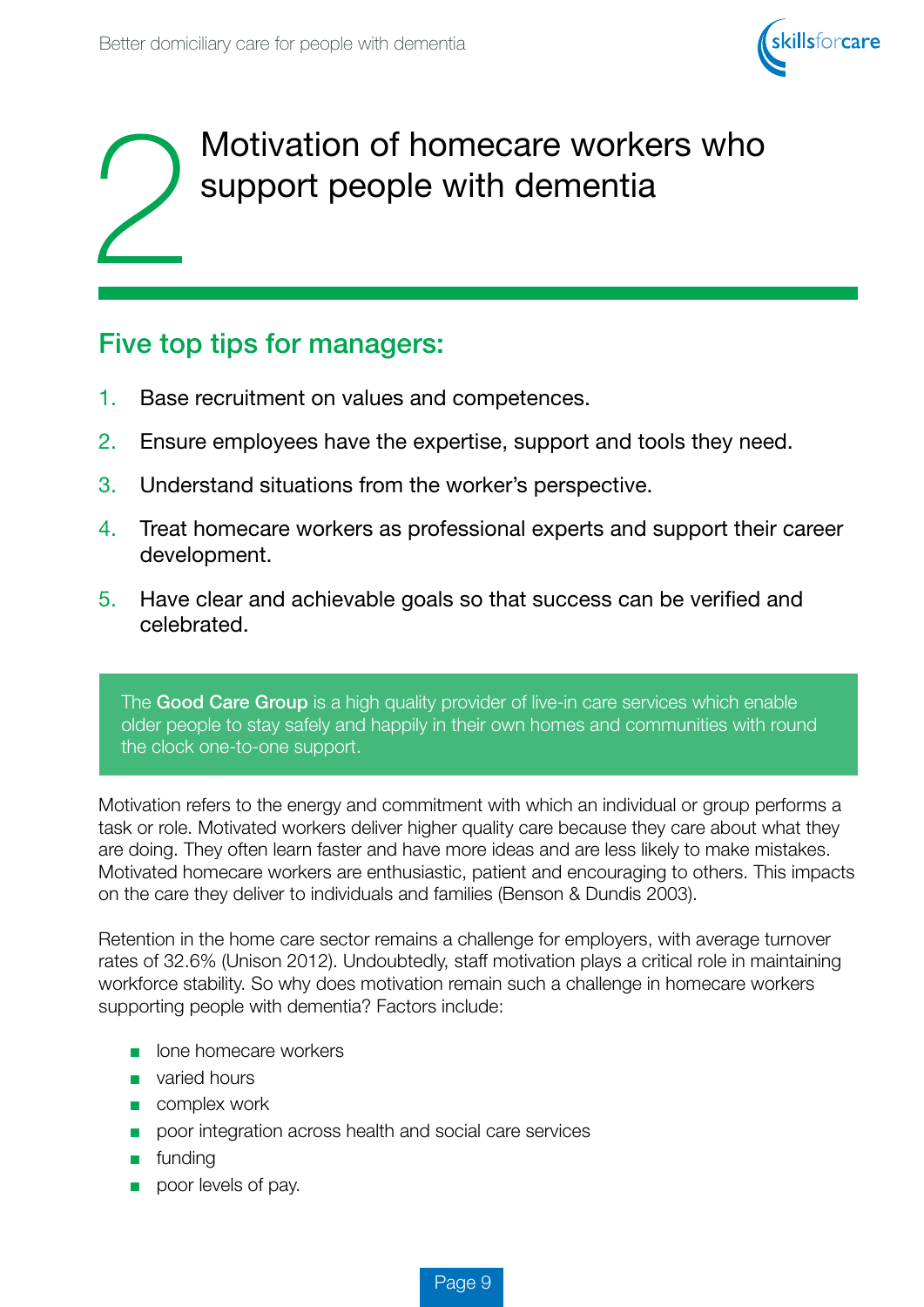

Care work is one of the most rewarding and self-fulfilling career choices. Homecare workers spend time giving to the most vulnerable people in our communities; they support families to stay together, give older people the choice to remain in their homes and people with disabilities the chance to lead an independent life. Homecare workers go home at the end of the day knowing that they have made a real difference to somebody's life and how they choose to live it.

Intrinsic motivation seems to be the key to a homecare worker's performance and fulfilment. Employers should strive to create an environment where intrinsic motivation can flourish.

#### The Good Care Group has introduced the following five steps:

- 1. Recruitment based on values and competence.
- 2. Ensuring employees have the expertise, support and tools they need.
- 3. Understanding situations from the worker's perspective. .
- 4. Treating homecare workers as professional experts and supporting their career development.
- 5. Having clear and achievable goals so that success can be verified and celebrated.

#### Recruitment based on values and competence

Care work is not just a job, it's a vocation. Caring for someone with dementia can be challenging, especially as a lone worker. Ensuring the 'right' people for the role are selected is the first step towards developing a motivated workforce. Having a robust recruitment and selection process is critical, according to the Fifteen Factor Questionnaire (www.15fq.com).

- Probe for values: new knowledge and skills can be taught, but homecare workers have to start with the right values.
- Competence-based interviewing: identifying core skills and competences that homecare workers need from day one, using a research-based interviewing framework.
- Use more than one source of evidence: the Good Care Group has developed a process for recruitment which always includes telephone screening, face-to-face interviews, group interviews, psychometric profiling, selection and assessment days, group observation and peer feedback.

#### Ensuring employees have the expertise, support and tools they need

Homecare workers provide care for the most vulnerable people in our society with little immediate backup or support and they need to feel equipped to carry out their role effectively. The Good Care Group has developed the following support and training mechanisms.

- Robust training in dementia care skills. Skills-based training is vital, supported by formal knowledge of medications management, moving and handling and managing risk and safeguarding.
- Having support 24/7: It is important for homecare workers to know that there is someone out there offering support – someone who has 'walked a mile in their shoes', who can coach them through difficult situations, or just offer a listening ear and a shoulder to cry on when times get hard.
- Clear lines of escalation: definition of roles, responsibilities and professional boundaries is critical in homecare.

Page 10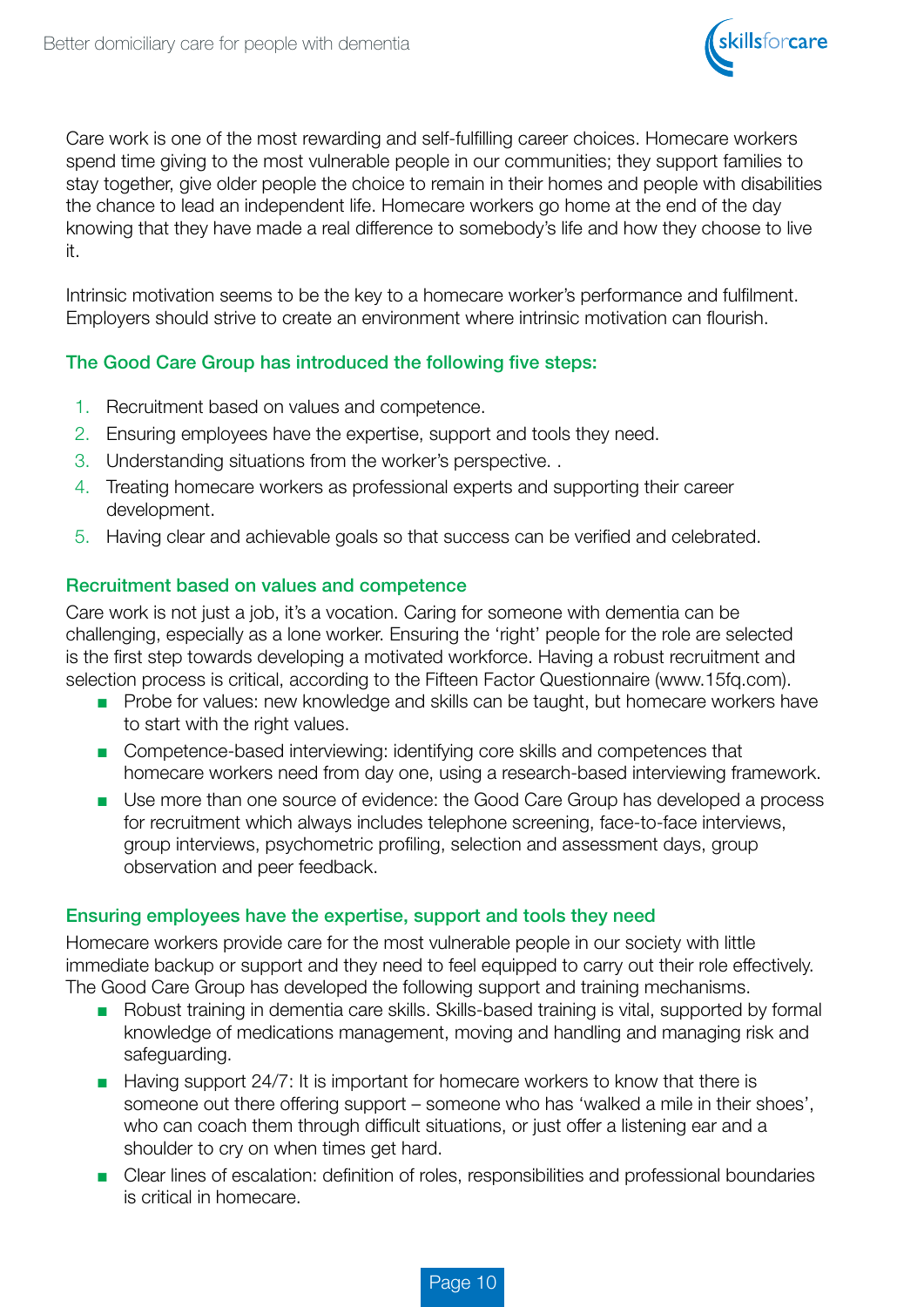

#### Understanding situations from the worker's perspective

In addition to the duty that everyone in social care has of understanding care from the standpoint of the person being supported, it is also vital that an 'us and them' culture is not allowed to develop between homecare workers and management and administration staff. In the Good Care Group's experience this can be achieved by the following.

- Seeking feedback and acting upon it use of employee surveys, opportunities for group verbal feedback, annual appraisals and supervisions. Ensure any actions you plan to take in response to feedback are clearly communicated and agreed with your team and followed up in a timely manner.
- Fostering a culture where feedback is always received as a gift is vital. Homecare workers may, by their nature, not be very confrontational people. They can keep their worries to themselves until they reach breaking point. Having a policy where feedback can be given and taken constructively will enable homecare workers to air their concerns and opinions.
- Having a robust process for when a worker raises a concern, grievance or resigns: have an objective person talk to them, who can hear what they have to say and make independent recommendations for improvements.

#### Treating homecare workers as professional experts and supporting their career development

Homecare workers will often become the 'expert' in providing care for a particular person, they build up a wealth of knowledge and skills throughout their careers and can often achieve success with a person with dementia where doctors, nurses, family and other people cannot. They must be respected as the experts they are and treated as true professionals (Low Pay Commission 2012; Unison 2012).

- Ensure employment packages reflect the professional status of the homecare worker's role: flexible working hours, holidays, breaks and a good work-life balance, wages which reflect the work they do.
- If care work is to be professionalised and seen as a true career, then continuing professional development (CPD) is critical. Homecare workers need to know that progression is tailored to their strengths and preferences. Not every worker wants to complete a management course; some may wish to specialise in areas such as dementia, rehabilitation or palliative care. Learning and development should be valued and rewarded by employers who can now offer more highly skilled workers to people being supported.
- Homecare workers often know the individual better than anyone. Empowering homecare workers to be able to liaise with doctors and family members on an equal footing is vital to ensuring a motivated workforce.

#### Having clear and achievable goals so that success can be verified and celebrated

Dementia care can be complex and appear chaotic (DH 2009, 49). Creating wellbeing and harmony for a person may feel like an insurmountable task. Focusing on achievable goals will help homecare workers to realise the successes they have.

■ Care planning meetings should involve the individual, the care worker and the family and should always be centred on what the whole team are collectively trying to achieve. Goals should be SMART – specific, measurable, achievable, realistic and time-oriented.

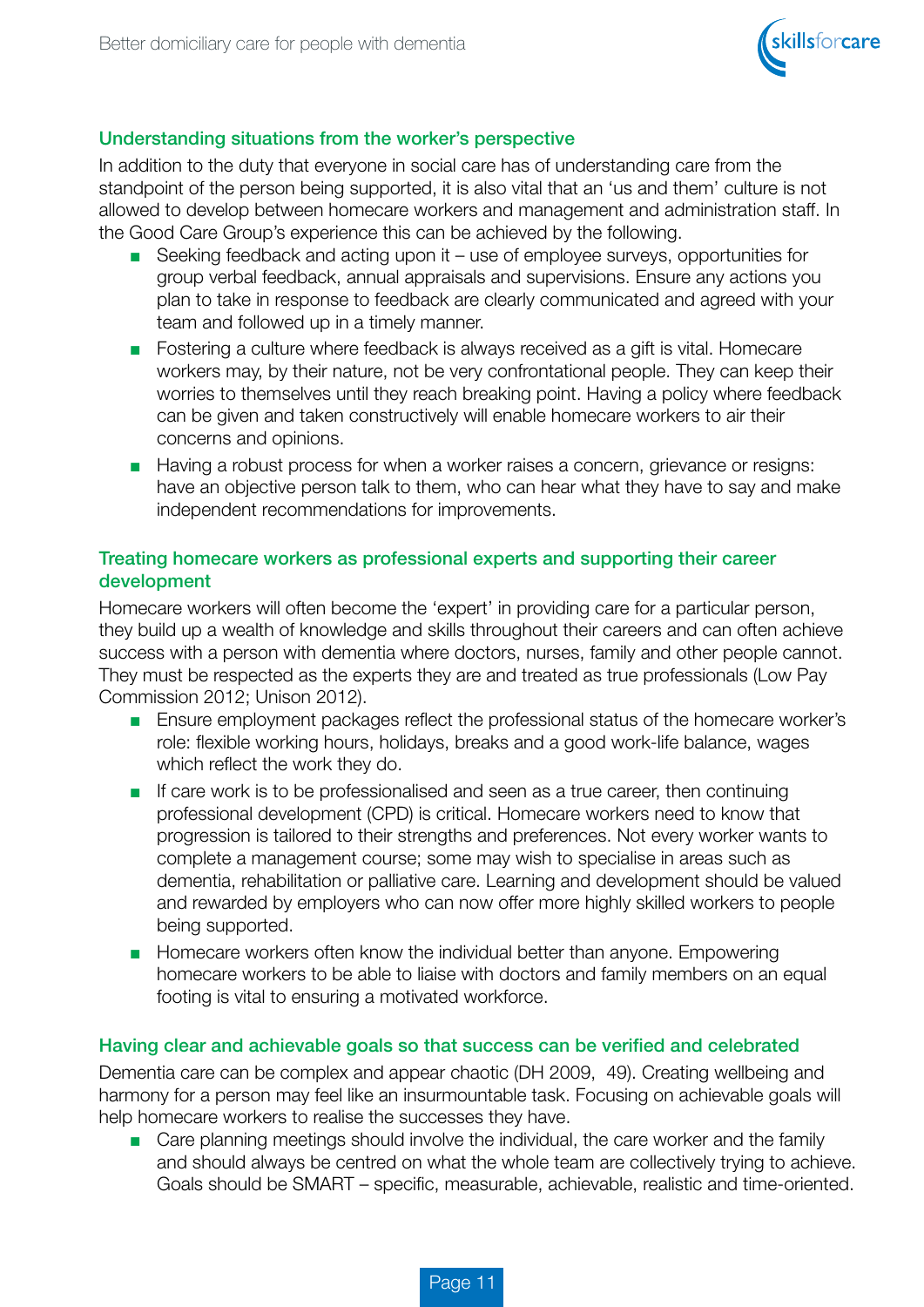

- Successes should be celebrated and publicly recognised. Compliments should be shared with the wider team, and certificates of recognition awarded by a senior person. Performance reviews should focus on the successes that a care worker has achieved with an individual. Novel approaches and clever tactics to care delivery should be shared as best practice.
- Understand what good looks like: great dementia care is not just about keeping someone alive, it's about helping someone to live well with their disability "without their dementia". Success will look different for each person.

#### **Summary**

Good homecare workers have many qualities to enable people with dementia to live well: courage, tenacity, ingenuity, self-sufficiency, empathy and patience.

Having a recruitment and selection process which enables you to find these people is the first step in creating a motivated workforce. Once someone with the right values has been recruited they need to be motivate and inspired them to develop into homecare workers who are skilled and able to improve the lives of people with dementia.

Treating homecare workers as the professional experts they are is critical. It is the responsibility of the employer and the care worker to support a climate of personal growth and development, to work together to provide round-the-clock expert support and ensuring that training programmes are not just ticking boxes but supporting the development of the skills needed to promote wellbeing for people with dementia. Listening to employees – respecting their opinions and acting on their feedback is vital. So too is ensuring that workers are given a very clear picture of what good looks like.

# Practice example

The Good Care Group sees great homecare workers reap the intrinsic rewards of being able to make someone's life better. For example: re-introducing Mrs Smith to her church on a Sunday, finding a way of enabling Mr Jones to trust the worker enough to take his medication again, or helping Ms Brown to die peacefully in the comfort of her own home are all individual goals that a care worker can be supported to achieve to enable a person to live well with dementia (National Dementia Strategy 2009).

Helping homecare workers to achieve these goals and then celebrating success as a team is how to motivate homecare workers. In 2014 the Good Care Group is committing to the Skills for Care-led Social Care Commitment to share the work they do to provide excellent care for people with dementia and their families.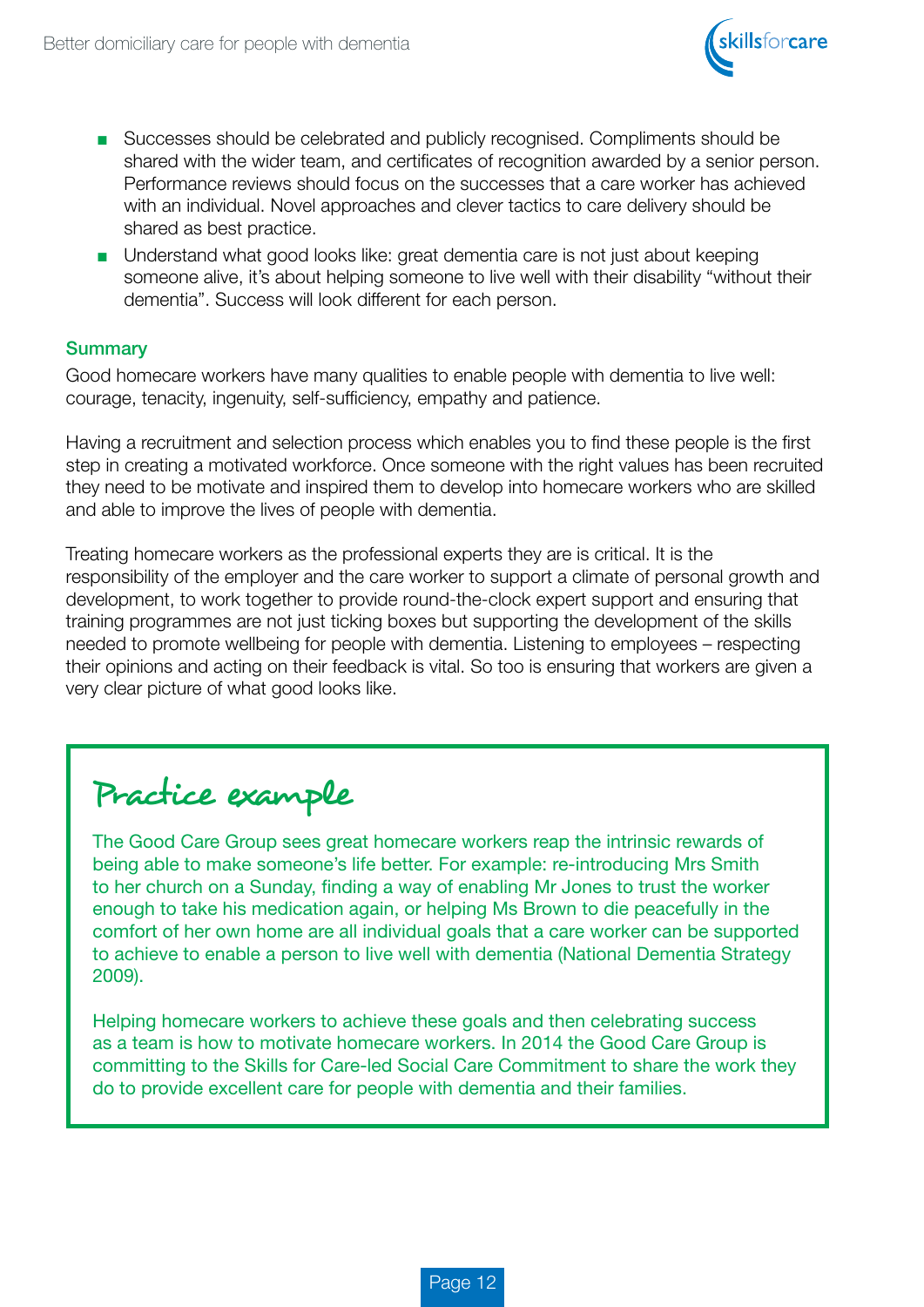

#### **References**

Benson S & Dundis S 2003 Understanding and motivating health care employees: integrating Maslow's hierarchy of needs, training and technology. Journal of Nursing Management 11, 315-320.

Fifteen Factor Questionnaire (15FQ+®) http://www.15fq.com

DH 2009 - Department of Health, *Living well with dementia- A National Dementia Strategy*  https://www.gov.uk/government/uploads/system/uploads/attachment\_data/file/168220/ dh\_094051.pdf

Low Pay Commission 2012 - National Minimum Wage Low Pay Commission Report Unison 2012, Time to Care: a Unison report into home care http://www.unison.org.uk/upload/sharepoint/On%20line%20Catalogue/21049.pdf

#### Other useful resources

Contented dementia: www.contenteddementiatrust.org

Department of Health, Improving care for people with dementia - The Prime Minister's Challenge DH (2013) https://www.gov.uk/government/policies/improving-care-for-people-with-dementia

NICE guidelines for dementia 2012 p.15 http://www.nice.org.uk/nicemedia/live/10998/30318/30318.pdf

Skills for Care dementia resources http://www.skillsforcare.org.uk/Skills/Dementia/Dementia.aspx

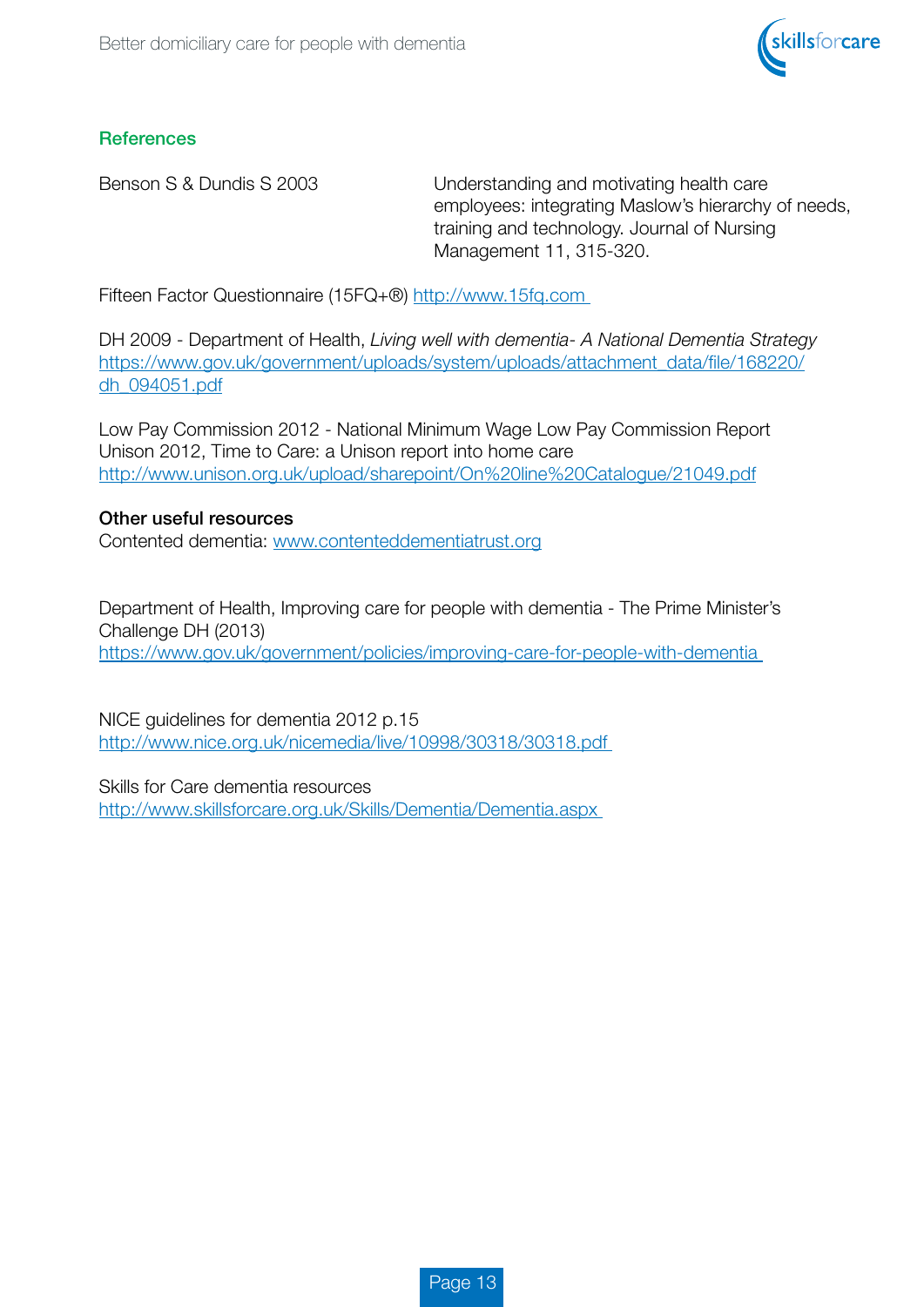

# The importance of a flexible workforce and<br>continuing professional development continuing professional development

### Five top tips for managers:

- 1. Continuity is as important for workers as it is for people who need care and support.
- 2. Support and supervision for workers is essential.
- 3. Ensure company ethos is sympathetic and encouraging for workers' learning requirements.
- 4. Involve workers in planning their own learning and development.
- 5. Match workers to the work, taking into account capability and interest.

As a domiciliary support provider, Ann Tuplin Care Services (ATCS) in North Lincolnshire is seeing more and more people with complex needs, supporting those with dementia at all stages to remain at home and live as independently as possible.

Training for staff at ATCS covers the usual areas of practical support and delivery of personal care with dignity and respect but also takes in the top tiers of Maslow's 'Hierarchy of Needs' (cf. www.simplypsychology.org/maslow.html) to include socialisation, esteem and selfactualisation for people being supported and their families. Management are also aware that these ideals apply also to workers, and endeavour to provide emotional support and fulfilment for workers at all levels. Training is provided in a way that suits the individual, so group sessions are arranged, distance learning is offered, and one-to-one training and individual mentoring are also available.

Frequent (eight weekly) supervisions are arranged and recorded, where workers can discuss concerns or issues. A learning and development plan is formulated in conjunction with each worker at their probationary interview and is reviewed at each supervision and annual appraisal. Annual appraisals are a time for reflection and forward planning to map out a pathway for the worker to help with their progression.

For a worker to provide the best care whether it is personal care, social care, community or emotional support, they need to have the skills and confidence in themselves. However, they need also to have the confidence in their line managers so that they will feel supported and know that, although they may be asked to step out of their comfort zone, they will not be made to feel uncomfortable or inadequate through lack of knowledge or training.

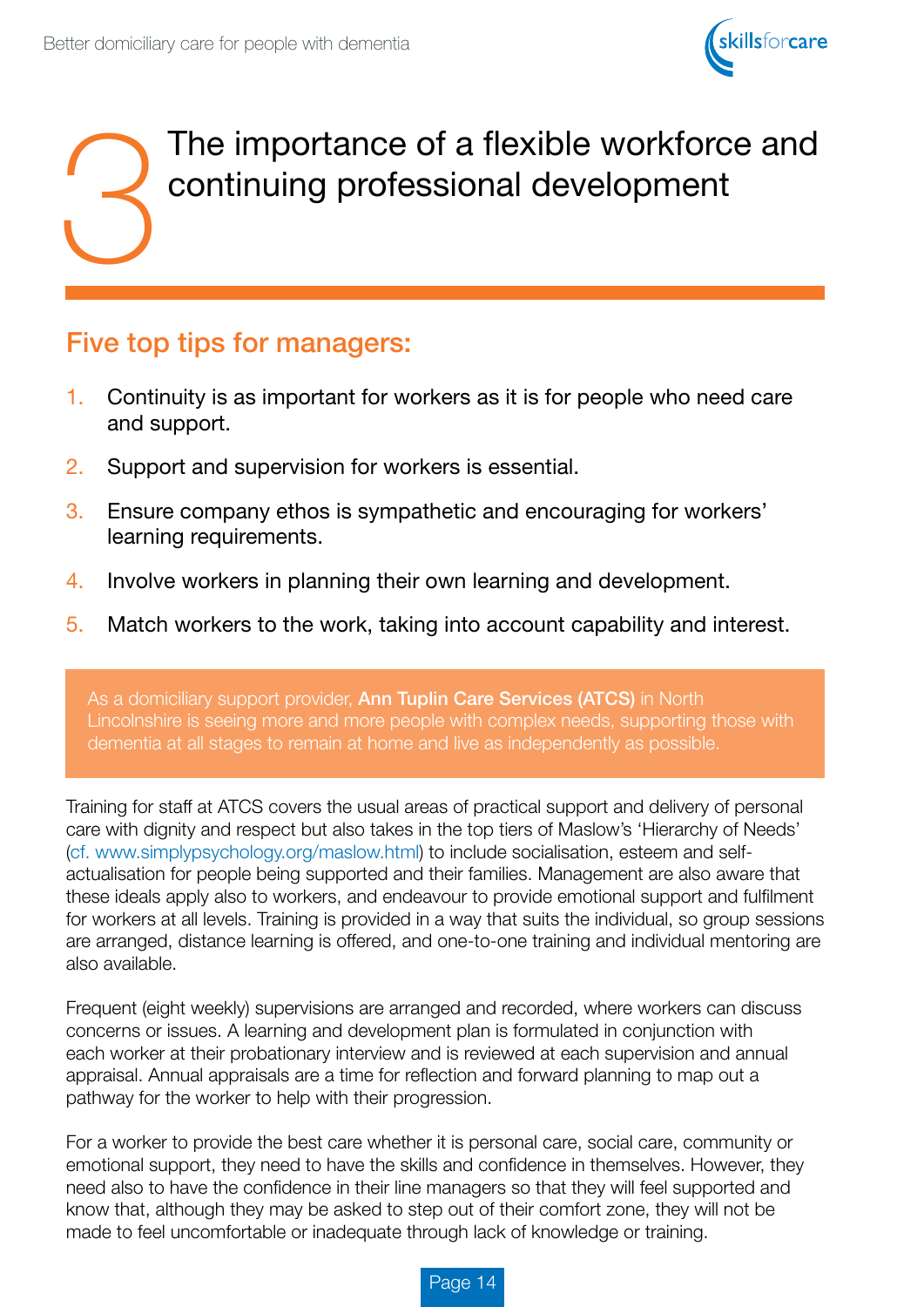

ATCS's policy is to involve workers in reviewing support packages as they are the people who know what daily tasks and support is required. Very often the worker and person who is being supported will discuss changes together and then take them to the line manager to see if they can be implemented. This appears to work particularly well when social time is being provided and when times need to vary to suit specific planned and spontaneous activities.

## Practice example

Lucy had two care workers to provide assistance for personal care calls, four times a day, as she needed to use a hoist; she also had one care worker to provide nine hours of social time per week. Some social time was planned for 10am to 12 midday for Lucy. Jilly, one of the workers who provided her morning personal care call was to stay on for this time and accompany Lucy to do some grocery shopping but, as the workers were assisting Lucy to wash and dress, they discussed the plans for the morning and Lucy said it was a pity the time finished at 12 o'clock as she had heard about a new café she was keen to try but having to be home by 12.00 would not leave them time to relax and enjoy lunch. Jilly contacted ATCS's co-ordinators who agreed that the two lunchtime workers should be cancelled and Jilly could stay with Lucy as long as it took to enjoy lunch and then get home. Adjustments were made to Lucy's social time later in the week to account for the additional time.

ATCS has had some positive outcomes from ensuring that workers are selected for individual packages, matching them as far as possible to the person being supported and their family's preference regarding gender and age. It is essential to get the right worker as support is vital for the whole family unit, not just the person being supported.

Workforce development and learning is an ongoing process and cannot stay static as the people supported by the service have fluctuating conditions and circumstances, so new skills and competences can be required to meet their changing needs. If all workers continually develop their skills they can remain supporting the person without a need to introduce new workers, and thus retain consistency of care.

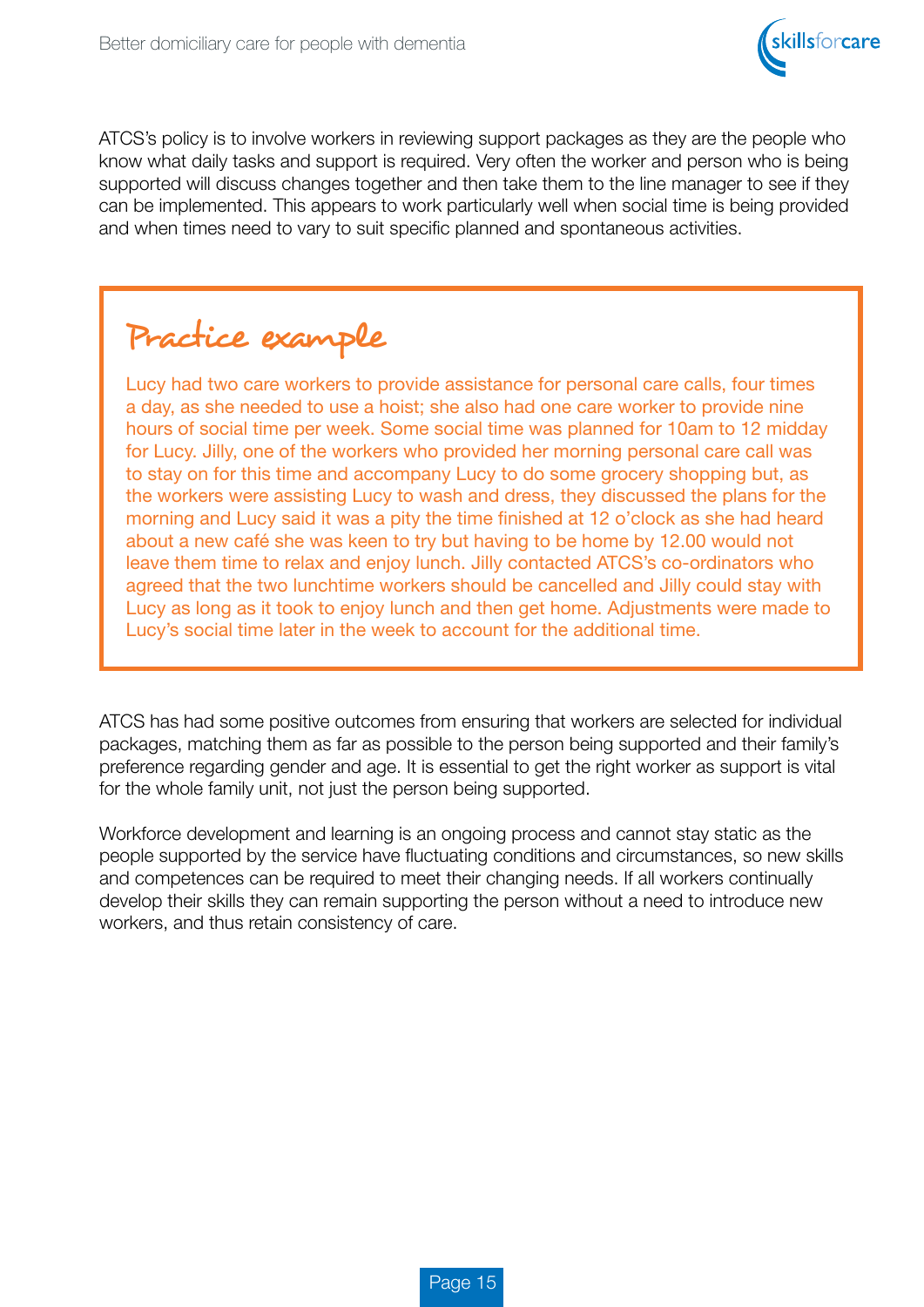

Practice example

Recently ATCS was asked to put in support for a family where the person who needed care and support had advanced dementia. Mike was receiving support to live at home with his wife, Emily. Mike appeared happy with the previous workers, but Emily did not feel comfortable with them and as a result was near exhaustion because she could not relax when workers were about, especially during night visits, and was not able to sleep.

After discussion with Mike and Emily, ATCS identified a core group of four workers and discussed the package with them. One worker felt she did not have the necessary experience; she felt able to cope with Mike's personal care but was unsure about his and Emily emotional needs, but was keen to become involved. The workers were introduced individually to the couple and Emily was keen for all four to support them. Emily was told that if she felt uncomfortable in any way with a worker all she had to do was tell the manager, she did not even have to give a reason. Within a week Emily felt able to go out for lunch with her daughter and leave Mike at home with the care worker; this was huge step for her as she had not been out without Mike for over a year. When Emily returned home she found Mike and the worker playing some his old favourite records and both were singing along to them. Mike greeted Emily cheerfully and then carried on singing.

When Mike went for a nap a little while later the worker made Emily a cup of tea and answered questions about Mike's mood and behaviour while Emily had been out. During this conversation Emily burst into tears. Although feeling she had done something wrong, the worker gently questioned Emily as to why she was so upset, but Emily replied that she was not upset but relieved.

The worker went to the office and requested an early supervision as she was a little bewildered; this was the worker who had initial reservations. During the supervision the worker discussed that particular incident with her manager and as she talked it through came to the realisation of why Emily was so emotional and began to understand the positive impact of her actions for both Mike and Emily. Initially she said "But all I did was ask Mike if he liked music and he showed me his records so I decided to play them for him. I thought I would get into trouble for singing with him." The manager was able to explain that for a short time both Mike and her were in "the same world" which was a benefit to Mike, without making him feel confused or the worker having to patronise him.

Unfortunately Mike died a few months later, but after a year had passed Emily's daughter contacted ATCS and asked if that particular worker would be able to support Emily to socialise and re-establish her place in the community as she had become quite reclusive and lacking in confidence since Mike's death. The worker was asked if this was something she felt able to do, as this would be purely emotional support and she had initially expressed reservations about this type of support. The worker was more than happy, saying she now felt able to offer emotional support along with practical help and personal care.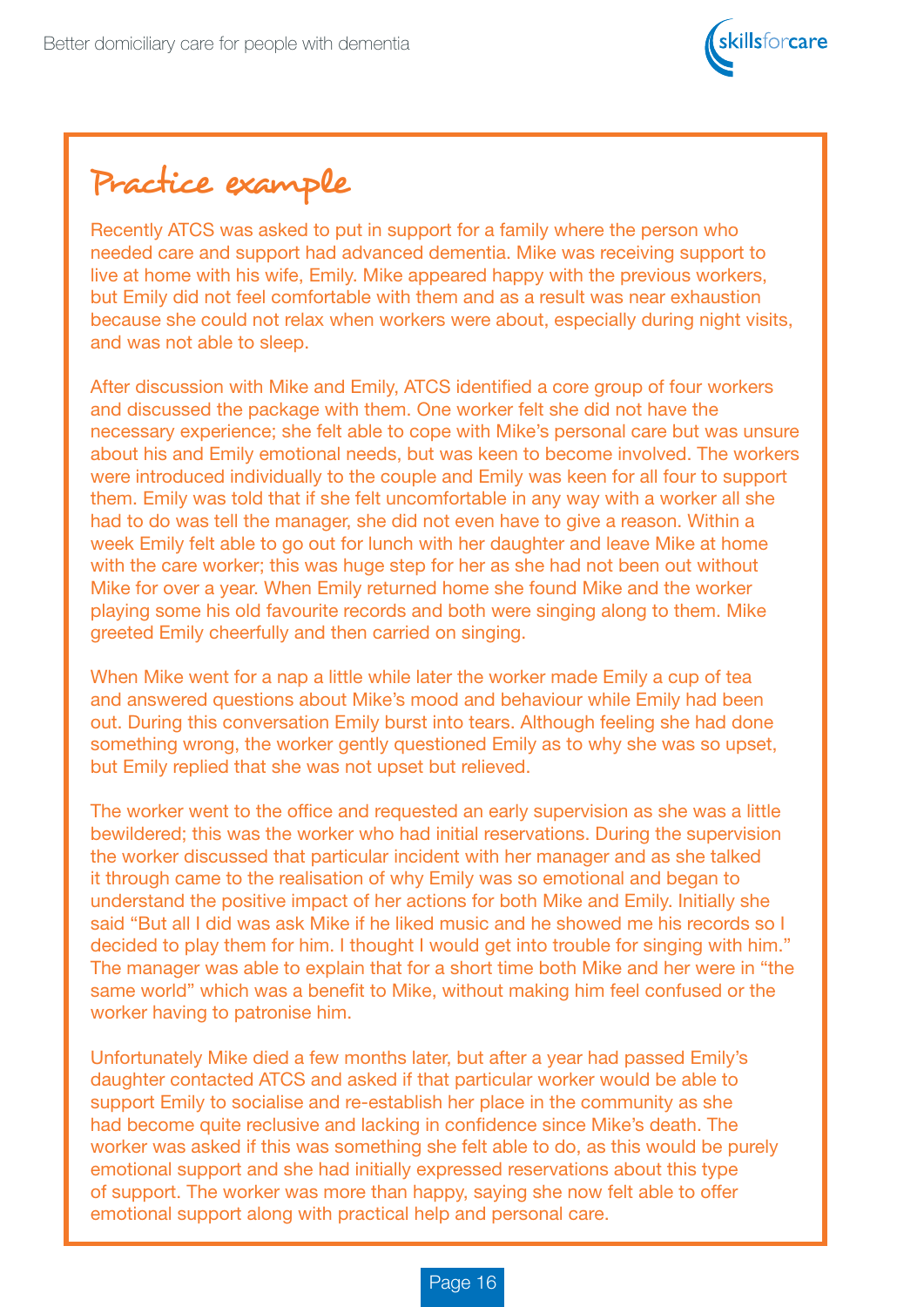

# Supporting workers providing care for<br>people whose behaviour may challeng<br>their own homes people whose behaviour may challenge, in their own homes

### Five top tips for managers:

- 1. Leadership: be clear on your leadership influences and translate these into your business plan. Have a clear vision of what services you want to provide, and include workers, customers and carers in shaping your services.
- 2. Developing and supporting workers is a sharing process; assist workers to be accountable for communicating difficulties and changing needs.
- 3. Dig deeper when faced with labels such as "challenging behaviour"; often the person who needs support is trying to communicate.
- 4. Person-centred care is challenging to get into every day care; attention to detail on support plans and their formulation process is key to working this way.
- 5. Communication: what do we do with it? Look at the lines of communication open to workers, customers and carers and let them witness the effectiveness of communicating. Highlight changes that have taken place due to their input.

Care Direct Salford has developed an approach to developing and supporting workers to support people with dementia whose behaviour may challenge, in their own homes. Care Direct has provided specialist support to people with dementia since 2005 when a clear direction was established to change the way services were provided to people who had dementia. It was the success of this approach that enabled Care Direct Salford to provide support to people with dementia where other agencies had not been successful due to challenges in behaviour and individuals not engaging. Care Direct Salford's approach proved so successful that it enabled support to be provided also to people with dementia who were in a secure setting due to their challenging behaviour. This support took people out of secure settings and re-engaged them with communities. The main body of this case study reflects how Care Direct Salford enables a skilled workforce to provide support to people with dementia in their own homes.

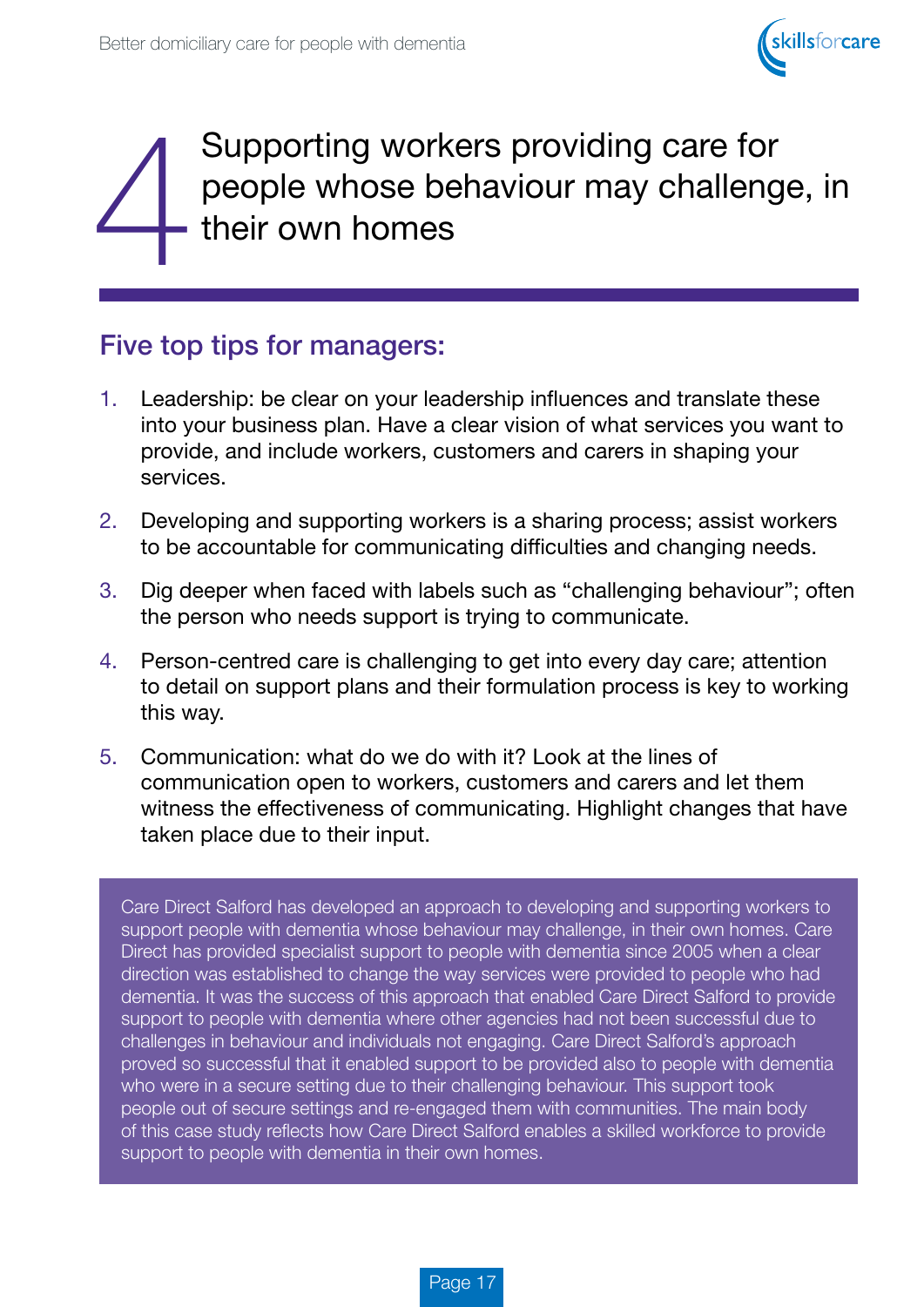

The purpose of Care Direct Salford when it was formed was to provide specialist support services which maximised a person's potential to function with the appropriate level of support. This support was to enable individuals and their carers to have a say in how they would like their support tailored to their needs.

In journal articles in the 1990s, Kitwood focused on 'personhood' and the importance of preserving this when caring for a person with dementia. Defining personhood as "A standing or status that is bestowed upon one human being by others, in the context of relationship and social being. It implies recognition, respect and trust" (1997), Kitwood asserted as the foundation of person-centred care that "The task of care is maintenance of personhood and the uniqueness and individuality of all is recognised regardless of diagnosis." . It is how we translate person-centred care into everyday practice that makes the difference in working with people whose behaviour may challenge.

If workers consider behaviours which challenge as attempts to communicate rather than as a person being "challenging", they can often see a reason why a person's behaviour is the way it is, regardless of diagnosis.

The person-centred approach has developed considerably in the understanding of behavioural aspects of dementia and a study by Cohen-Mansfield (2005) provided convincing evidence that so called 'challenging behaviour' is just a person's response to not recognising the individual physical or social needs of people with dementia. It is critical that meaningful activity is part of the individual's care. The focus is on involving the individual and utilising workers as enablers to fill in the gaps. Following this approach ensures that workers develop a greater sense of satisfaction by supporting people to achieve goals rather than 'doing things for' people. This underpins the care and support that the organisation provides.

Initial assessment and information gathering is an essential part in supporting workers when they first start to work with a person whose behaviour may challenge. Person-centred packs are sent out to people in need of support and to the significant people in their lives prior to work beginning, to get families and carers thinking about what is important to the person who will be supported. Supporting and developing thinking around support for both workers and families/carers is critical if person-centred care is to work. This also encourages families and workers to share their experiences of what they have found difficult when caring for the person whose behaviour may challenge and supports them look at what has happened prior to the challenges taking place.

Once the initial process has taken place it is good practice to introduce workers to the people with whom they will be working. This helps break down any fears a worker has, especially if it has been highlighted that specific support could potentially be challenging to both the worker and the person they are supporting. Taking a photograph of the worker at the person's home to put in the file (with consent) starts building relationships and trust.

Part of the worker's development is contributing to live documents which they have to present in supervision. Workers take the lead on recording what is working and what is not. Workers write support plans using words which are important to the person they are supporting. Ensuring workers have knowledge around different types of dementia and how this affects people, including duel diagnosis dementia, is also important. Common themes for each type of dementia can be used as a basic knowledge to understanding some aspects of behaviour. Team meetings are used to discuss approaches that work with people whose behaviour may

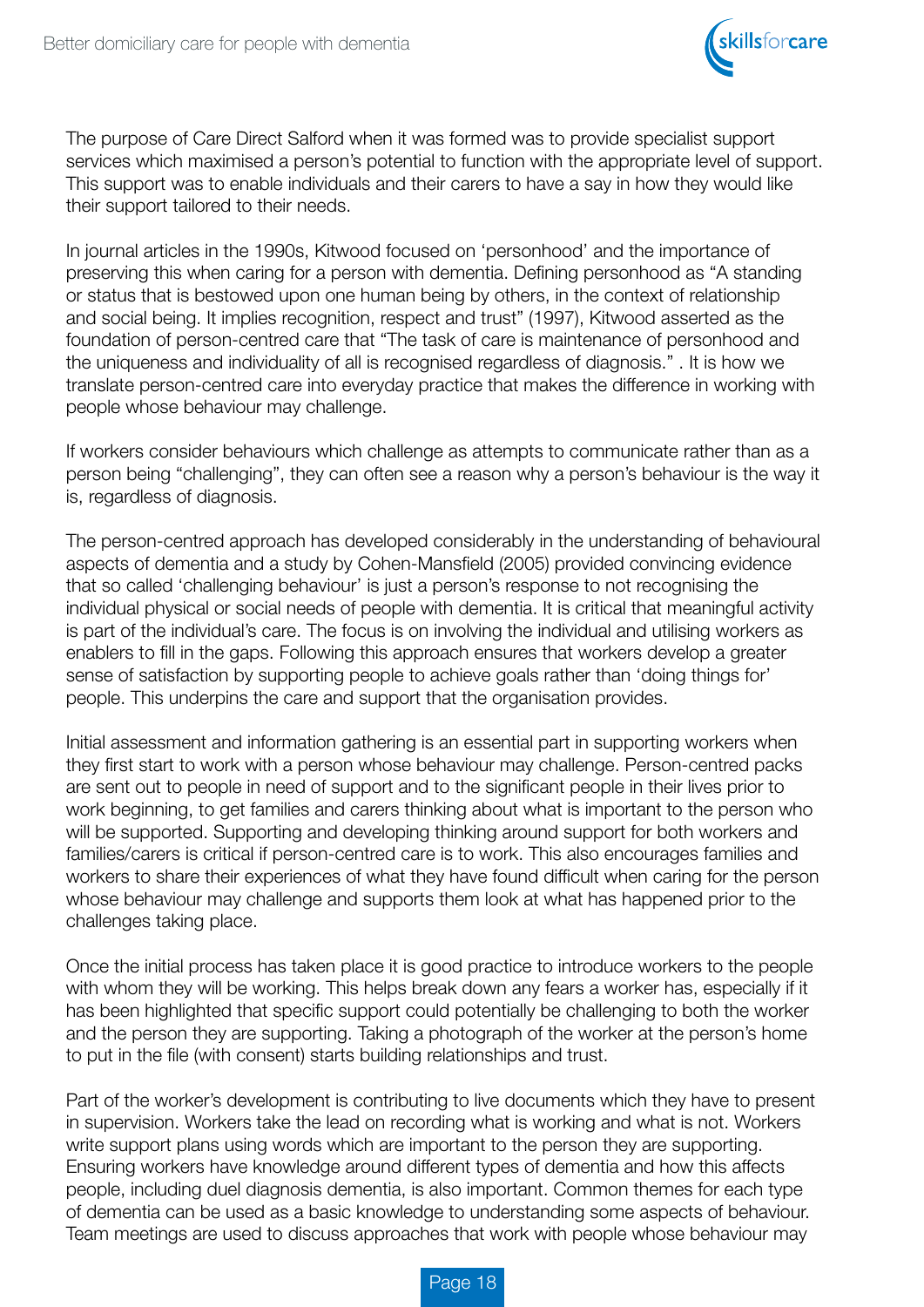

challenge. Workers also understand that what might work one day may not work the next, and this challenges their expectations. This approach can develop workers' confidence and encourage them to be vigilant to changes in needs of the person they are supporting.

The agency encourages workers to use activities as part of the person's support, especially if the need is a specific care need. This includes the use of music, photographs, and other memories in everyday support. The workers are supported to get involved in life books and utilise all their knowledge they have of that person to provide a calm, supportive, interesting and productive time. Such close involvement with the person being supported makes any changes in that person's health easily identifiable. Part of the worker's role is to record such changes and communicate them to their manager. Workers are continually helping each other to develop their own understanding of the individuals they are supporting and of challenges that are happening within them.

Documents which help workers provide support to a person whose behaviour may challenge include detailed risk assessments, person profiles, support plans and incident logging.

- Detailed risk assessments are imperative to the safety of workers, particularly if a person has displayed behaviour which has challenged people before safeguards are put in place. These safeguards could include what to do if the person refuses medication or displays verbally aggressive behaviour which may challenge workers. The document shows that potential situations have been considered and the likelihood and frequency of these arising has also been assessed. The workers are supported by having clear guidance as to how to react in these situations, as often when faced with adversity it is human nature to react in different ways. The thinking behind providing workers with this document is to support them to have a consistent approach and to communicate that consistent approach to the person they are supporting.
- Person profiles are completed with the person being supported. This document focuses on likes and dislikes and identifies what is important to supporting the person at that specific time. Information might include, for example, "I do not like people to talk a lot" or "I like a cup of tea before taking my tablets."
- Support plans are person-centred, so any information regarding the specific care need is written from the person's perspective and states how they would like that specific support to be delivered.
- Incident logging is used for identifying trends, e.g. "On Monday morning Mary was shouting, this stopped 10 minutes into the visit after Mary had a cup of tea." This tool assists Care Direct's managers and workers to identify if there are any recurrent factors in reported incidents, e.g. it being Monday after the weekend , a particular worker or time of day, etc.

Effective communication is a foundation stone to how Care Direct Salford operates. Their purpose, vision and values all include participation not only from leaders but from workers, customers and people they support.

Care Direct Salford supports workers in a way that is inclusive, with a support and development structure that aids them to support people whose behaviour may challenge in a way that is enabling by providing safe, holistic, reliable, responsive and professional services.

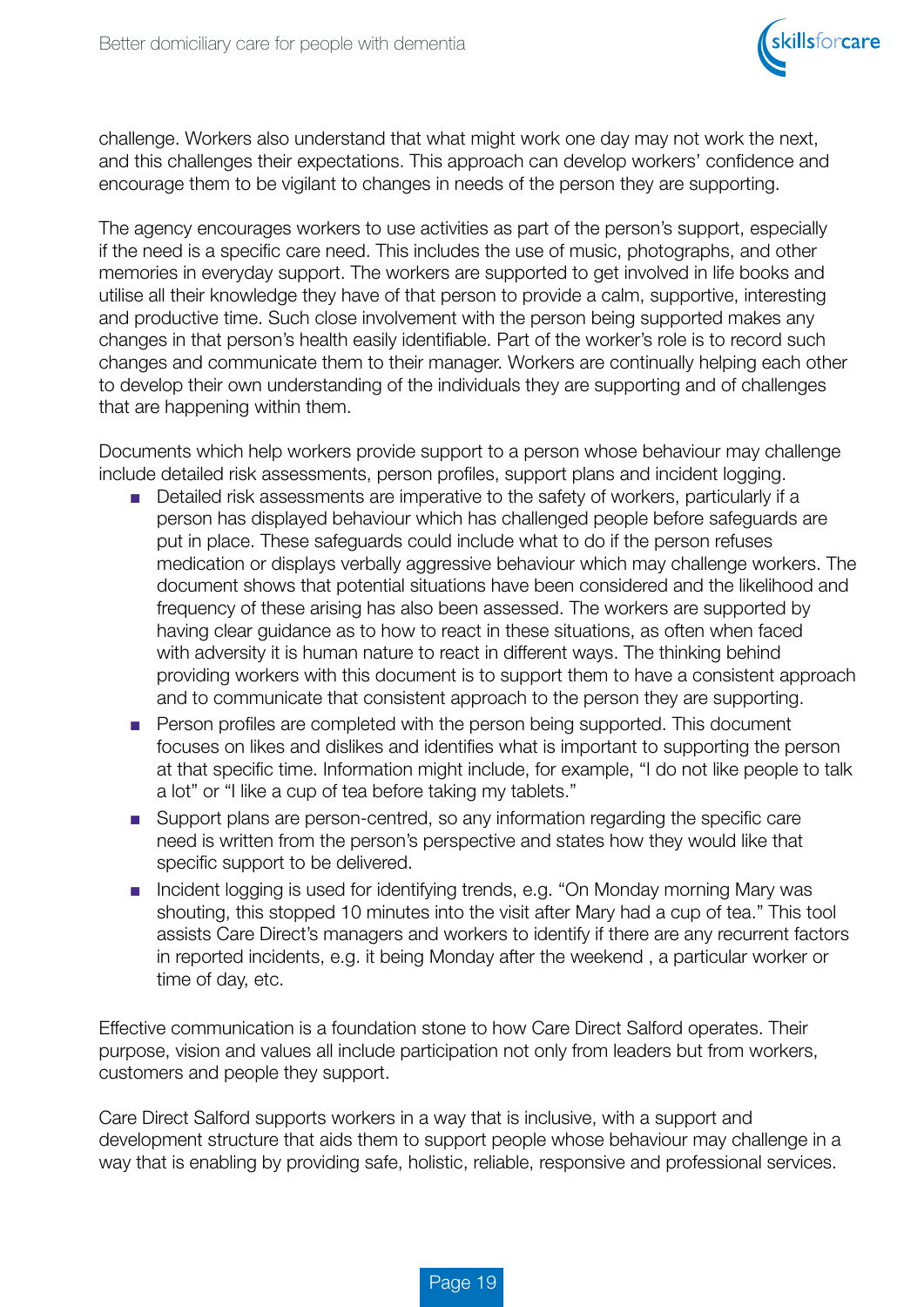

#### **Resources**

| Kitwood T, 1997 | Dementia reconsidered: The person comes first. (Buckingham U.K.<br>Open University Press) http://www.amazon.co.uk/Dementia-<br>Reconsidered-Person-Rethinking-Ageing/dp/0335198554 |
|-----------------|------------------------------------------------------------------------------------------------------------------------------------------------------------------------------------|
| Brooker D, 2006 | Person-centred Dementia Care. Making services better. (Jessica Kingsley<br>Publishers) http://www.jkp.com/catalogue/book/9781843103370                                             |
| Loveday B, 2012 | Leadership for Person-centred Dementia Care. (Jessica Kingsley<br>Publishers) http://www.jkp.com/catalogue/book/9781849052290                                                      |

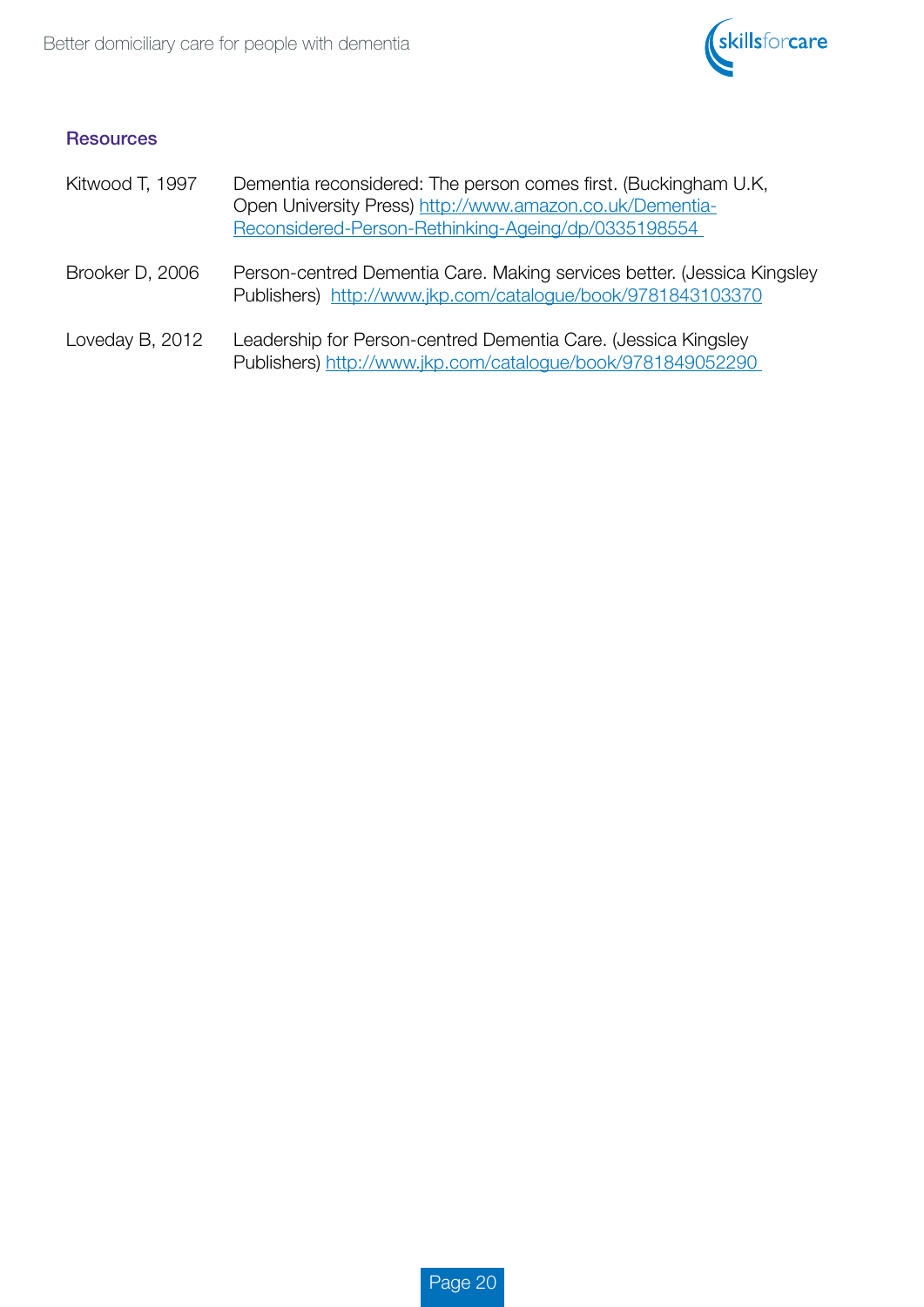

# 5 Enhancing quality of life through activitybased support

### Five top tips for managers:

- 1. Always have a dementia link worker at meetings, to ensure due consideration is given to this important area of care.
- 2. Ask a support worker to find something new each week about a person with dementia and report back to the team. This encourages more varied conversation and activities with individuals.
- 3. Know what is going on in your area and who the key people to contact are, for example who are the dementia advisers? Who is the village agent? These people will help keep you up-to-date with activities and events which might be beneficial to individuals with dementia.
- 4. Empower your dementia link workers to liaise with social workers and families; families in particular will have a wealth of knowledge about their loved one which can be the basis of activities, conversation and meaningful moments.
- 5. Use the Kitwood equation to problem solve: life history is very important but this needs to be combined with knowledge about an individual's health conditions, their social psychology and personality. Together this will give a true understanding of the person's needs and help with a person-centred approach.

DoCare is a homecare provider based in Gloucestershire and covers various areas in the South West of England. DoCare places great emphasis on the importance of dementia training . A structure is in place which ensures information, learning and best practice is circulated to the team and they adopt a robust approach to dementia care. The structure comprises a dementia lead with a second tier of dementia link workers, and a third tier of a body of support workers, all of whom have training in dementia. In this way, they ensure a seamless, joined up approach to the support of the individual.

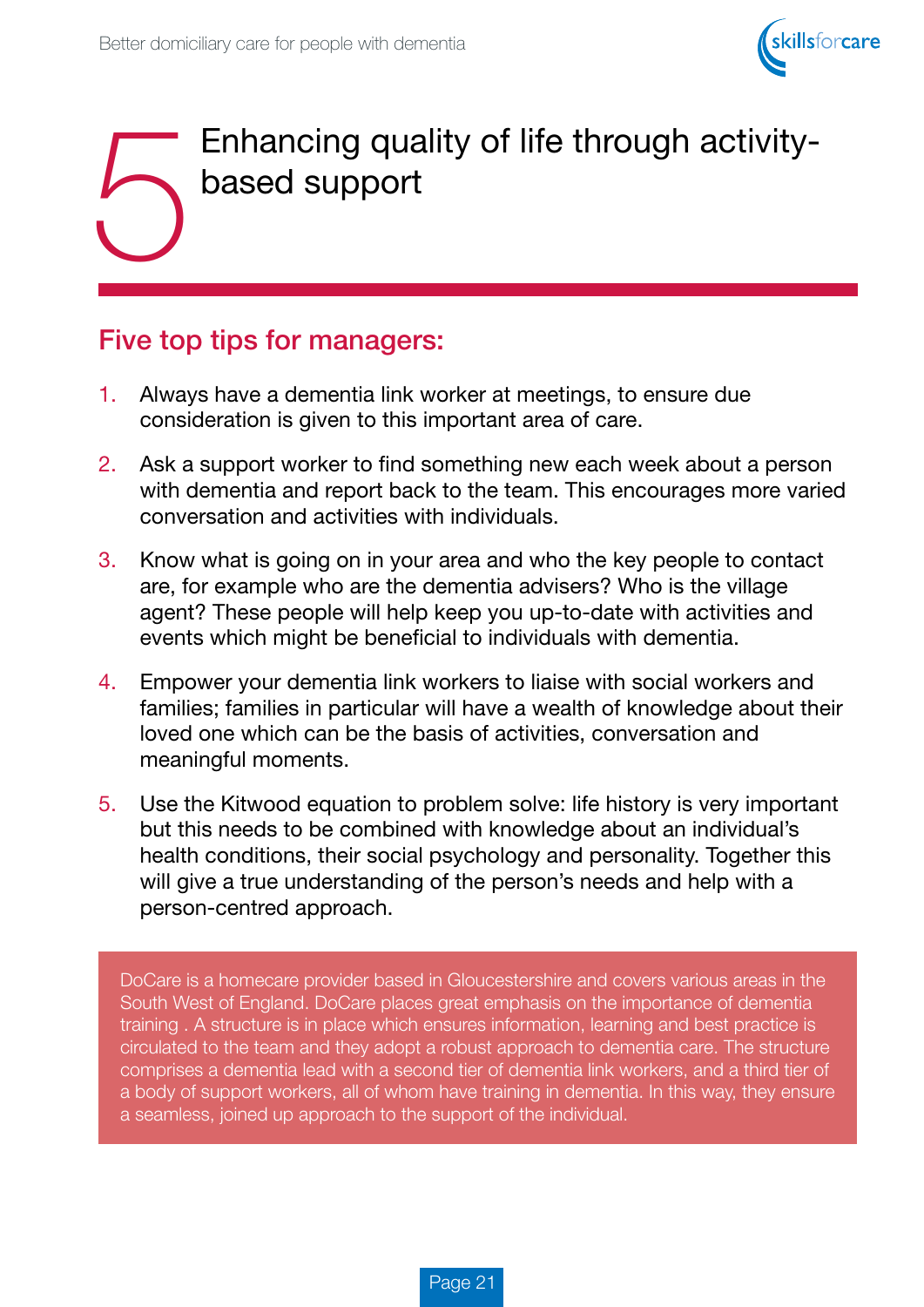

DoCare is currently creating a handbook for all its workers. This will put into print all the dementia learning the organisation has, so it will act as part-manual, part-reference guide; it will be particularly useful for new workers, by supporting their dementia training, but will be an invaluable resource also for all the workers.

Central to the support DoCare delivers is emphasis on activities which will stimulate people with dementia, and which add value to visits by making them much more than functional and practical. The handbook will also help workers by offering different ideas on how to support activities, from things that can be done in a short visit to activities suited to longer visits. Support workers are also empowered to be spontaneous and to 'think outside the box'. Having a handbook is only part of the approach. Workers are encouraged to be reactive to situations, and be alert for clues in a person's behaviour which will lead to spontaneous activity and meaningful moments. Underpinning everything is a commitment to treating each person as an individual, adopting a person-centred focus, and finding out particular areas of interest, so activity-based methods are bespoke to that individual.

Increasingly the organisation is being asked to deliver sitting services for individuals, while at the same time the emphasis is moving away from short, 15-minute visits. This has meant that a more robust approach to visits has been needed, so the longer visits in particular are more meaningful for people with dementia.

In the first instance, for all people, whether or not they have dementia, an 'I Am' booklet of preferences is completed, which details as much information about the individual as possible including likes and dislikes, hobbies and interests. Building on this, support workers are expected to be very observant, noticing the small things about the individual or about their environment.

Using all this information, activities can then be devised. Some activities will be ad hoc, others more prescribed. They can involve either doing something with a person, or a conversationbased activity, or perhaps compiling a memory album which each team member can refer to and make use of during a visit.

At the same time, workers are thinking on their feet and reacting to situations so they can create spontaneous, meaningful moments for individuals. The following are some examples of how DoCare workers have taken the knowledge they have built up of an individual and used it to create a meaningful activity. Indeed, in two cases – those of Peter and of Henry – DoCare workers can demonstrate that the understanding they have of the person has helped support them in the face of proposed changes to care by social services. All names have been changed.

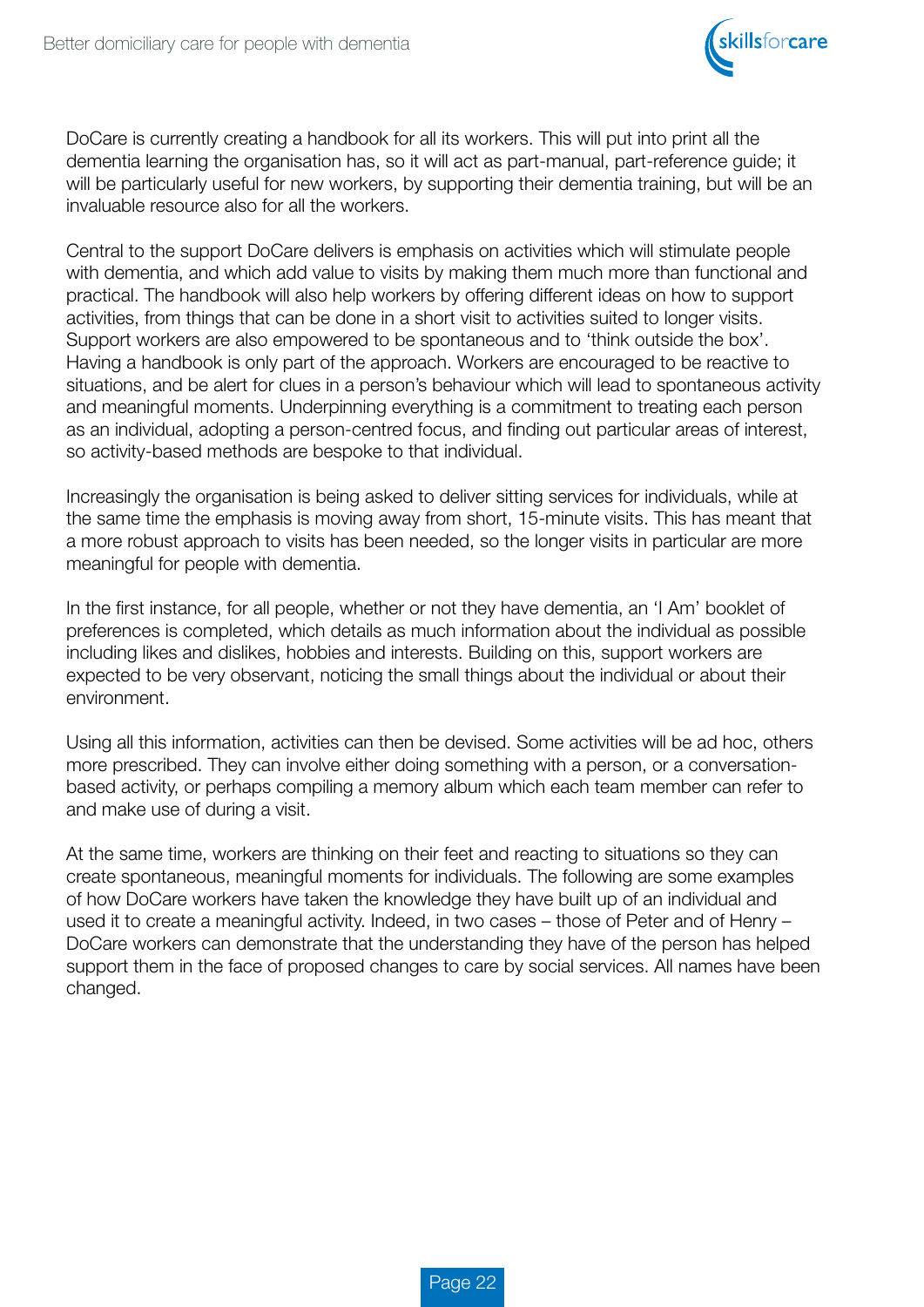

# Practice example: helping an individual to keep up a hobby

Peter suffers from vascular dementia following a stroke; he finds it hard to communicate and has a limited vocabulary.

When DoCare took over Peter's care package, it included a weekly trip to a local fishing lake; a support worker took him, stayed with him while he fished and took him home afterwards. This activity helped to give him a change of scene, an interest and – above all – was a memory jogger, bringing back sounds and sights that were familiar.

Peter was upset when social services decided to remove this part of his package. The support team for Peter – which was kept to as few people as possible, so they were able to build a rapport – could understand how upset he was. He would talk (and swear!) about fishing, and how he wanted to go fishing.

DoCare intervened on Peter's behalf at a review meeting, and were able to help reach a compromise that enabled him to carry on with his interest. Peter finds communication difficult, but by asking questions with yes/no answers, rather than open questions, he was able to demonstrate how important this fishing activity was. For example, "Do you like fishing?" and "Would you like to go fishing?" would prompt a "Yes"; more complicated questions, such as "What sparked your interest in fishing?" would be difficult for Peter to answer.

Social services agreed to reinstate the trips, if a DoCare support worker took him to the lake and collected him later. Peter's condition means he is perfectly safe to be alone at the fishing lake.

Before his stroke, Peter, who is only in his sixties, had an active life. The intervention of DoCare has meant that he can continue to take part in his favourite activity, it is something he looks forward to and it gives him a focus. The fishing also helps Peter maintain his fine motor skills, and improves his general wellbeing by giving him fresh air and exercise. It keeps him independent and in touch with the fishing community he has become a part of, and this socialisation will help him to remain independent for longer.

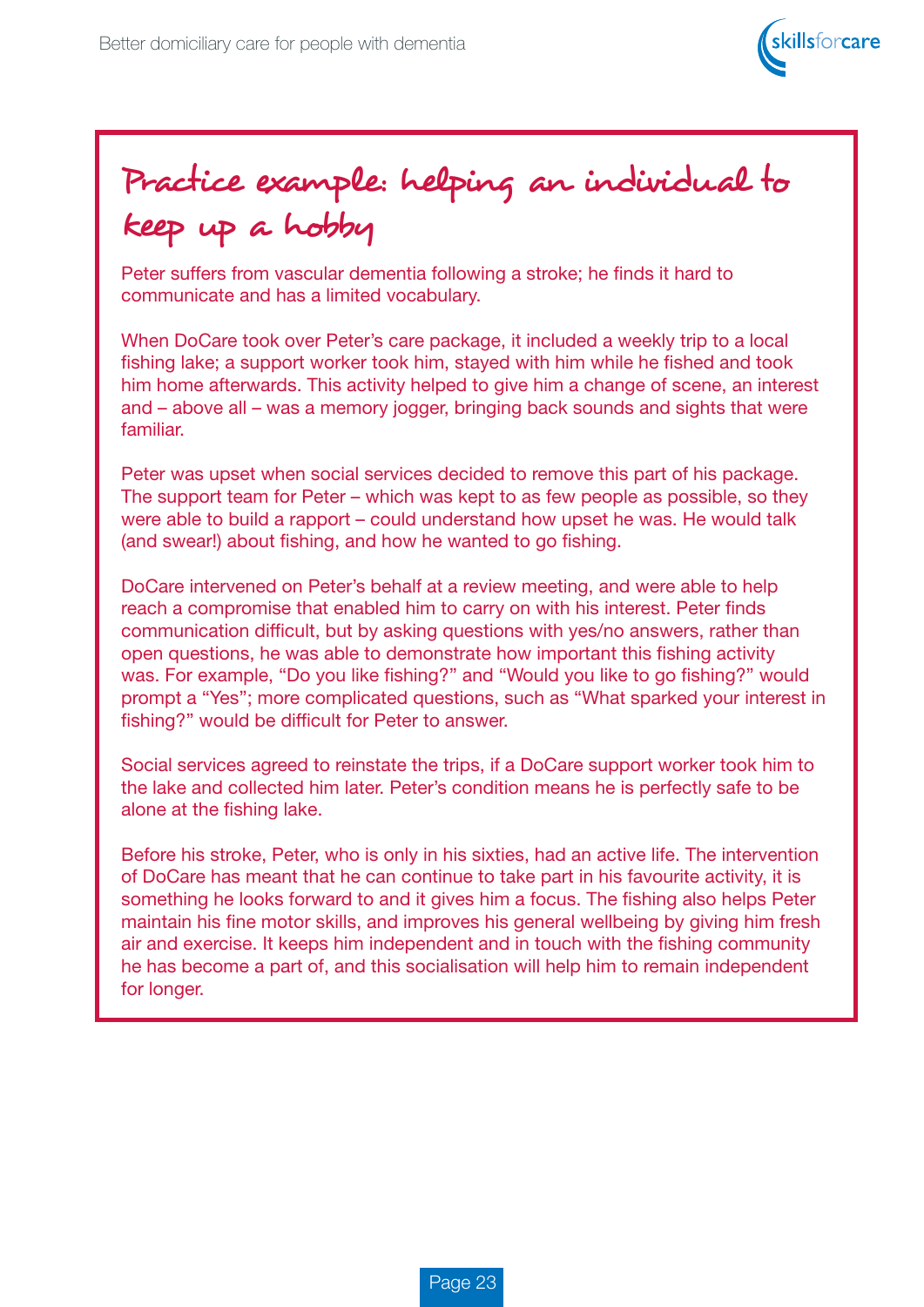

# Practice example: how a shared interest provides meaningful moments

Henry suffers from dementia and finds it hard and frustrating to get his thoughts and feelings across, often limiting his conversation to what happened in the past. A former professional footballer and committed family man, his conversation centres around soccer and happier days with his wife and son.

The example of Henry shows how important it is to have the right worker matched to the individual. Knowing how much he loves his football, DoCare ensures his most regular worker is Simon, who is equally football-mad! Simon spends time with Henry talking about football and watching it with him on the television. This sparks conversation with Henry about football both past and present.

Recently, the DoCare team were able to support Henry in his desire to remain at home when he was faced with the prospect of having to move into a care home. Now allowed to remain at home, Henry can carry on watching football on television and chatting about his passion with Simon.

Practice example: taking people on trips out

Kathleen is in her fifties and has early onset dementia. She finds it difficult to communicate verbally and also has problems with her balance, which means that, although she is not in a wheelchair, she cannot go out without support.

DoCare support workers spend time with Kathleen taking her out into the community. They try to make the experience different each time; for example, Kathleen is a keen artist but is no longer able to participate in this activity herself, so a visit to a local art show had great value for her and boosted her general wellbeing and morale.

Overall, the trips out have greatly improved Kathleen's confidence. She looks forward to each visit which is tailored for her needs and helps her to keep in touch with, and feel part of, her community. These excursions also help with her physical wellbeing, as they provide her with exercise and a change of environment. Fortunately the visits with her are long enough to be able to do this.

Page 24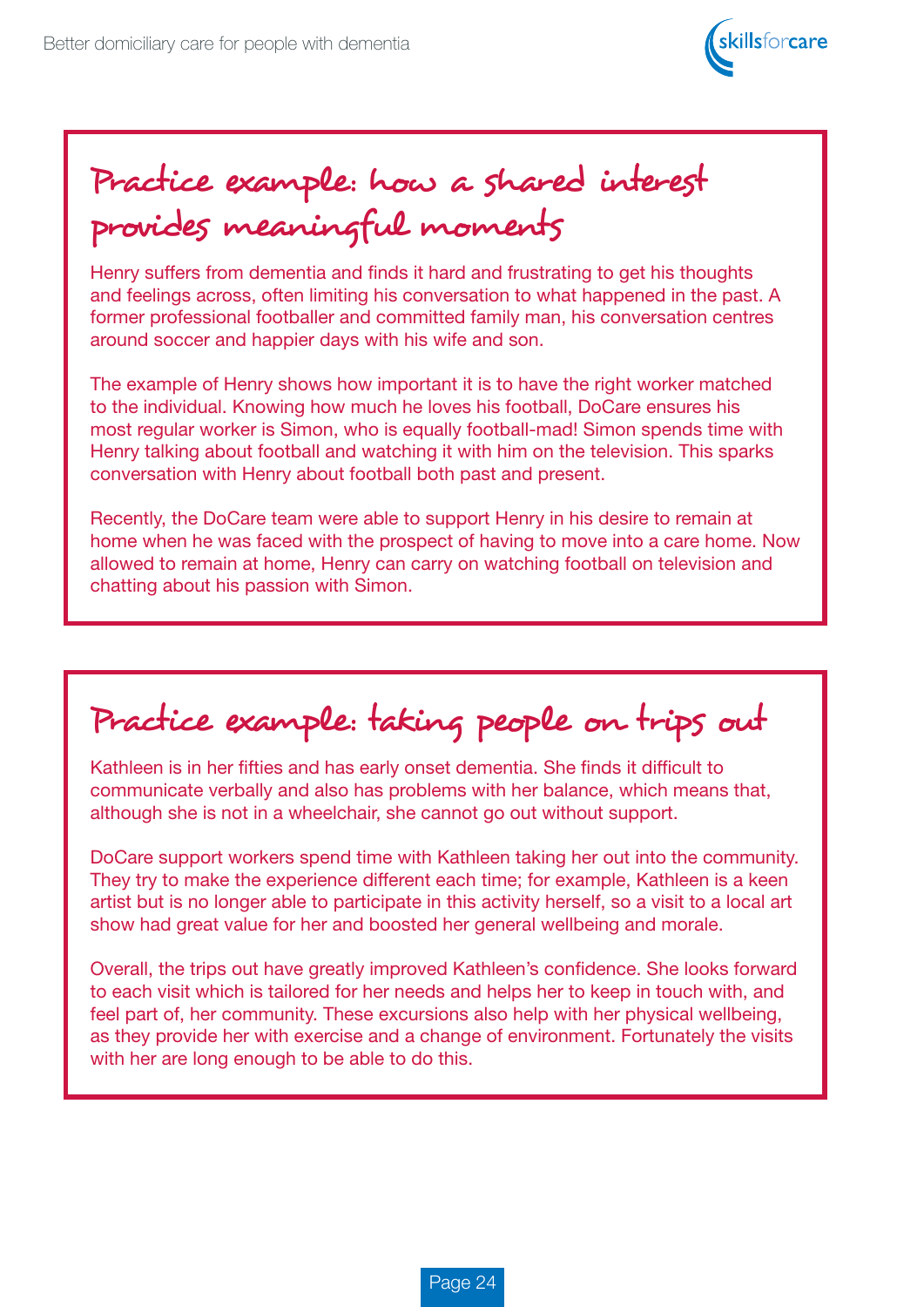

Practice example: focusing on a person's interest

DoCare also believes equally good value can be given even during a 15-minute visit, which they make as part of an overall package of care.

Barbara had always been hard to engage with, and keeping up a conversation was very difficult. Workers noticed she had many small dragon ornaments around her house, so started a conversation around them. Barbara was quickly engaged, and spoke about how much she had enjoyed collecting them over the years. Now the DoCare team always chat about them; it's an activity which lasts only a few minutes but it has her engaged and makes her smile.

Practice example: utilising a person's skills

Care is not only delivered by relying on a prescribed formula. Being spontaneous with a person is just as important, and often it is important to look at an individual's own skills as a cue to providing an activity.

For example, an area manager was recently with a person with dementia. All tasks had been done and the conversation was beginning to run a little dry. The area manager knew Freda enjoyed crochet. The area manager told Freda she could crochet circles but didn't know how to crochet corners and would Freda show her? They spent a happy time together with Freda demonstrating cornering and chatting about crocheting.

This spontaneous activity arose from the area manager's knowledge of Freda's interests and provided a wonderful meaningful moment for Freda.

DoCare has learnt that dementia care is enhanced by introducing activities for people. These activities need not be excursions, or take a long time. They can be adapted to suit short visits or long. For example, a short visit can be enhanced by a chat about an object in a person's home (like Barbara's dragons), sharing a news story, or a walk around the garden. Potting up a plant, playing a game, or companionably watching television all provide an activity-based focus for a person. For longer visits, baking a cake, visiting a coffee shop or going to a community event can give stimulation and enjoyment.

Equally important is to be reactive to circumstances; for workers to provide spontaneity and to avoid activities being too rigid and prescribed. Here, looking at a person's own skills can be key—a person can pass on their skill to workers, whether that's teaching them crochet or

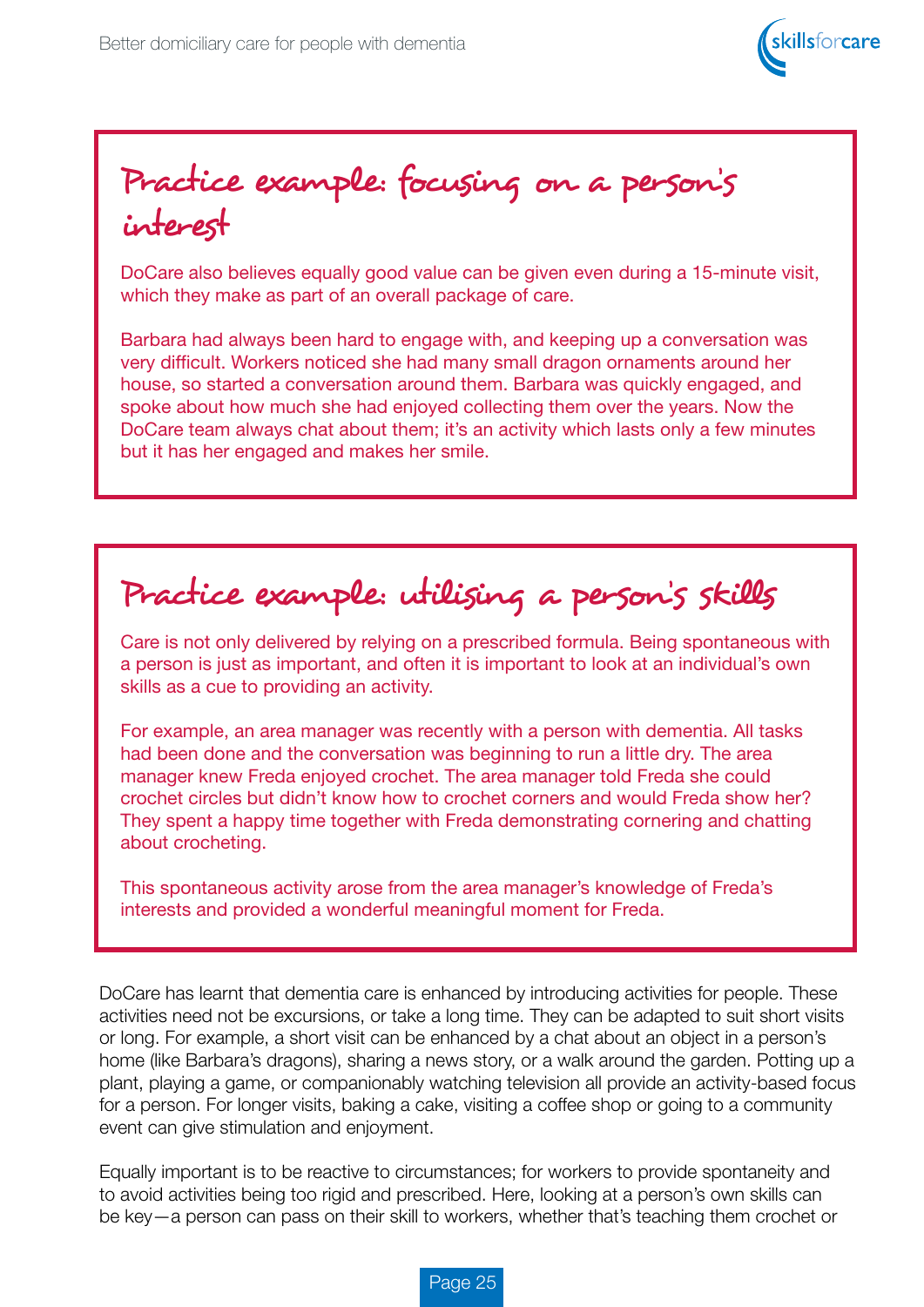

explaining the offside rule!

While it's true that many more people will suffer from dementia, it's also true that early diagnosis and activity-based support can help alleviate the symptoms and enhance quality of life and independence.

#### Useful resources

■ The Alzheimer's Society - www.alzheimers.org.uk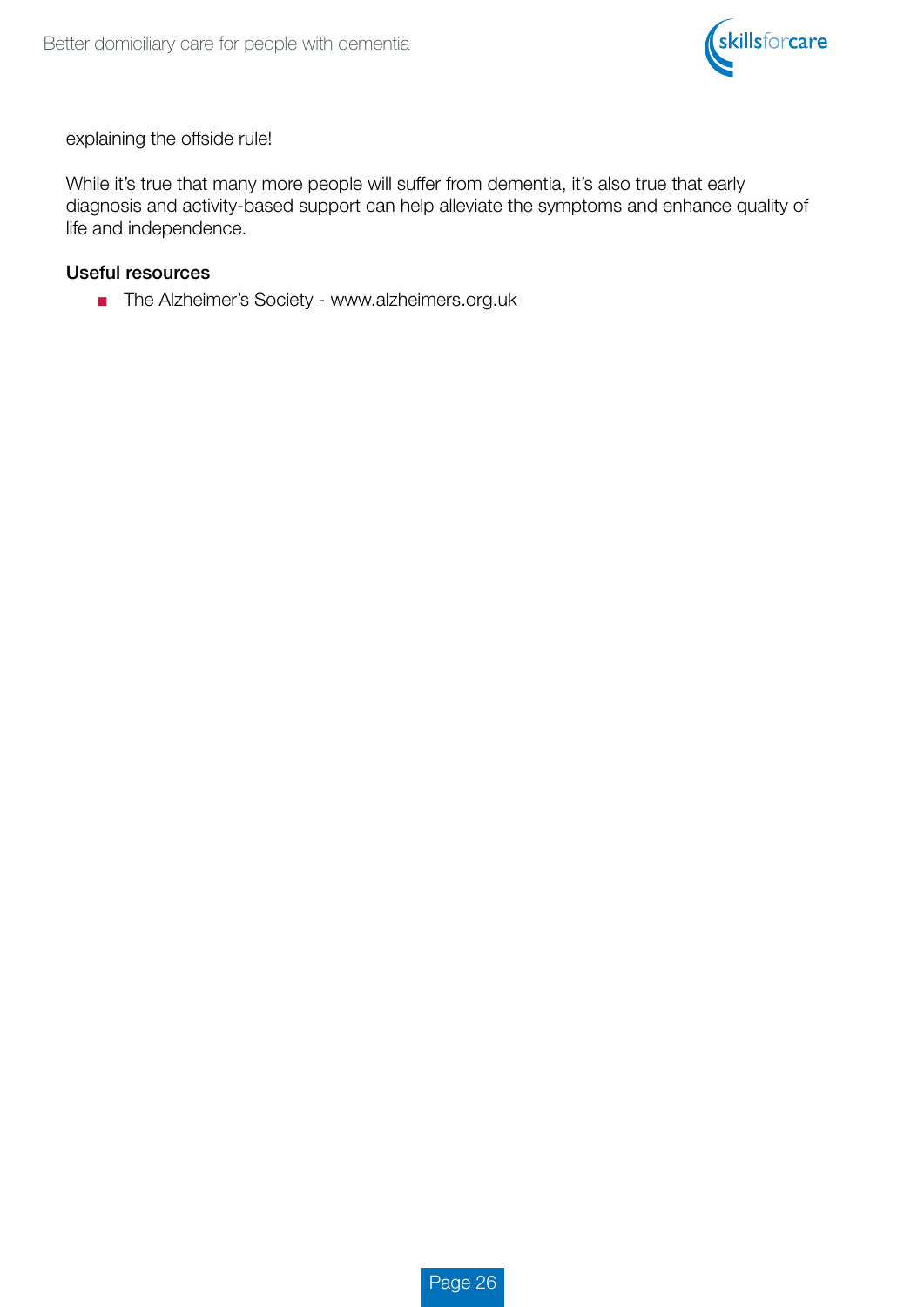

# 6 Co-production between the social care workforce and carers

### Five top tips for managers:

- 1. Anxiety is an entirely natural feeling when supporting people with dementia for the first time.
- 2. Focus on techniques to support workers in the situations they may encounter.
- 3. Allow opportunities to practise with appropriate support.
- 4. Involve and support family carers where you can.
- 5. The use of case studies where things have gone well supports learning and development.

Specialising in non-medical care of older people in their own homes, **Home Instead** Senior Care assists people to remain at home where they're most happy and comfortable, giving their families the freedom to relax in the knowledge that their loved ones are in excellent hands. Its homecare workers are called CAREGivers.

"How did you feel the first time you met a person with dementia?" is the opening line of Home Instead Senior Care's Alzheimer's and Other Dementias Train the Trainer Course for CAREGivers (staff). The answer is nearly always the same, "Frightened".

Further questions include "What is your experience of how family members feel?" and "What do you think that make the person with dementia feel?" It is the same answer.

When this is considered in greater detail, the reasons why workers feel 'frightened' is because they are unclear how to support people. Home Instead's approach with the course is to change all that for the benefit of workers and most importantly for the benefit of the people with dementia whom they are supporting.

Home Instead's training course empowers its CAREGivers with the knowledge to confidently manage and improve typical situations encountered when supporting people with dementia.

The course, developed by experts in the condition, avoids the "medical model" of training based around disease management and, instead, focuses almost exclusively on techniques and skills to enable the CAREGiver and the individual to interact positively and constructively.

Page 27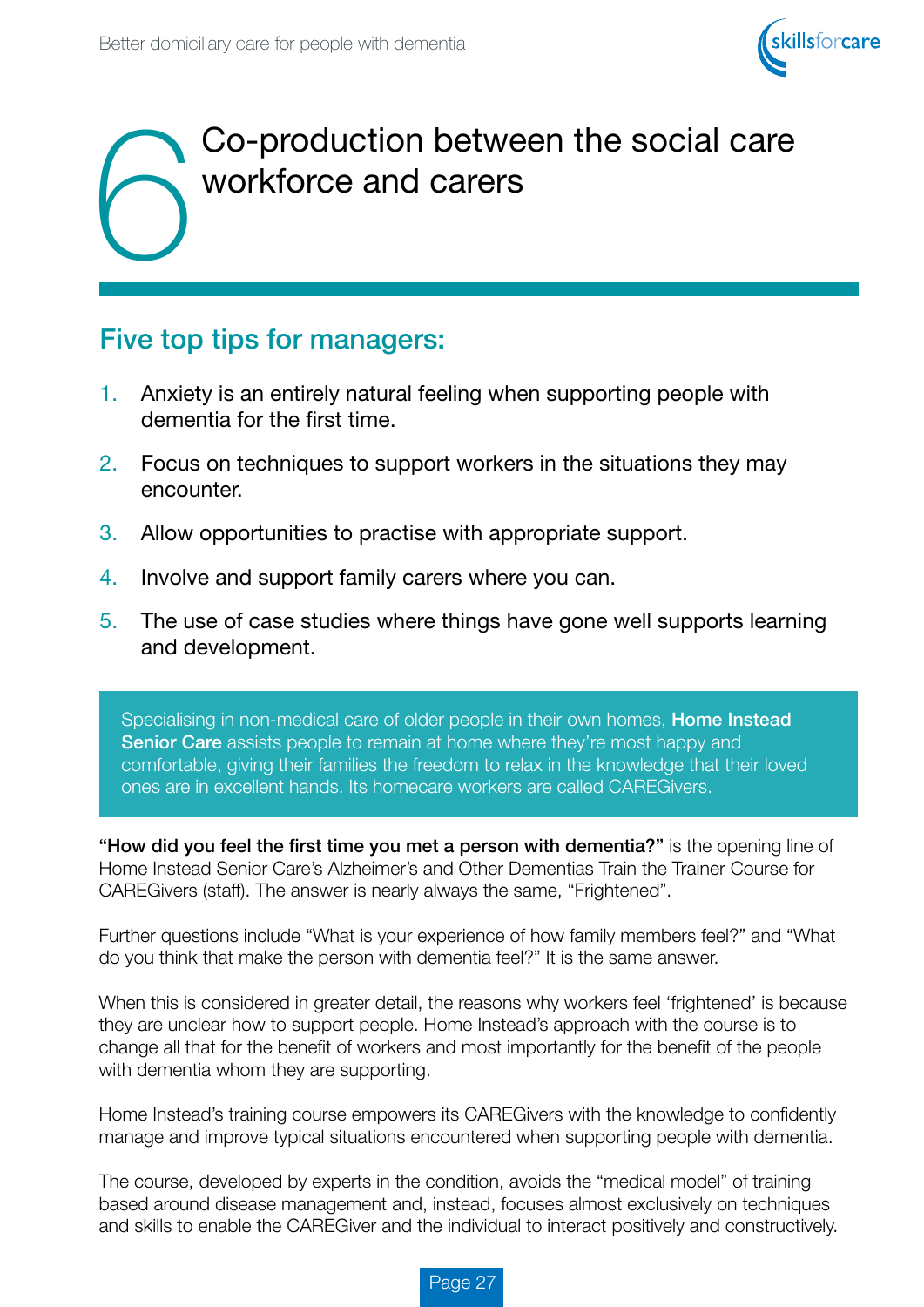

Home Instead delivers the training to their CAREGivers over a six week period. CAREGivers receive intensive classroom training in several sessions coupled with opportunities to practise their new skills between sessions. To maintain the interest and commitment of the CAREGivers over such an extended period needs everything to work effectively.

Fundamental to this is the performance of the trainer themselves. They have to be able to deliver not only the course content, but also to demonstrate a real passion for the subject. Facts can be quickly forgotten, but we don't as easily forget how we felt about something, so to listen to a trainer who can describe the emotions faced in caring for someone with dementia is just as important as the lessons learnt.

To be able to do this the trainer needs more than just to be well prepared. They need more than just the facts at their fingertips. They need to be able to make the learners feel that this matters on a personal level.

To make this happen Home Instead runs a residential "Train the trainer course" at its national headquarters in Warrington.

Prior to attending, each delegate is sent a comprehensive pre-read including a book entitled *Confidence to Care*. This forms the basis of an important element of the actual course. The book contains personal stories of how the tips and techniques in the training materials have helped to improve situations among those providing care and those who have a dementia.

A national qualification awarding body has accredited the CAREGiver programme, which underpins its quality. The desired outcome is a group of motivated and qualified trainers who feel confident to inspire others. So far almost 200 of Home Instead network's trainers have attended the courses and over 1,000 CAREGivers have received their certification.

Through a series of "family carer workshops", Home Instead also now empowers families and the wider community to understand and interact with their loved ones. The family carer training is based on the classroom lessons for CAREGivers, but at a stripped-back level. The key aim is to educate anyone who interacts regularly with someone who has dementia on how to cope and, particularly, how to change from being frightened of the condition to feeling confident that they can have a positive impact on the situation.

These workshops are offered free of charge and already tens of thousands of people across the country have been trained. And it isn't just families who have been given access to these new skills. Retailers, hairdressers, fire service, police, pharmacies, charity volunteers and many more are among those who have benefitted from the workshops. One of the focuses of the Prime Minister's Dementia Challenge is the creation of 'dementia friendly communities' (see www.gov.uk/government/uploads/system/uploads/attachment\_data/file/215101/dh\_133176. pdf). Home Instead is already a long way to making a real difference and is championing progress at grassroots.

Without appropriately trained and engaged caregivers, a person's life can often be unendurable. Many rely on the support of family carers but when the demands become too high, relationships can become strained. There is no respite. Life in a full time residential home increasingly becomes the only option but with well-trained confident support, none of these things need happen.

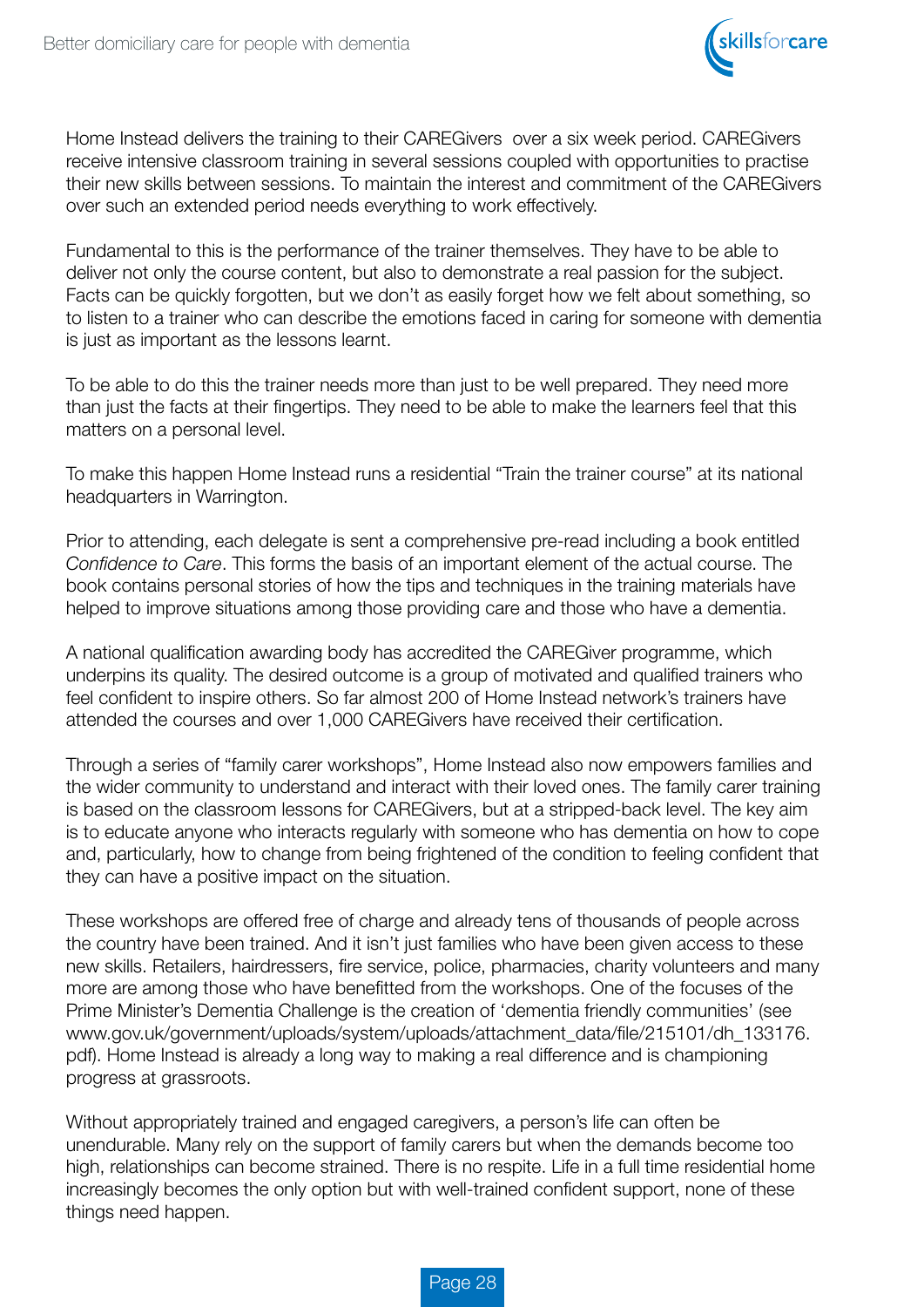

Home Instead believes that through better training, a model of care built around a quality care experience, continuity that fosters a lasting relationship with the individual and a culture of learning and development, the face of caring can be changed. It can also be made an appealing career path.

Having a positive attitude is vital in delivering quality care. Workers in the sector must believe in the importance of high quality care. The talents and skills of workers have to be recognised and that these are essential to the quality of life of people with dementia. Being a lifeline for people who want to remain at home can never be undervalued.

Thousands of CAREGivers are delivering on Home Instead's stated aim "To become the UK's most admired care company through changing the face of ageing" and, with better practices and training, the company is helping also to change the face of caring.

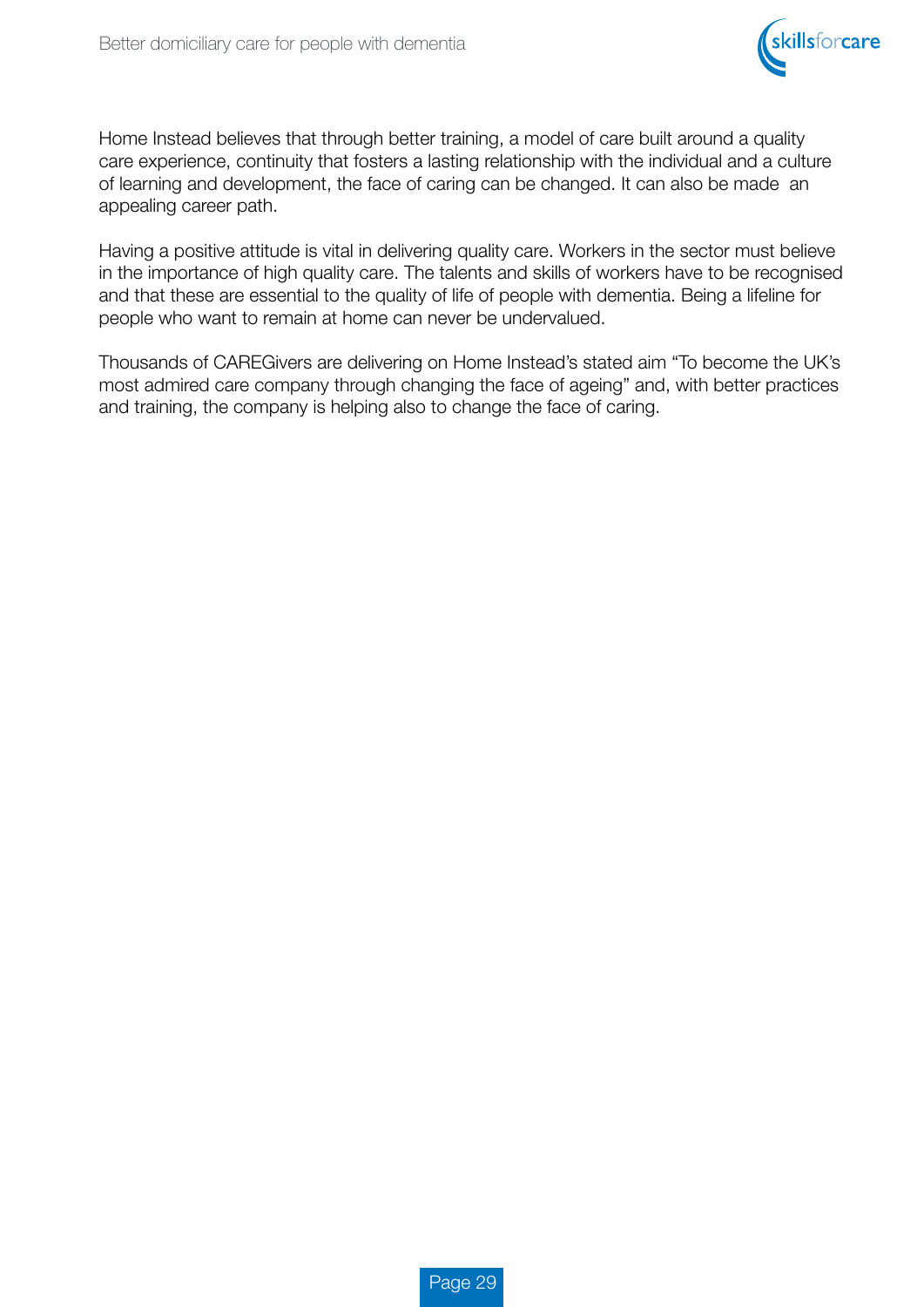

Using assistive technology to increase<br>the uptake of personal budgets and sel<br>directed support for people with demer the uptake of personal budgets and selfdirected support for people with dementia

### Five top tips for managers:

- 1. Promote continuity of care
- 2. Promote independence
- 3. Promote autonomy over care
- 4. Encourage take-up of personal budgets for people with dementia
- 5. Support carers of people with dementia.

**HomeCareDirect** is a domiciliary care organisation based in Derbyshire that employs personal assistants on behalf of the people they are supporting. It is a national provider of support services to people on personal budgets and direct payments, and to selffunders. It looks for innovative solutions to minimise the difficulties which people with dementia can face.

Personal budgets and direct payments can bring real benefits for people with dementia. Alzheimer Scotland's report Let's get personal – personalisation and dementia (www.alzscot. org) identified the benefits for people and carers as:

- Flexibility, choice, control and consistency over when support is provided and by whom.
- Providing appropriate responses to the particular needs of people with dementia, such as enabling care aimed at maintaining skills and allowing people who are known to the person with dementia to be employed as personal assistants.
- Helping to keep the person with dementia at home in the advanced stages of the illness.

So why has there been such low uptake? The Alzheimer's Society identified a number of barriers to uptake of personal budgets. They recognised systems which:

- are currently overly complex and intimidating for people with dementia and their carers
- had not yet adapted to the needs of people with dementia and their carers, and are overly complex and burdensome
- lacked appropriate support to enable people with dementia and carers to use direct payments.

Page 30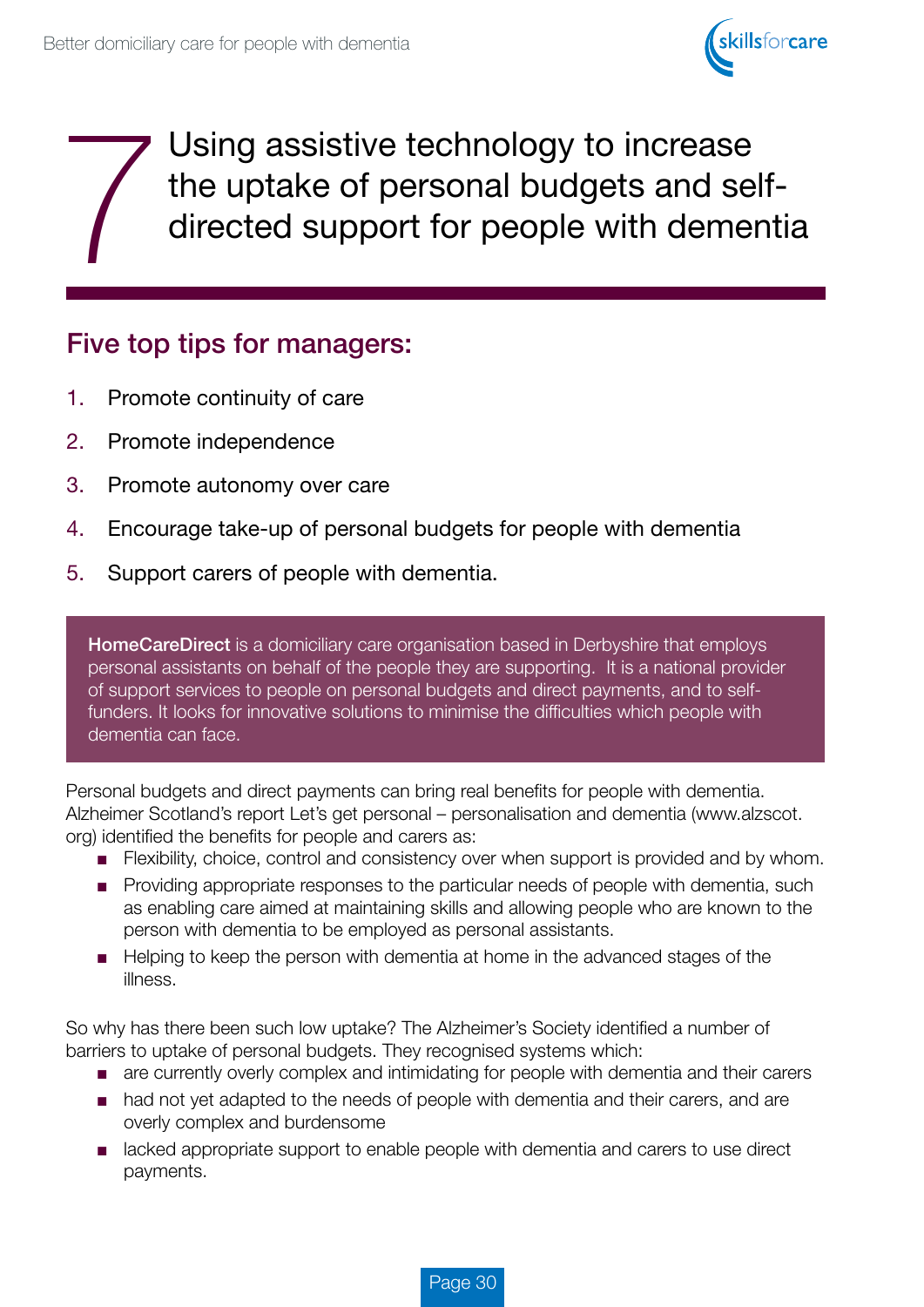

These conclusions were published by The Alzheimers Society in the report *Getting personal?*  Making personal budgets work for people with dementia, where they called for the personal budget system to be adapted to meet the specific needs of people with dementia. A survey included in the report took the views of people with dementia and carers who had been offered a direct payment but were not using one. The survey asked why they had declined and found that:

- 31% said it was hard enough to cope as it is
- 14% did not feel confident managing direct payments
- 11% thought direct payments were too complicated/difficult.

If uptake of personal budgets is to be increased, the barriers which directly affect people with dementia need to be addressed so that these people can also benefit from the advantages of having a personal budget.

HomeCareDirect utilises assistive technology to break down these barriers and promotes wider uptake of personal budgets and direct payments.

The term 'assistive technology' refers to "any device or system that allows an individual to perform a task that they would otherwise be unable to do, or increases the ease and safety with which the task can be performed" (Royal Commission on Long Term Care, 1999).

For HomeCareDirect the main outcome associated with personal budgets and direct payments is being able to choose and manage your own care team. Allowing people who are known to the person with dementia to be employed as personal assistants is one of HomeCareDirect's key principles. A person-centred plan, carefully worked through with the person with dementia and their family, enables the person's own targets to be reached. These might include anything from daily walks to ensuring that there is an even level of lighting through their home to reduce disorientation. The continuity of care also means that the personal assistants can identify worsening symptoms and help to manage them with the individual and their family at the earliest opportunity.

Individuals with dementia, or their family members, can choose to have a direct payment and take on the legal employer responsibilities for the personal assistants (PAs). However, this can be a daunting task for many. HomeCareDirect addressed this issue by designing a service which actually employs the PAs for people with personal budgets. HomeCareDirect takes on the legal responsibility of being the employer—what is commonly referred to as a 'third party' role.

It is the function of a third party organisation to ensure that all the freedom of choice and control is maintained for people with dementia while shielding them and their family from the burden and legal worries of being an employer.

To achieve this there needs to be a variety of support mechanisms in place. HomeCareDirect uses a blend of professional support and assistive technology to set up the ideal situation for people with dementia. In particular, they have overcome two key barriers by developing such technology.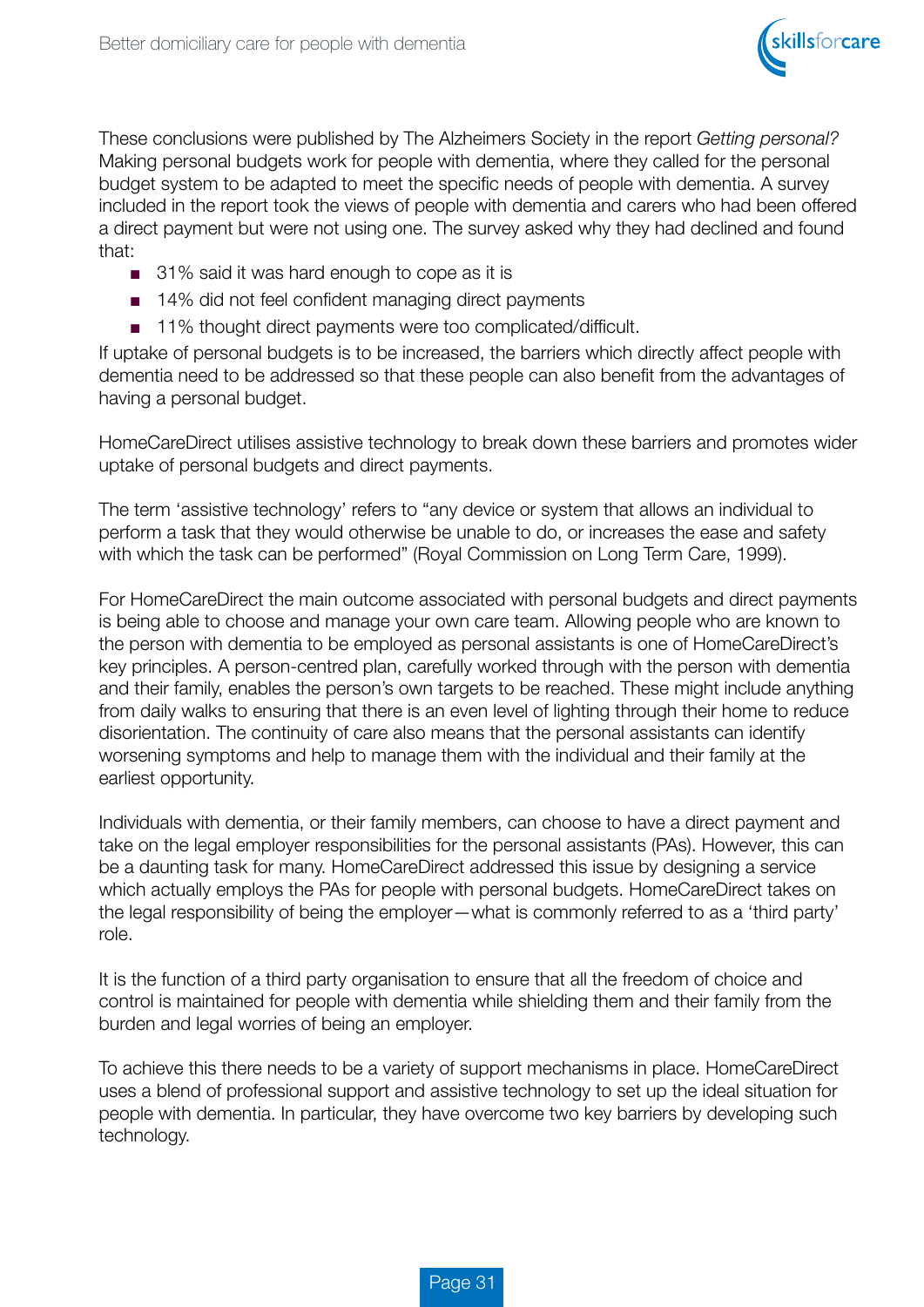

#### Using the HomeCareDirect iCareBuddy app

When people choose to manage their own care team and are the legal employer themselves, they are responsible for organising the rotas and keeping the timesheets of all the visits their personal assistants make so they can be paid appropriately. This is a difficult paper exercise for many people with dementia. To address this, HomeCareDirect created the 'iCareBuddy' app which is installed onto a tablet device which sits in the person's home and helps individuals and families manage their PAs' visits. PAs are listed on the iCareBuddy and clock in and out through their unique PIN when they start and end a shift. The iCareBuddy then creates an electronic timesheet for each PA, which is sent to HomeCareDirect and used to calculate pay while providing an automated and consistent record of support hours provided.

This removes the need for any involvement from the individual or the family in the creation and maintenance of timesheets and in the payment of the care workers. HomeCareDirect chose to use the tablet PC as the base for the iCareBuddy app due to its unobtrusive nature and the fact that it blends into a person's home.

#### Online tool to create or amend the rotas

The second barrier to uptake of personal budgets and direct payments identified by HomeCareDirect was the need to create and maintain an appropriate and safe PAs rota, which the individual and/or family had involvement in creating.

To remove this barrier, HomeCareDirect created an online tool that the individual or their family can use to view or amend their care rota, 24 hours a day. This is provided via a secure login on the HomeCareDirect website. The rota can be accessed from anywhere with a computer and an internet connection. When used in conjunction with the HomeCareDirect iCareBuddy, family or friends provided with a login can check from anywhere in the world when visits are due for the week ahead, when visits started or ended, and can view historical care visits, so they can see who has worked and for how long.

Coupled with this, the online rota automatically notifies the HomeCareDirect on-call service if one of the PAs fails to arrive for a visit or is late for a scheduled visit, providing peace of mind for all involved.

These two pieces of assistive technology give the individual and their family the tools and confidence to achieve continuity and autonomy over their care and promote their independence, in line with the recommendations from the Alzheimer's Society. Even though HomeCareDirect chose to design and implement their own in-house solution, there are numerous cost effective assistive technologies available which can help service providers achieve similar goals. An extensive resource for this can be found at http://www. atdementia.org.uk - a website dedicated to providing information on assistive technology for people with dementia.

This case study has shown how one company has used innovative approaches mixed with assistive technology to increase the uptake of personal budgets, direct payments and selfdirected support for people with dementia.

The range of assistive technologies is wide, and so is the range of outcomes that can be achieved through their implementation. New technologies are continually being released so it is important to keep an eye on the market to know what is available and whether they could improve services.

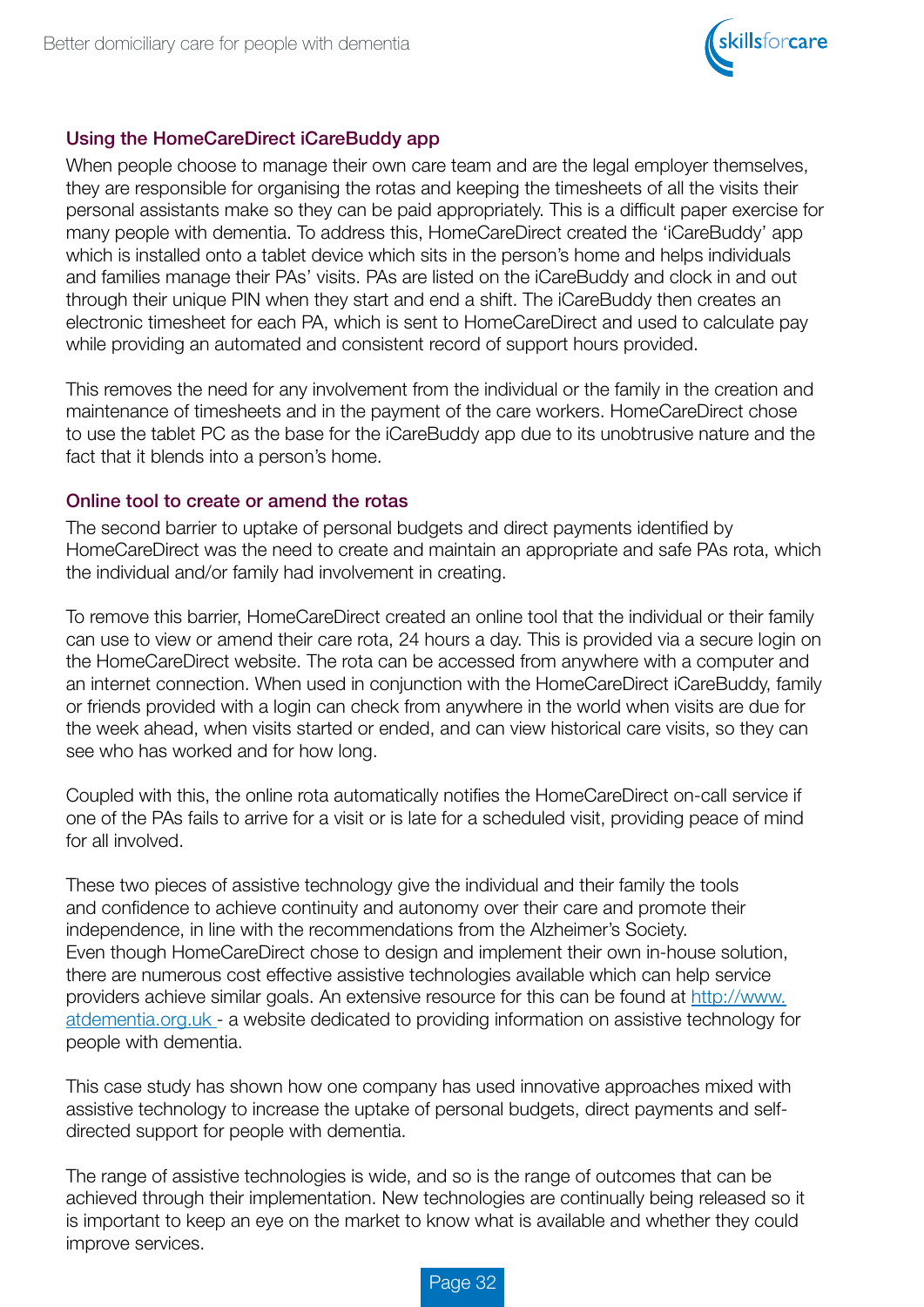

All companies should be looking to embrace assistive technology, as HomeCareDirect has shown, in order support people with dementia who may find it difficult to access personal budgets in the traditional sense. We should all work together to ensure that people with dementia and their families are able to access the same control, independence and safety which a personalised approach can deliver.

#### Useful resources for the use of assistive technology for people with dementia

www.atdementia.org.uk

www.carers.org/help-directory/alzheimers-and-dementia

www.dementiafriends.org.uk

www.alzheimers.org.uk

Alzheimer's Society report: 'Getting personal? Making personal budgets work for people with dementia' available to download at: www.alzheimers.org.uk/site/scripts/download. php?fileID=1281

Alzheimer Scotland report: 'Let's get personal – personalisation and dementia' available to download at: www.alzscot.org/campaigning/policy\_reports/2096\_lets\_get\_personal\_-\_ personalisation\_and\_dementia

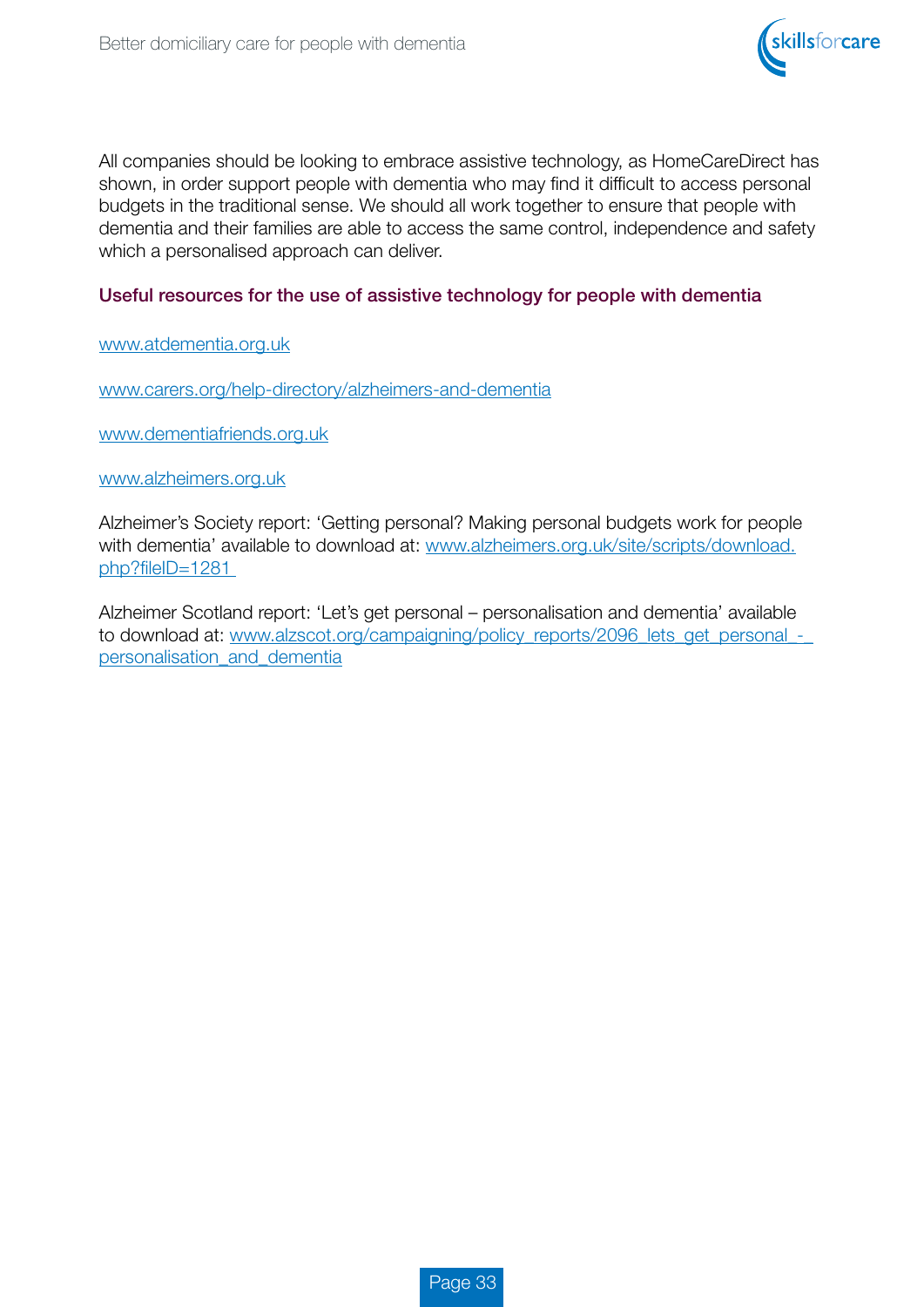

# Supporting workers to deliver end of life<br>care to people with dementia in their own<br>homes care to people with dementia in their own homes

### Five top tips for managers:

- 1. Build a strong, qualified team to support people at the end of life.
- 2. Train all your workers to be "carer aware"—carers may need as much support as the person diagnosed.
- 3. Plan as early as possible; leaving it till later means you may not know the wishes of the person.
- 4. Research and use the excellent resources and training materials available.
- 5. Work closely with the other partners in the person's care see "A Triangle of Care".

The Department of Health End-of-Life Policy 2008 stated; "…over 60% of people would choose to die at home." To meet this need in the community, the End-of-Life Team at Cherish Care…for you and your home Ltd developed their learning and skills to provide a positive endof-life experience that supports the physical, emotional and spiritual progression through the dying process. The Team have a responsibility to support the needs, not only of the person dying with a dementia, but also the family and friends who are close to the individual. Through the use of a case study, this chapter identifies the elements that support a person with dementia to have a good death at home.

#### A Case Study of George and his family

George, 89, lived at home with his wife and daughter. He was diagnosed with Parkinson's and then Dementia with Lewy Bodies. When Cherish Care started to visit him ten months prior to his death he had the capacity to make some day-to-day decisions. The End-of-Life Lead spoke with George about Living-Well and planning for his future. Cherish Care had supported Sue to achieve QCF End-of-Life and Dementia Level 3s, and she also attended "Conversations for Life™" training.

Cherish Care has implemented a "Living Well at End-of-Life with Dementia" approach to ensure the person is at the centre of care at all times. The lead initially left the booklet "Planning for your Future Care: a Guide" with George and his family to read prior to arranging a visit to discuss their thoughts on its contents. The lead met with George on his own and they talked through what a Good Day and a Bad Day might look like for George, what was important to him and how he wanted to be supported. She also spoke with his family to see what people liked and admired about George.

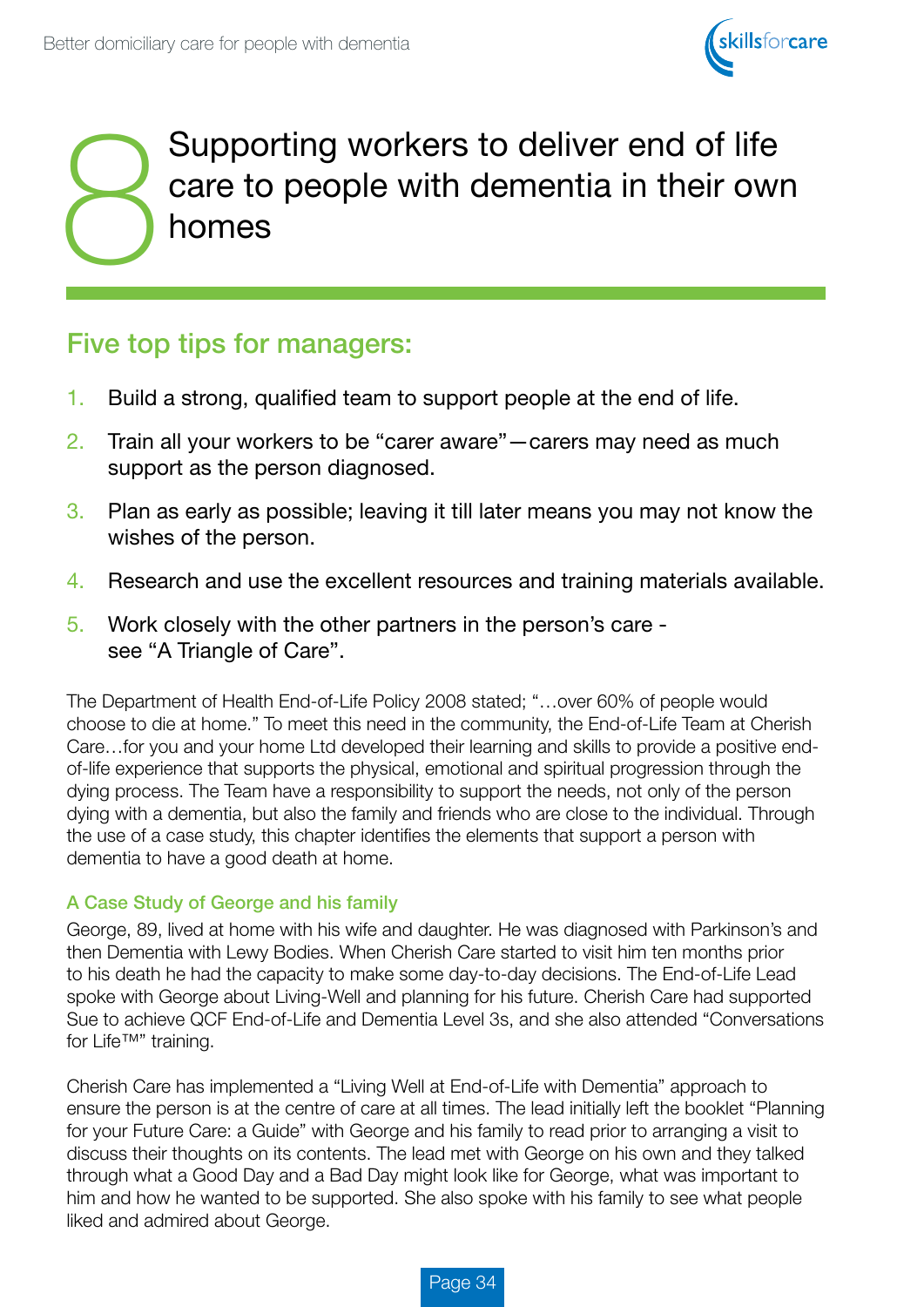

George had been a lay-preacher in the Methodist Church as well as serving in the Royal Air Force. His garden was his pride and joy and when he was asked what was the most important thing to him he said, "Keeping my garden beautiful - God's garden". He enjoyed getting out in the earlier stages and attended a local self-help group with his wife once every week. When he was unable to do this, the lead arranged with members of the group to visit him at home to keep the outside contact for him.

As part of the personalisation process George was asked what would be important to him on a daily basis as well as for the future, who he wanted involved and also who would make final decisions at any stage. This information was captured on a profile so that everyone who supported him could respect his wishes. It also linked to his Lasting Power of Attorney that had been completed when he was initially diagnosed. Information was also captured on how communication happened between George, his family and other partners when supporting him. George was encouraged to discuss his thoughts and plans about his end of life and how he would like to be remembered. He was also encouraged George to complete an Advanced Care Plan, which was shared and signed by his GP. This ACP helped health and social care workers, as well as the family, to support George's wishes.

George and Cherish Care workers built up a strong relationship so that when he started to lose his capability, capacity and speech, workers were able to follow his plan and take care of the things that were very important to him. Cherish call this "Little Things Mean a Lot". As a lay-preacher, prayers and the Bible were important to George and every night workers would read parts of the Bible to him and say prayers. He was still able to say the odd word and, if you missed a word out of the Lord's Prayer, he would soon let you know. As his garden was important to him, his bed was placed by the window so he could watch the gardener keeping his garden beautiful.

Cherish Care developed an End-of-Life in Dementia Team in order to provide a rapid and professional response when people wanted to stay at home or come home to die. The Team consisted of the Lead and three other seniors qualified to QCF Level 3 End-of-Life and Dementia and two workers at Level 2. This ensured there would always be someone who could lead on different shifts and help other workers support George's wishes and any changes that happened to his Plan. A key part of workers' training is that they are "Carer Aware" and the reports shown in the resources have influenced Cherish Care's training programme.

As George declined he was offered admission to a Nursing Home but in his Plan he had requested to stay at home with no medical interventions. He later became quite confused and refused food and drink so final care started to take place. The family knew that his wishes were Not-to-Resuscitate and he died peacefully at home and the last words he heard were from his wife. Without the Advanced Care Planning and the Living Well approach George could easily have had a less dignified death in a place he didn't want to be.

As part of their training and development, Cherish Care workers offered to prepare George for the next stage in his journey and his wife was able to see him at peace prior to the Funeral Directors arriving. The Lead was able to sit with the family who were able to see that George had achieved the death he had planned for whilst he still had the capacity. This helped make the grieving easier for them and gave them comfort allowing them to follow George's Plan for his funeral. The team attended his funeral and the lead also offered to visit George's family a few weeks later to see how everyone was and to share some happy memories of George.The

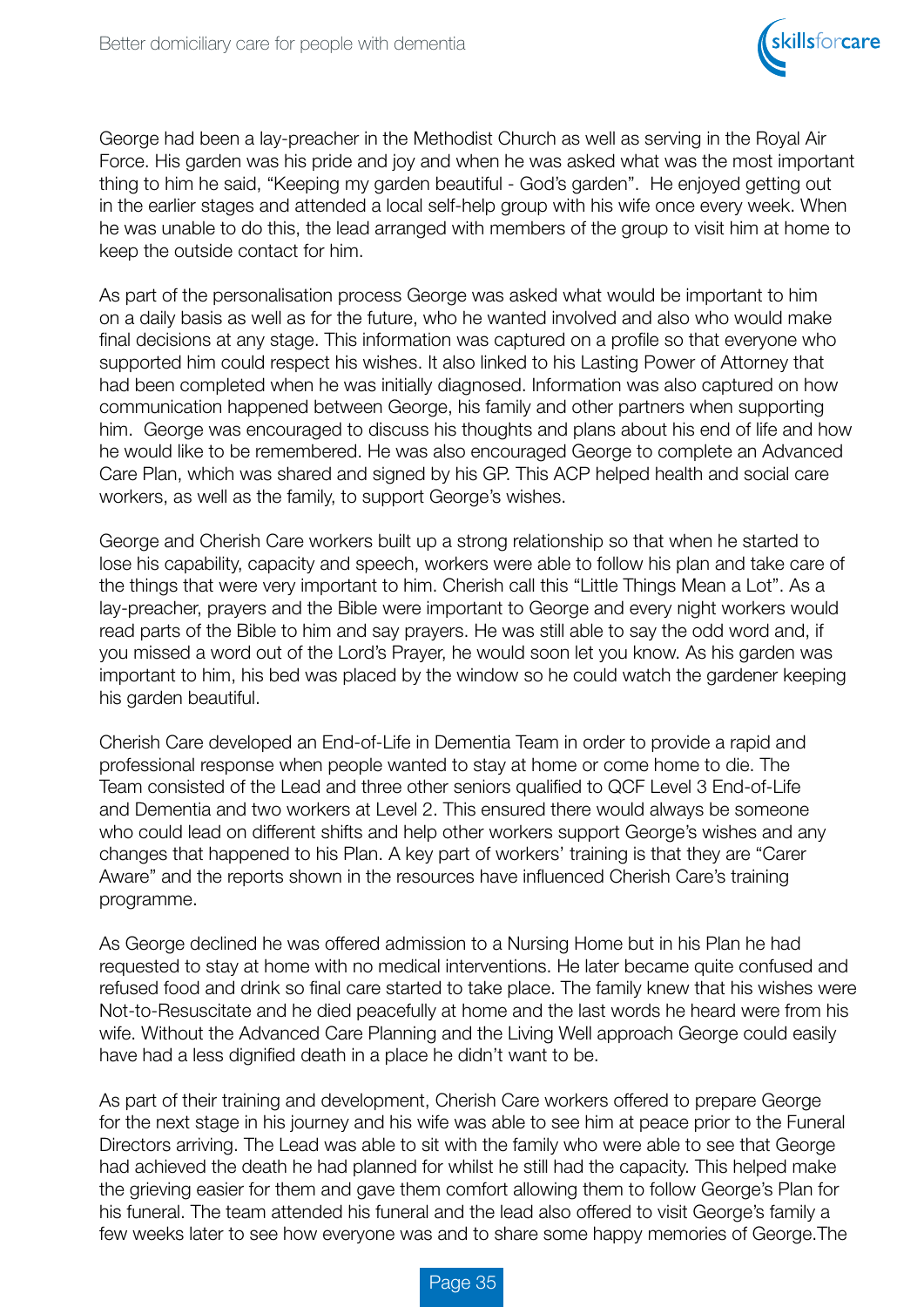

lead who is also a trained coach, also met with workers to give them opportunities to cope with George's death.

The planning to develop the team to their current standard started four years earlier when they identified in Business Plans the need to have qualified Leads in End-of-Life and Leads in Dementia with the ability to cross over to both areas. Developing the skills, knowledge, attitudes and habits of the team meant they felt confident in supporting families at End-of-Life, especially where people had been diagnosed with a dementia. Planning for the Team's development meant the same principles, through personalisation, could be applied to the person in need of care and support.

Time spent resourcing available, up to date reports, guidance and materials helped Cherish Care to update its policies, systems and procedures to enable person-centred well-being for all the people they are supporting. The impact this had at End-of-Life was huge for all concerned and helped to improve communication with all parties. It also raised the profile of Cherish Care with other partners showing that they could help people with Advanced Care Plans that could then be supported by all other agencies involved in the person's care and support.

One of the other key areas it raised was how family carers are involved as a partner; recognising their knowledge and understanding of the person and supporting them through their journey. Following up on support for workers and families is crucial for everyone's wellbeing.

#### Key Learning Points for Organisations:

- planning for workers' development
- personalisation
- appropriate systems
- involving others
- using resources
- caring for carers and workers

Useful Resources – Templates for assessing, training and planning "Advanced Care Plan" – guide for Health & Social Care staff – www.ncpc.org.uk

"Planning for Your Future Care: a Guide" - www.dyingmatters.org (contains many other useful resources)

"Difficult Conversations for Dementia" booklet - www.ncpc.org.uk

The Conversations for Life™ Programme - www.conversationsforlife.co.uk - a training programme which offers tools and inspiration to start talking about End-of-Life care

"A Practical Guide to Delivering Personalisation" - Person-centred Practice in Health and Social Care by Helen Sanderson and Jaimee Lewis from Jessica Kingsley Publishers - www.jkp.com

"The Triangle of Care, Carers Included: A Guide to Best Practice for Dementia Care" www.rcn.org.uk. - includes an excellent assessment tool for organisations

"A Road Less Rocky" - Supporting Carers of People with Dementia - a report by the Carers Trust - www.carers.org

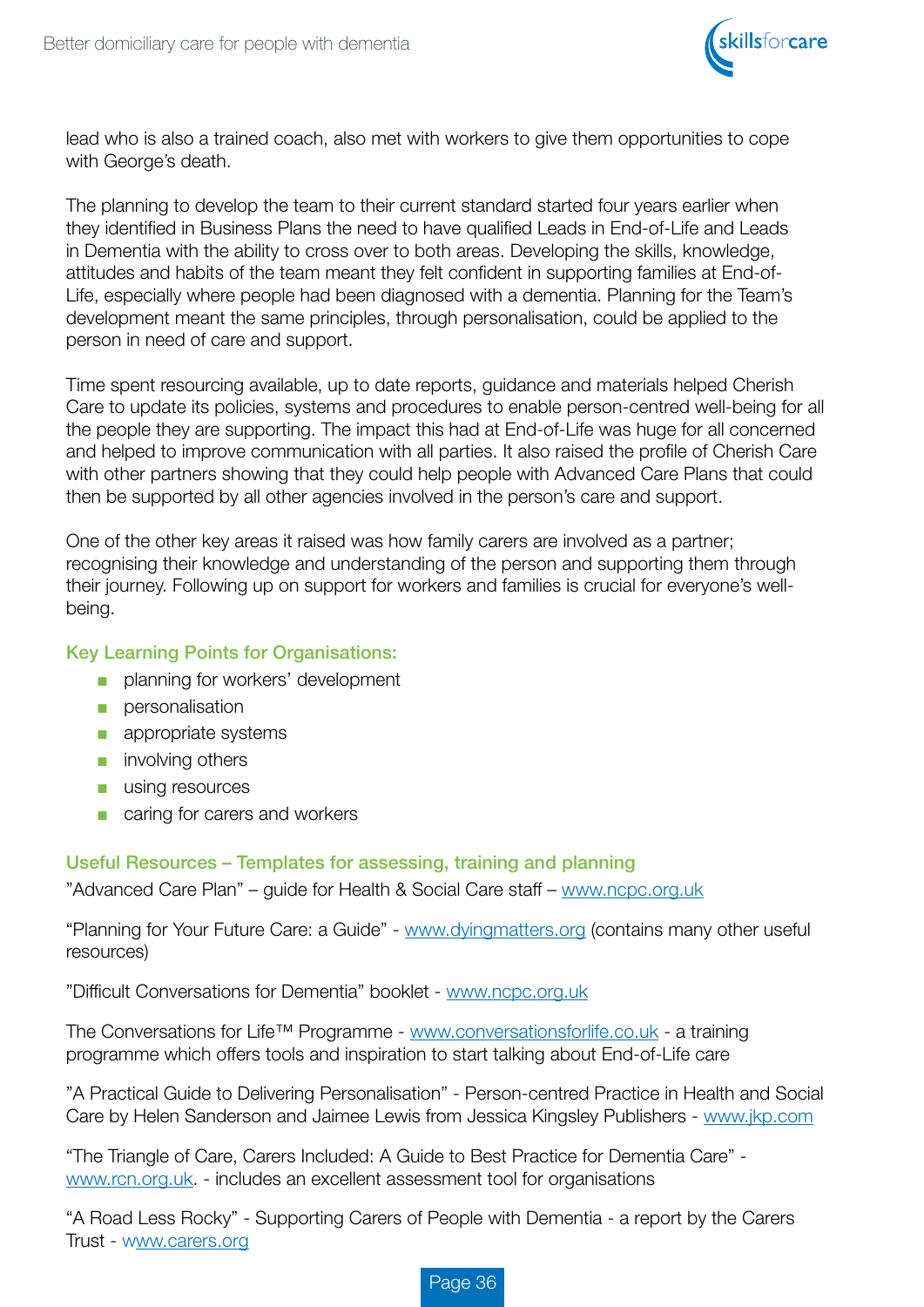

# Supporting workforce integration across health and social care - Preventing hospital admissions

### Five top tips for managers:

- 1. Train workers well
- 2. Work in harmony with health and social services.
- 3. Agreed aims and objectives are important
- 4. Consistency of care workers is essential
- 5. Develop a flexible workforce

Meritum Independent Living is a domiciliary care provider based in Kent which offers support and assistance to elderly people, disabled people and people with mental health needs. It is a family run business with long experience in working with health and social care partners to provide excellent services to people with dementia. Meritum care workers provide services ranging from an hour's respite for family carers through to 24 hour live in support. Meritum's sole aim is to promote the independence and wellbeing of those who use its services, supporting individuals and their carers to manage dementia and enable people to remain in their own homes.

In August 2010 Meritum Independent Living (alongside two other social care service providers) was commissioned by West Kent Clinical Commissioning Group, working with Kent County Council procurement services, to provide a Dementia Crisis Support Service.

The aims of the service were

- To prevent unnecessary admissions to hospital or care homes by providing intensive specialist support at home
- To enable people with dementia, or their carers, to recover from an acute episode or crisis situation.

Since its introduction in 2010 there have been many very successful outcomes for those accessing the service and their carers and considerable financial savings due to preventions of admissions. Evaluations of the period 2010 – 2012 showed 69 Hospital Admissions were prevented and 92 care home places avoided. Figures for 2012 to date are still being analysed but show similar positive outcomes. Currently in 2014 approximately £80,000 has been spent with Meritum Independent Living with a saving due to prevented admissions of approximately £600,000.

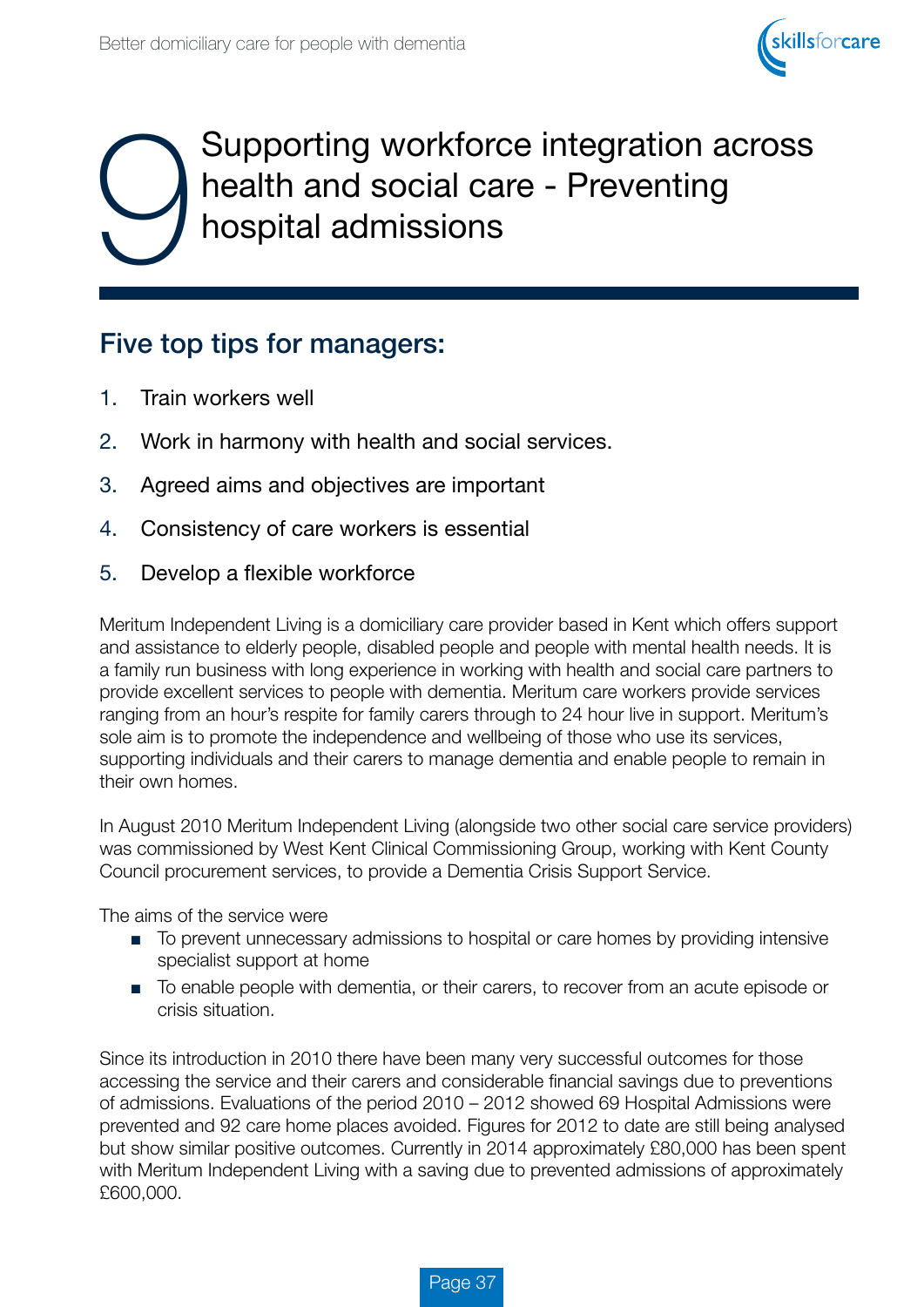

Training and support for care workers is very important given the challenging situations that the Dementia Crisis Support Service encounters. All social care workers employed on this service have completed the QCF level 2 or 3 Dementia Pathway. This ensures that care workers have a good grounding in the knowledge and skills essential to promote high quality care to people with dementia, and this is extended with Meritum's own in-house training scheme. The training course includes

What is dementia -

- building on current understanding and sharing experiences
	- Understanding what is meant by 'crisis'
	- The pressures on carers and families dealing with memory loss
	- The impact environment has on behaviour
	- The principles of enablement and occupational therapy
- ensuring that they are working to support others who may be involved in care and support, providing integrated services
	- Dealing with dementia crises
	- Assessment and reassessment of the crisis situation
	- Recognising and supporting resolution of the crisis

The nature of this service requires care workers to respond quickly and sensitively to situations which can change very rapidly and be very flexible. The aim is to develop assessment over a period of time, achieving the best outcome for the person being supported. They have developed training and ongoing support to care workers by a range of methods including one to one discussions encouraging reflection on what has been learned, and group sessions where real case studies are analysed.

#### Case Study Mrs K

Mrs K was referred as her husband, who was her main carer, had injured his foot and was admitted to hospital. Mrs K was diagnosed with dementia and was unable to complete some tasks including meeting her nutritional and medication needs which would usually be supported by her husband. Meritum's workers had successfully supported Mrs K and she was happy with the service and the opportunity to stay in her own home, an environment she felt comfortable with and knew very well. She had continuity of care workers whom she liked, recognised and felt comfortable with. Mrs K now manages on a reduced package of care to just two calls a day on a costed care package of morning and evening calls.

Due to his condition Mrs K husband was admitted into a nursing home however the service still managed to support Mrs K at home and she now spends most of the day at the Nursing Home with her husband and returns home early evening.

The valuable intervention delivered by Meritum's Dementia Crisis Service prevented an acute hospital admission with her husband and in the long term, a permanent placement.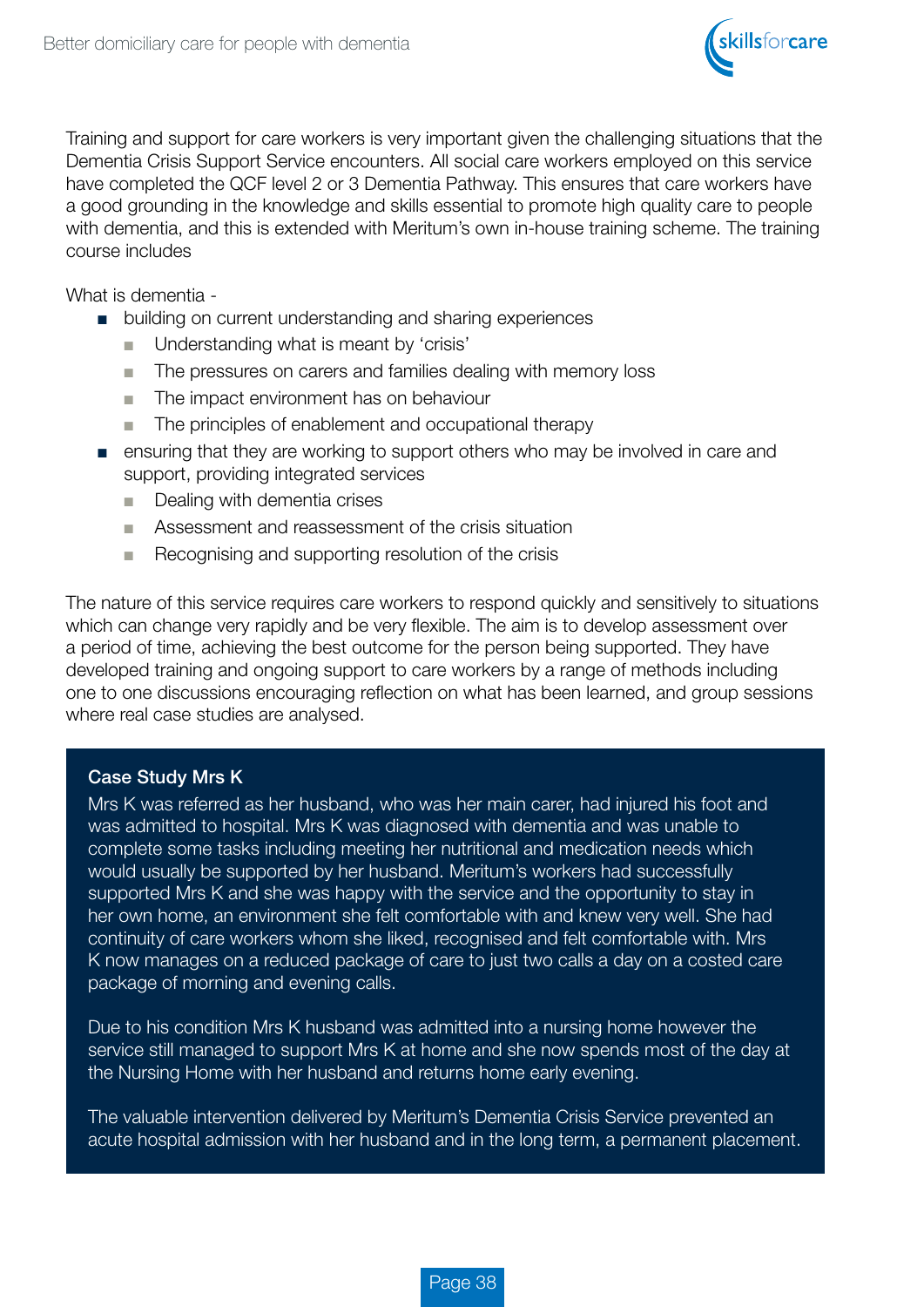

Key reflective learning from this included being able to assess and manage Mrs K's immediate needs and modifying her environment in the absence of her husband. Care workers in Mrs K's home have access to the workers and managers to seek advice.

#### Case Study Mrs P

Mr and Mrs P are in their late eighties and live in a two bedroomed bungalow on a busy main road. Mr P is well apart from aches and pains; Mrs P is also physically well but suffers from memory loss and has to be guided by her husband. At 2am one Saturday Mr P was disturbed by his wife waking up and going into the kitchen. She then opened the front door and wandered into the main road and sat down. He was very concerned and rang the local ambulance. As an existing customer, he also called Meritum on the 24 hour call out number to ask for help. The on-call workers at Meritum contacted Mrs P's regular care worker, Mary, and explained the problem. Mary is also one of the Dementia Crisis Team and immediately set off to see if she could help. Mary arrived just before the ambulance and managed to reassure Mrs P and encourage her to go back into the house for a hot cup of tea, something she established that Mrs P had wanted to do but had become muddled and wandered out of the door onto the road.

The ambulance arrived and after examining Mrs P decided the best place for her was to remain at home. Mary agreed to stay the rest of the night and call the GP in the morning to examine Mrs P. Mrs P was found to have a urinary tract infection and the associated temperature was causing her to become confused. Mrs P was looked after by a live in Meritum care worker and continually assessed over the next 36 hours whilst her antibiotics took effect and she began to improve. The following week Mrs P was very well and life continued as normal.

Although this case study illustrates a relatively simple intervention, if the Dementia Crisis Service hadn't been available then Mrs P would have taken to the nearest casualty at a very busy time of night. She might have had to wait for a long time and then be admitted to a ward. Because her memory had worsened due to her UTI and the very strange environment she was staying in her discharge would have been difficult and she may have been admitted to a care home. This is a very common route to long term residential care. Because the Meritum Dementia Team was called early it was possible to prevent this. The costs saved in this situation were admission by ambulance to casualty, hospital admission and potentially admission to a care home, and achieved a much better outcome for Mrs P.

Discussions around case studies, identifying what went well and what they can learn for similar situations in the future is a key part of ongoing development for the Dementia Crisis Team. As the service has developed, the growing experience of care workers has been key to learning as this area is relatively new and they need to create resources.

In the future, Meritum would like to be at the forefront in their service area for developing a flexible workforce with a range of skills in ongoing assessment and support, drawing on a range of skills and experiences across the whole team. To secure better outcomes they are looking at how better and more frequent assessment might be used to move from 'crisis management' to 'managing the crisis', earlier preventions and the identification of risk factors. Although there is great value in learning from experiences and practices, and providing the space and time to share this in the team, the considerable savings from this approach could

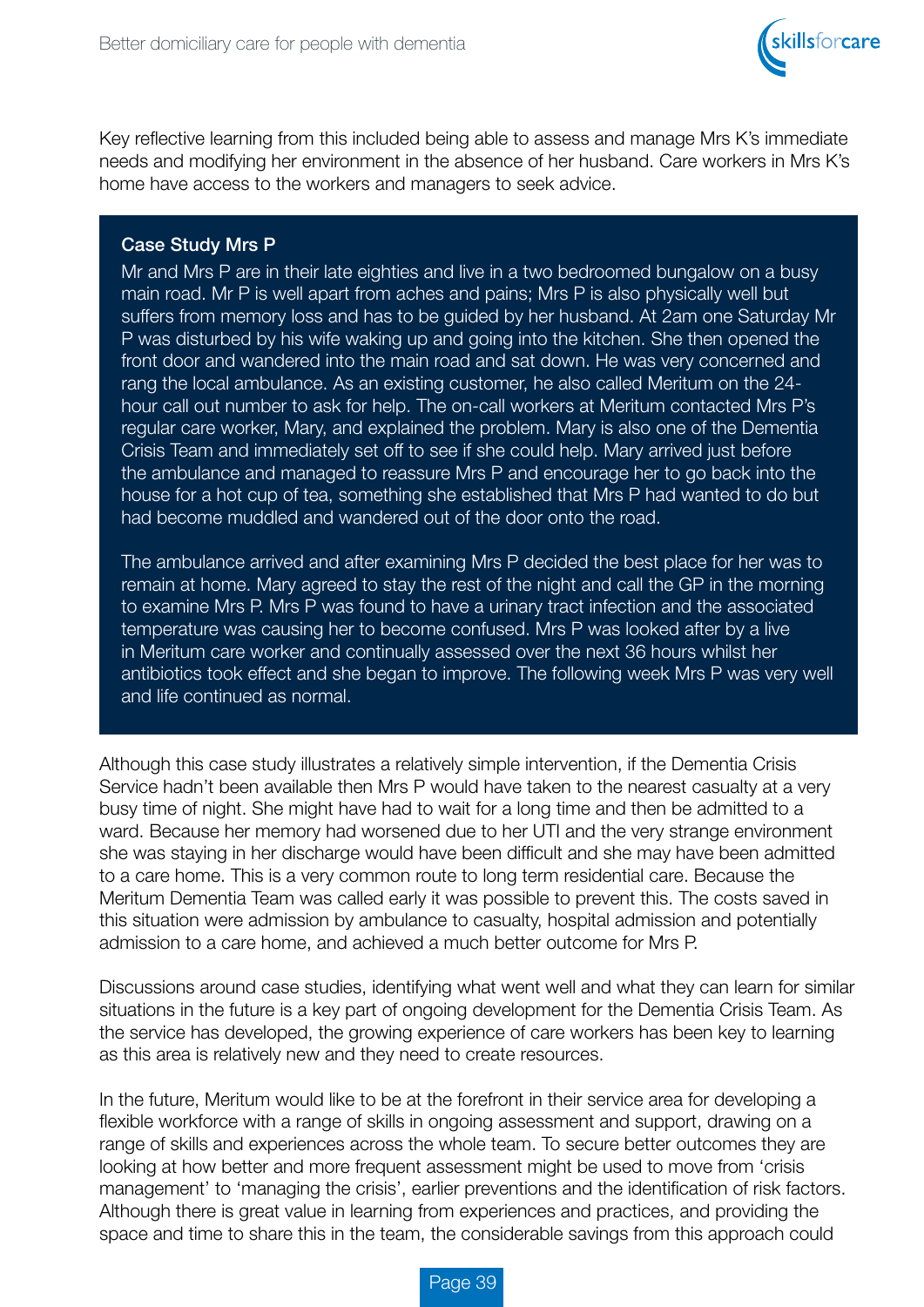

in part be ploughed back into consolidating the lessons learned into more support for training and development, and investing in earlier assessment of factors that lead to a crisis.

There has been a realisation that they have admitted older people with memory loss too quickly to hospital, the main reasons being carer breakdown or some kind of infection. This can exacerbate the memory problem and make discharge more difficult, resulting in long stays in hospital once the original issue has been resolved. This is very expensive and produces a poor outcome for the person needing care and support.

From the initial in-house training and use of case studies they try to ensure that they identify practice to share, improvements to processes and ultimately, better and more cost effective outcomes for people who use the service. This is important in building the confidence of health and social services to keep people out of hospital and trust in the care that can be provided in the home.

#### Useful resources that you would wish to highlight to other employers and managers

The King's Fund (2010) Avoiding hospital admissions; what does the evidence say http://www. kingsfund.org.uk/sites/files/kf/Avoiding-Hospital-Admissions-Sarah-Purdy-December2010.pdf

Purdy, S and Hunter, A (2013) Predicting and preventing avoidable admissions to hospital: a review Journal of Royal College of Physicians http://www.rcpe.ac.uk/sites/default/files/purdy.pdf

Skills for Care and Skills for Health (2011) Common Core Principles for Supporting People with Dementia http://www.skillsforcare.org.uk/Document-library/Skills/Dementia/CCP-Dementia- (webv2)[1].pdf

Skills for Care (2012) Supporting dementia workers http://www.skillsforcare.org.uk/Documentlibrary/Skills/Dementia/Supporting-Dementia-workers-online-copy(revised).pdf

Department of Health (2009) Improving care for people with dementia https://www.gov.uk/ government/publications/living-well-with-dementia-a-national-dementia-strategy

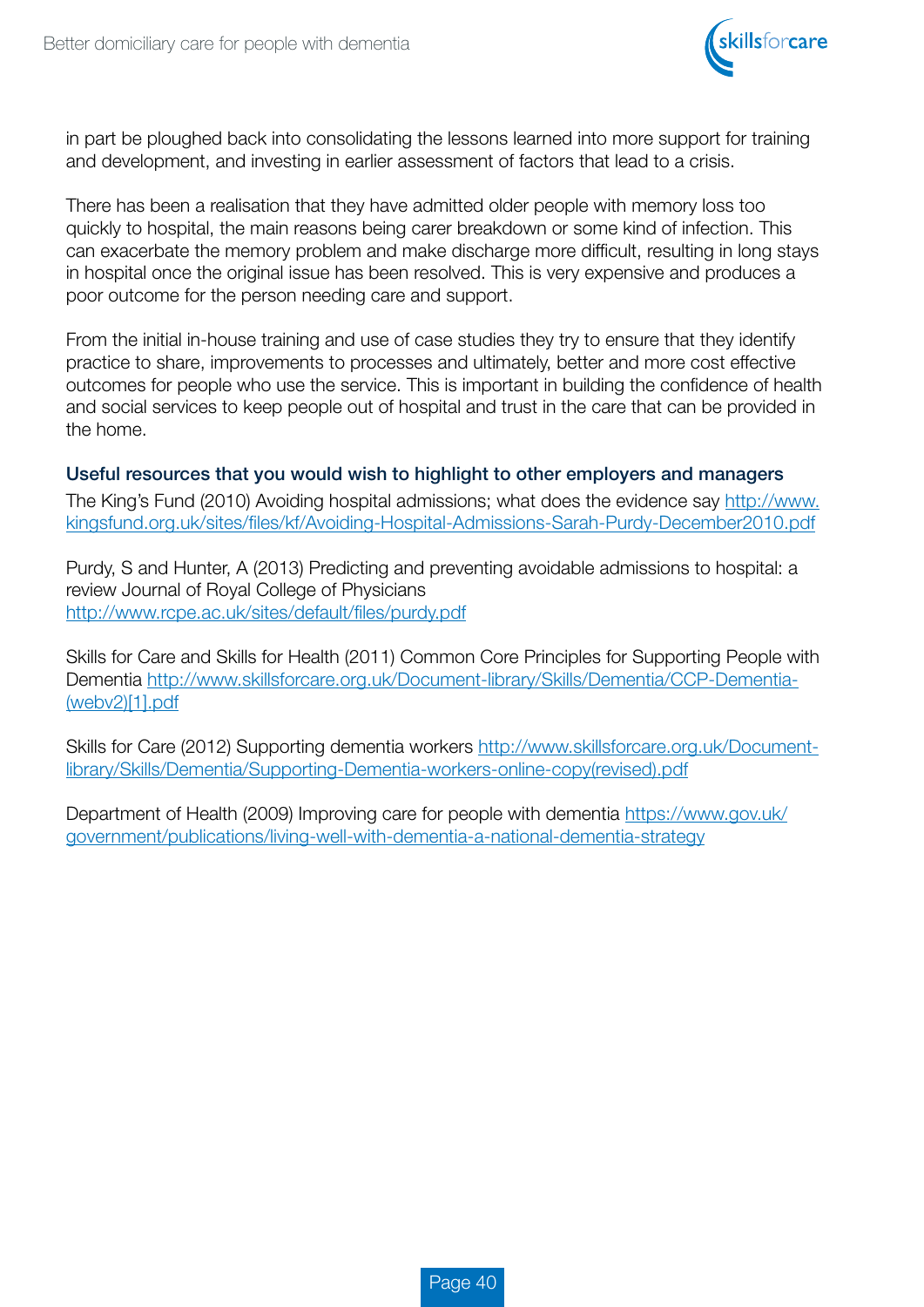

Partnership working between the<br>homecare workforce and other<br>people working in health and<br>social care homecare workforce and other people working in health and social care

### Five top tips for managers:

- 1. Be Courageous really listen to what's important for successful integration from acute to community settings and visa versa then provide a unique flexible service – integrating day care with home care, respite service and rehabilitation services.
- 2. Create a workforce culture embracing positive social interactions establishing a true relationship centred service – the Cardinal Healthcare philosophy is to develop a service 'Matching your needs'.
- 3. Aim for continuity of care to develop a bond with the person and their family and to gain trust in exploring different ways to achieve daily living tasks.
- 4. Empower workers to be inspirational to think 'outside the box', be flexible and communicate what works best. Comprehensive training and particularly the effective use of in-house dementia coaches is one very effective way of achieving this.
- 5. Ensure an ongoing commitment to support workers and relatives in practical ways to tailor care delivery to each person's individual needs each day is different!

Cardinal Healthcare has developed an innovative approach to integrated care which fully embraces the government's 'Shared Commitment' to Integrated Care & Support. In partnership with Ipswich & East Suffolk CCG (IpESCCG) the programme has unleashed the potential of care in the community, hospital admission prevention and integrated discharge planning.

Partnership working focussed on how care pathways would be optimised, whilst at the same time being responsive to the specialist needs of individuals in areas including dementia, reablement and end of life care, particularly over the winter months to assist with avoidable hospital admissions, hospital bed blocking and integrated discharge planning.

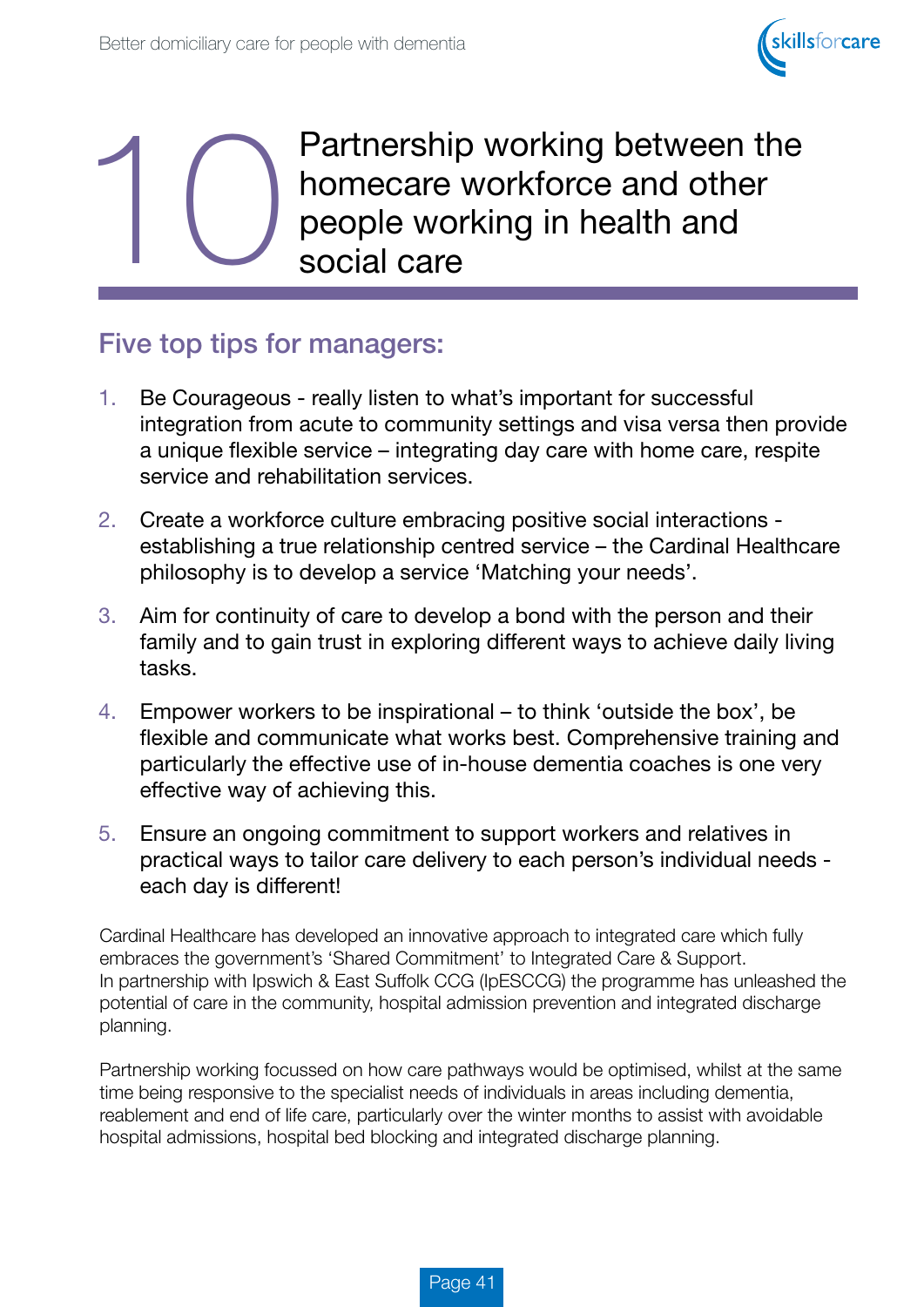

#### Cardinal Healthcare Case Study

Two key considerations for all managers of homecare services for all individuals, including people with dementia are:-

- The effective delivery of person-centred care, and
- The effective management of individual and family expectations, particularly when the delivery of personal centred care does not match with what might have originally been expected from them.

To demonstrate these points, the following challenges may be familiar:-

- Being told to "Get out of my house, I don't need any help!" when the reality is very different and the person with dementia does not realise this.
- Questions from families why has my dad got a dirty pair of trousers on when I visited him today?

**Explanation:** the worker had spent some time encouraging the person to have a wash that morning but he wanted the brown pair of trousers on (which were stained where he had split something on them), but had not wanted to put the blue ones on even after gentle persuasion. Sometimes it is better to go with something that someone wants rather than making them distraught and breaking down the relationship and trust that you have with them.

■ Questions from families – Why has the worker given my mum jam sandwiches for the past three days for tea"?

**Explanation:** the person had been offered a variety of foods but had refused to eat them so the carer had given jam sandwiches rather than nothing at all.

Questions from families – Why is my mum still in bed and it is lunchtime?

**Explanation:** when the workers visited this morning your mum had refused to get out of bed, she was provided with a full body wash, had her breakfast, medication and was made comfortable and the carers said that they would see if she would like to get up when they visited at lunchtime. It is the individuals choice to get out of bed.

All the above are examples of where person-centred care has been provided, but families, rightly, still need to be reassured that we are working together and in the best interests of the person.

The challenge then is to achieve these aims, as well as the effective integration of health and social care services therefore it is of paramount importance that all parties feel listened to and the plan of care is openly discussed and agreed.

Cardinal Healthcare has been able to uniquely optimise partnership working across their Care centres, Day care and Home care services to integrate care pathways, to meet the needs of the individual and look ahead at the challenges around issues such a discharge planning, respite care, hospital admissions prevention, maintaining people in their own home for as long as possible and supporting and managing the expectations of Suffolk family carers.

Over the winter period, in particular, this partnership approach has even compassed weekly multidisciplinary team meetings attended by hospital consultants, social workers, hospital discharge planning together with the Cardinal team, all working together to ensure rapid

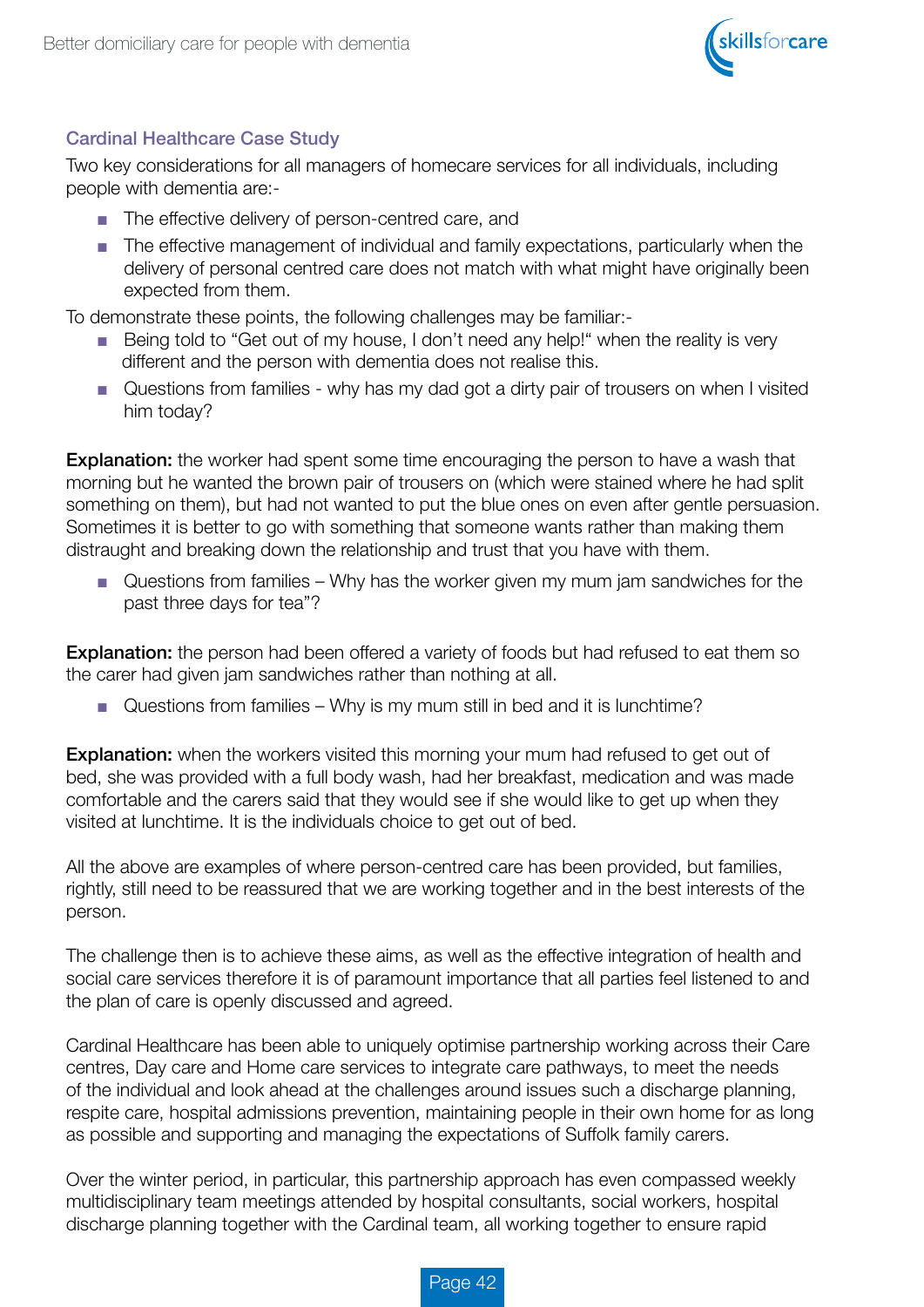

hospital discharges and reablement care. This taking place in either the care centre or in the person's own home in a 'virtual bed'.

General practitioners have also been able to utilise similar care pathways admitting direct to the centre, to prevent hospital admission or by redirecting patients assessed in accident and emergency and then being brought into the care centre for recovery and care prior to returning home independently or with a care package, day care or respite stays, and thus the full cycle of possibilities.

#### How this has been achieved

Employing workers with specialist skills, not normally seen in a community care service including occupational therapist, physiotherapist, physical therapy assistant, specialist nurses, dementia coaches, activity coordinators and the traditional home helps/ gardeners. Having such a diverse workforce Cardinal Healthcare has ensured all workers are well trained to listen and deliver care that is tailored to each person's individual needs.

The dementia coaches deliver a number of training sessions to all the team which has proved very valuable and "opened their eyes" to alternative ways to deal with difficult situations and has made workers ' think outside the box'.

One coaching session in particular is "Who is right?". Workers are asked to pick a character from a set of cards eg older person with Alzheimer's and then given a series of statements .eg 'Are you able to make a cup of tea unaided '?

For each of these statements the worker is asked to step forward when they feel their character would be able to carry out what was asked. People generally assume that a person with dementia " lacks capacity" to make decisions for themselves -"its not all about losing your memory and having every aspect of daily life taken a way from you" This training has given workers real insight into what life feels like for a person with dementia, how frustrating it is when carers come in and 'take over'

Gaining trust, friendship and building a mutual bond is the main aim from the "feelings matter most" training sessions and this has meant that the workforce has embraced the philosophy of building a truly relationship centred service.

Examples of Good Practice

- Creating 'Pockets of Opportunity' within the care environment to create positive social interaction and stimulate reminiscence and engagement in every day life.
- Therapists offering massage, aromatherapy, music therapy to reduce agitation
- Dementia coaches working with families to build a life story into the care plan and supporting all parties in understanding and improving communication and quality of life.
- Establishing a consistent team of workers for each individual to build trust and rapport when supporting daily personal care.
- Facilitating access to valuable ancillary services such as the gardener or home help to assist in all aspects of home life from empting the bins to the weekly grocery shop with the person.
- Or a combination of any of the above tailoring the support that's uniquely flexible including day care, planned respite stay, emergency respite (rather than hospital

Page 43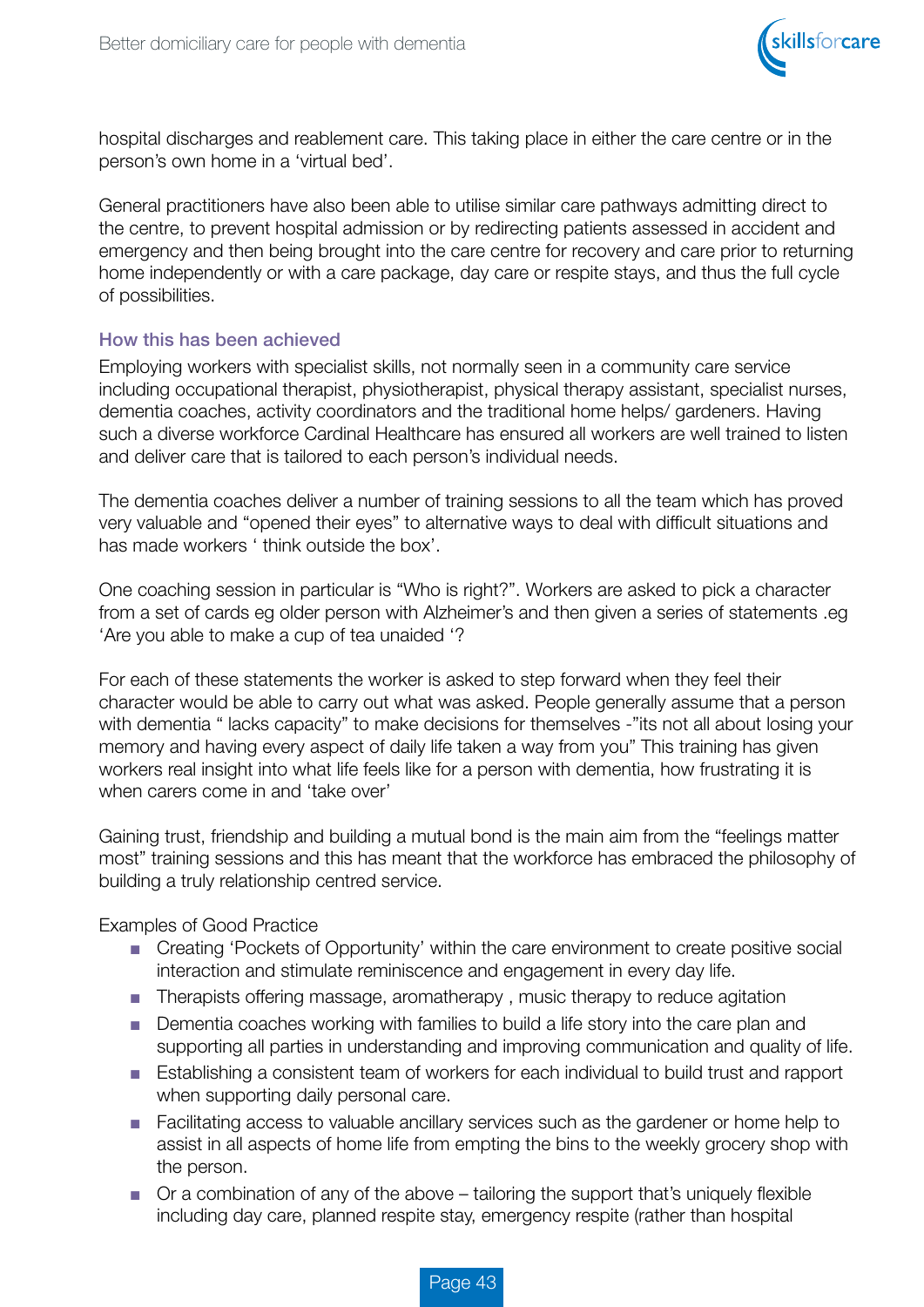

 admission) through to quick discharge and the reablement programme. ie anything from a regular day a week to assist with personal care, a weekend to a few weeks with physiotherapy continuing in own home. All this increases families coping strategies and continuity of care.

For the integrated service to be successful the whole workforce must truly grasp the philosophy of person-centred care and to create an environment which empowers workers thinking 'outside the box'

Relatives must be an integral part of this process starting from the moment you meet a prospective new person you may be supporting and their family in the initial assessment – "The best way to start is to find out as much about the person as possible, their background, likes, dislikes, preferences etc" and to put this into a personal Care profile which becomes a living document in progress, changing as and when needed to ensure each persons needs are met.

The benefits of such an integrated care approach – more stable workforce committed to increasing wellbeing, and far better relationships and interactions with the family, carer and the person with dementia.

#### Useful resources

- Growing -Training that works in dementia care (Feelings matter most series) (2008) David M. Sheard
- http://www.dementiacarematters.com
- Norfolk & Suffolk Dementia Alliance Comfort, compassion, Dignity
- www.skillsforcare.org.uk
- www.dementiauk.org

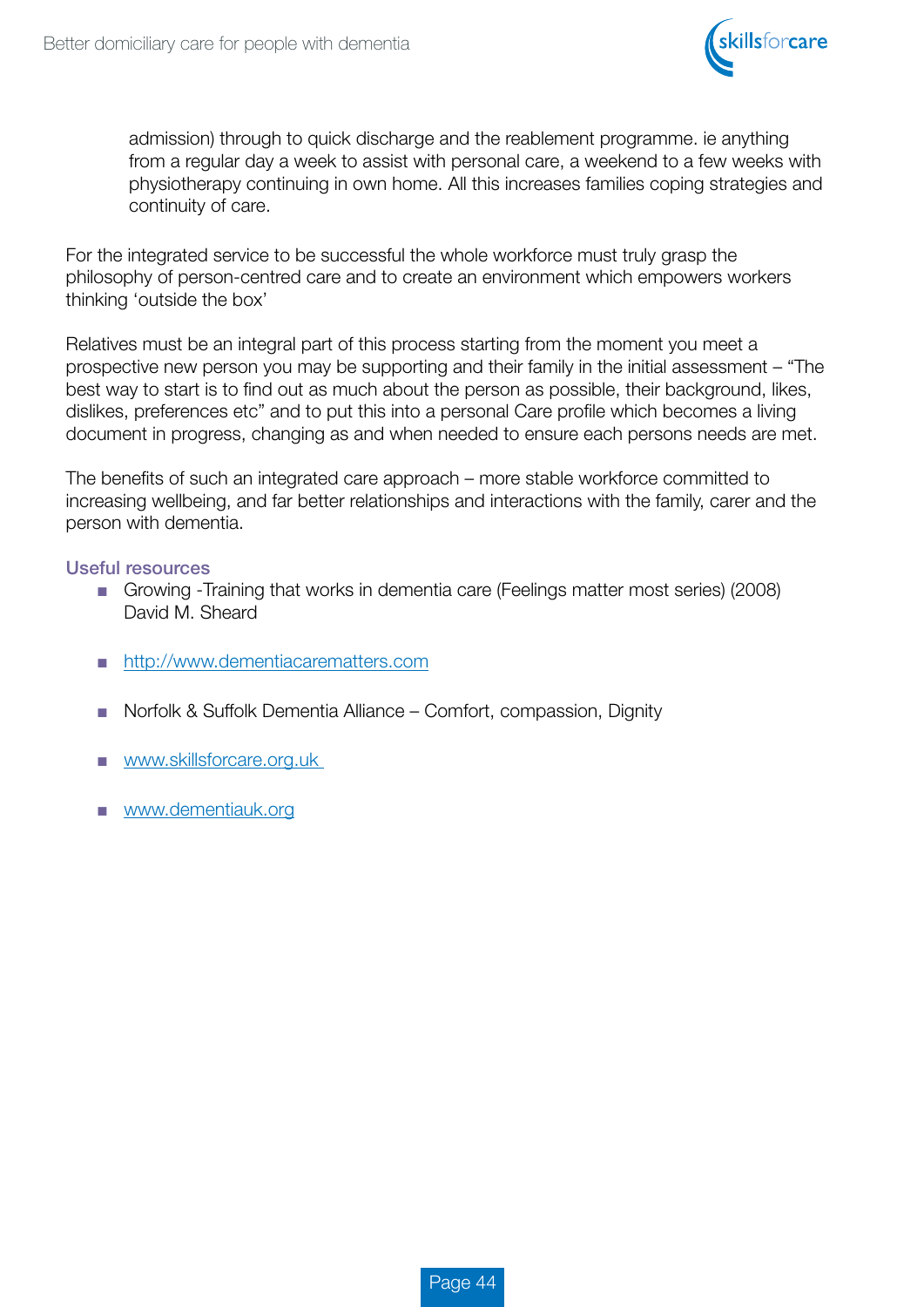



## Adapting home environments for people with dementia

### Five top tips for managers:

- 1. Enhance quality of life and reduce behaviours that happen in Dementia by finding the right balance by adapting a home environment to suit the changes in a person with Dementia
- 2. Provide opportunities for more involvement in all daily living activities
- 3. Give workers the opportunity to be involved in adapting a person's home they are supporting by undertaking these activities with the person with Dementia.
- 4. Don't be frightened of asking for physical changes to happen to the person's home giving explanations of why you feel it would work better for the person you are supporting.
- 5. Be sensitive to changes that happen in Dementia, what's worked one week may not work the next. Don't be put off by this "get more creative"

Care Direct Salford tries to understand how Dementia effect's people living at home and how making changes to the home environment can have real positive outcomes for the people they support. Meeting the changing needs of a person with Dementia by adapting their home environment can help them in retaining their independence and often manage behaviours that workers may find challenging. People with Dementia can experience loss and changes in several areas including:

- Memory
- Hearing, seeing, smell and touch
- How they see objects
- Managing and organising ideas for everyday living
- Behaviour.

Understanding and identifying what changes can be made to a person's home environment can create an environment which is safe and encourages a person to interact with activities that are fundamental to a person's wellbeing. Participation and occupation supports people with Dementia to still have autonomy which if done with the person in mind can reduce behaviours which may present as challenging to others. Research helps us to understand how Dementia effects the way people think and behave. Care Direct Salford assesses home environments to help them to meet the needs of the person with Dementia; they look at changes they can make to simplify all impacts the home has on a person.

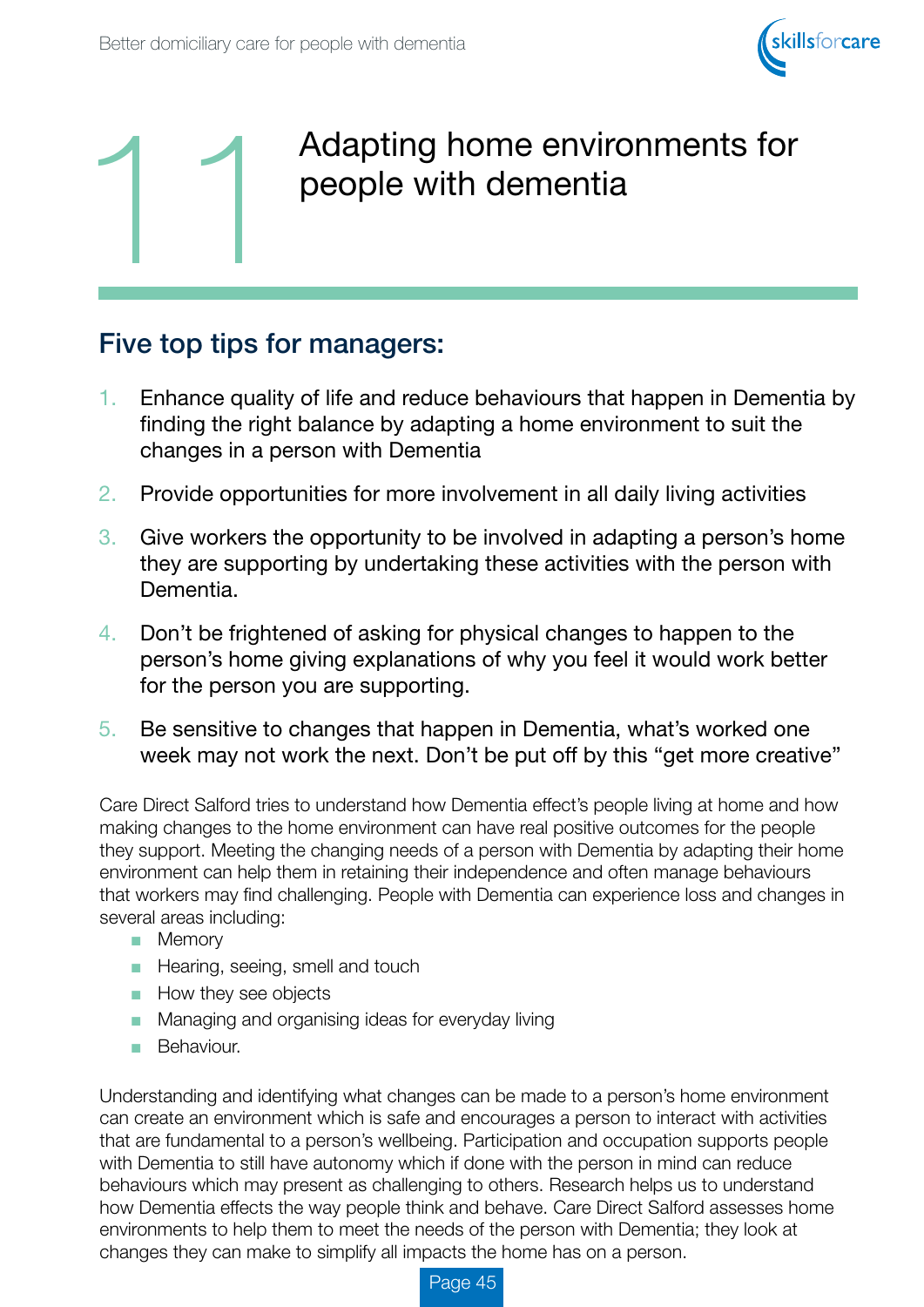

Loss of memory can lead to confusion, agitation and a significant loss of independence. Our memory helps us to navigate our way around our environment, recognise night from day, know time and date, have conversations with people and ultimately recognise our home. Care Direct Salford promotes the person with Dementia to retain independence and control over their home environment by reducing the need for the person to ask repeatedly for missing information. The way they do this includes:

- Labelling cupboard and draws, helps a person to know what is contained within it, this reduces the searching that often causes distress.
- Using wipe boards to map out that particular day. Giving re assurance and visual comfort to help a person with repeated questions of what they are doing that day.
- Use of laminated pictures or written messages. These are placed around the home for example to navigate a person to the toilet or bedroom. Messages can be left at telephones, on fridges giving specific prompts.
- Using a memory box or life story book to trigger meaningful conversation.
- Using clocks which orientate to date, time, month, day or night.
- Highlighting in a magazine favourite television programmes and having a simplified remote control.
- Keeping the home calm and reducing the noise around the person you are supporting helps with communicating and the overall wellbeing of the person. Noisy stressed homes impact on people with Dementia and their ability to function.
- Talk in sentences that are easily understood and give the person time to respond to a question repeat the question if necessary. Talk in a clear voice addressing one point at a time.

Sensory changes come with age such as hearing and vision changes but at Care Direct Salford they assess if the person they are supporting has more difficulty in discriminating with colours, contrasts and smell for example. Some of the ways they can help a person manage these difficulties include:

- Suggest clutter is removed or unneeded furniture, so the person has easier movement around their home.
- Have brighter lighting in hallways and stairs or areas of the home that are used a lot by the person.
- Discuss having an extra grab rail for stairs to reduce the risk of falls.
- Be mindful of the sun coming through windows and causing shadows and unnecessary glare on objects that could be distracting.
- If a person is fixated with the front door and the repetitive locking and unlocking of it place a curtain over the door in a similar colour to the walls to reduce the anxiety (this would only be suggested if the person was living with someone else so access in an emergency wasn't hindered).
- Use the sense of smell to trigger hunger, cook foods which have a strong aroma to stimulate hunger and strong tasting foods stimulate taste buds.
- We all use touch to comfort, don't be afraid of giving re assurance through touch. Often stroking some ones hand sends a message of calm. Write support plans to include activities that give the opportunity to have this type of contact.
- Play soft music which the person likes.

Page 46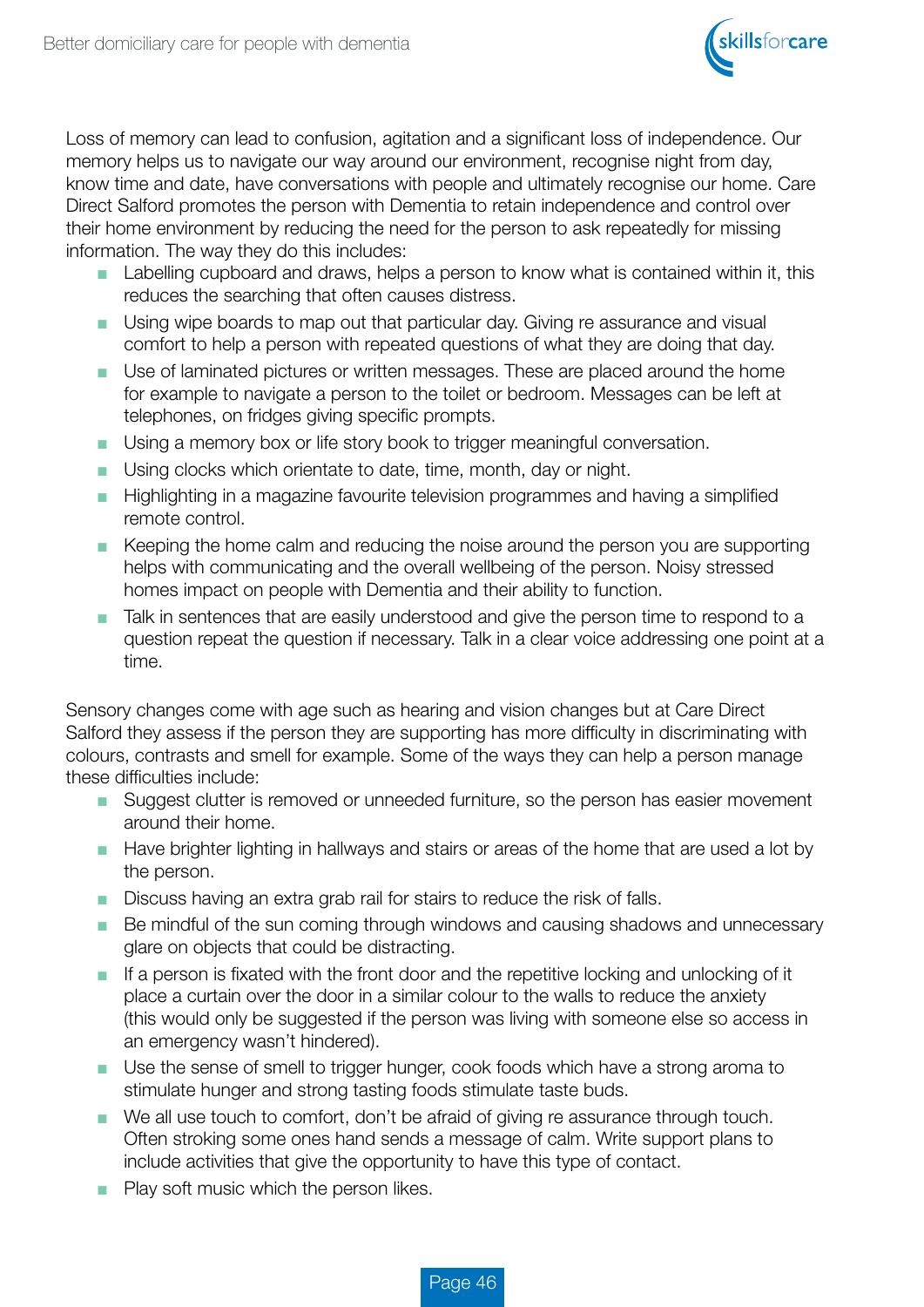

Behaviour that may challenge causes major concerns for people with Dementia and their carers; it often can result in a person going into a Care Home. It adversely affects the person with dementia as often how we treat a person who we feel is challenging heightens behaviours and coping mechanisms within us all. Often labels are then attached to people who in hindsight may have been trying to communicate or get information they are missing due to their illness. Research shows that behaviour is the main reason for people going into Care Homes.

By adapting a person's home environment frustration and anxiety faced by the person with Dementia can be reduced. The environment should be carefully adapted to the changes and losses faced by the person with Dementia while preserving memories, experiences, interests and habits that are unique to the person.

# Further dementia resources

In addition to the case studies and best practice identified in the guide, Skills for Care have also developed a number of resources to support the workforce working with people with dementia.

In particular the Common Core Principles for Supporting People with Dementia highlight the importance of a number of areas including effective communication, multi-agency working and signs and symptoms of dementia.

Skills for Care dementia resources are available from the following link: http://www.skillsforcare.org.uk/Skills/Dementia/Dementia.aspx